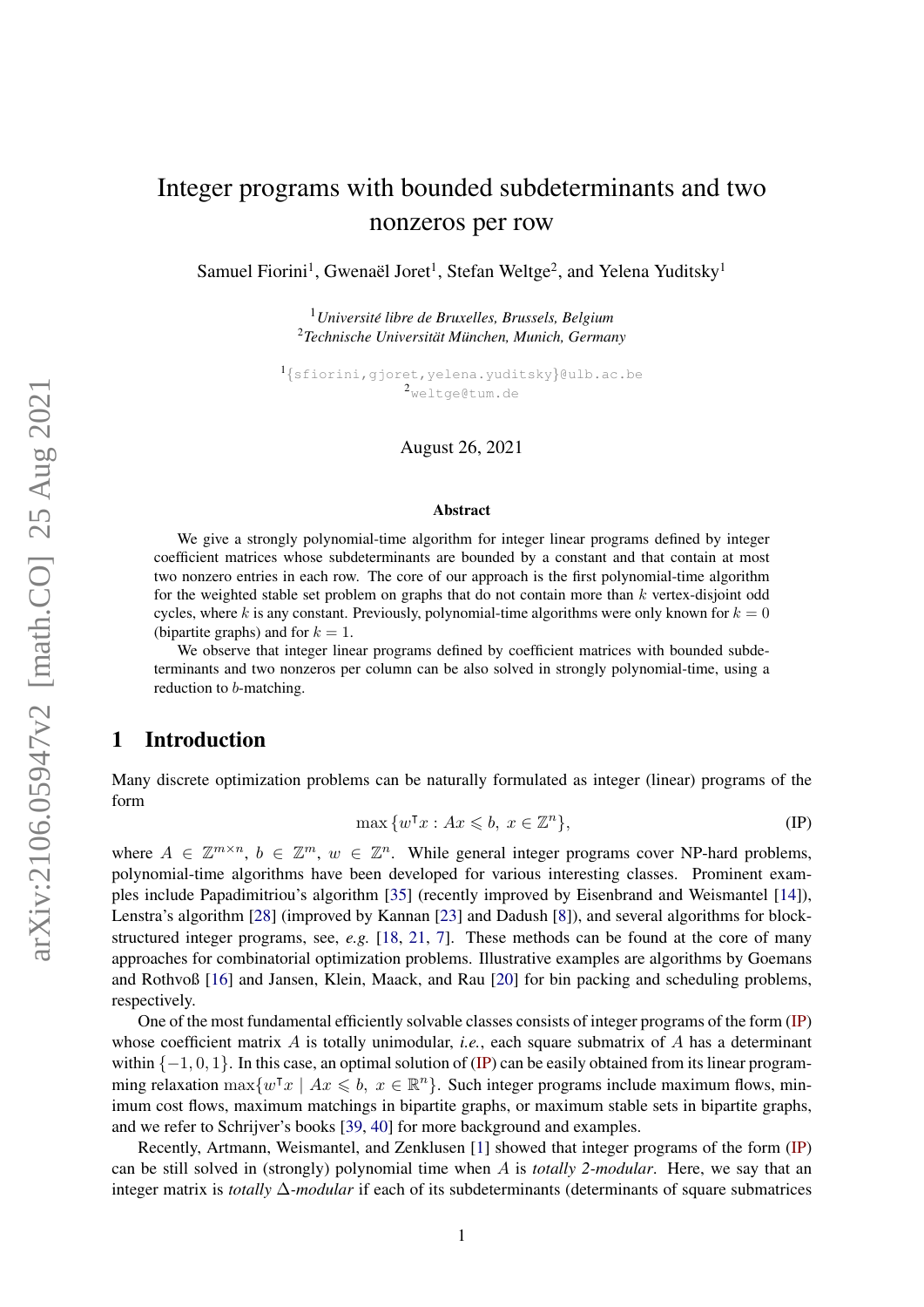of any size) is within  $\{-\Delta, \ldots, \Delta\}$ . In view of other work on linear and integer programs with bounded subdeterminants [\[42,](#page-42-0) [44,](#page-42-1) [3,](#page-39-1) [11,](#page-40-7) [13,](#page-40-8) [34\]](#page-41-5), it is tempting to believe that integer programs defined by totally  $\Delta$ -modular matrices can be solved in polynomial time whenever  $\Delta$  is a constant. While this question is still open (even for  $\Delta = 3$ ), we prove the following result.

<span id="page-1-0"></span>**Theorem 1.** For every integer  $\Delta \geq 0$  there exists a strongly polynomial-time algorithm for solving *integer programs of the form* [\(IP\)](#page-0-0) *where* A *is totally* ∆*-modular and contains at most two nonzero entries in each row or in each column.*

We remark that if we do not restrict the coefficient matrices to be totally ∆-modular, then the above class covers NP-hard problems such as stable set (two nonzero entries per row, see below) or integer knapsack (two nonzero entries per column, see [\[22,](#page-40-9) §A6]).

Our main motivation for studying the above class of integer program stems from the fact that it captures the weighted *stable set problem in graphs that do not contain*  $k + 1$  *vertex-disjoint odd cycles,* where  $k \geq 0$  is a fixed constant. In fact, given an undirected graph G and vertex weights  $w : V(G) \to \mathbb{R}$ , the weighted stable set problem can be formulated as maximizing  $\sum_{v \in V(G)} w(v) x_v$  subject to  $x_v \in \mathbb{Z}$ ,  $0 \leq x_v \leq 1$  for each vertex  $v \in V(G)$  and  $x_u + x_v \leq 1$  for each edge  $uv \in E(G)$ . Bringing this into the form [\(IP\)](#page-0-0), the largest subdeterminant of the coefficient matrix is equal to  $2^{\text{ocp}(G)}$ , where  $\text{ocp}(G)$  is the largest number of vertex-disjoint odd cycles in G, called the *odd cycle packing number* of G (this is a well-known fact proved, *e.g.*, in [\[17\]](#page-40-10)). Thus, the following result is a direct consequence of Theorem [1.](#page-1-0)

<span id="page-1-1"></span>**Theorem 2.** For every integer  $k \geq 0$  there exists a strongly polynomial-time algorithm for solving the *weighted stable set problem in graphs that do not contain* k+1 *vertex-disjoint odd cycles, that is, graphs* G with  $ocp(G) \leq k$ .

Determining the complexity of the stable set problem for graphs with bounded odd cycle packing number was an open problem pioneered by Bock, Faenza, Moldenhauer, and Ruiz-Vargas [\[2\]](#page-39-2). Note that  $ocp(G) = 0$  holds if and only if G is bipartite, in which case the stable set problem is polynomially solvable. The result of Artmann *et al.* [\[1\]](#page-39-0) led to the first polynomial-time algorithm for the case  $\text{ocp}(G) = 1$  and it was recently shown that the corresponding stable set polytopes admit quadratic-size extended formulations [\[5\]](#page-39-3).

Considering the family of graphs G with  $\text{ocp}(G) \leq k$  for some constant  $k \geq 2$ , a polynomial-time algorithm has been obtained recently under the additional assumption that the genus of  $G$  is bounded by a constant [\[4\]](#page-39-4). Without the latter assumption, it was known that the stable set problem admits a PTAS. In fact, the stable set problem in graphs G excluding an odd  $K_t$  minor admits a PTAS, as shown by Tazari [\[43\]](#page-42-2) using structural results by Demaine, Hajiaghayi and Kawarabayashi [\[9\]](#page-40-11). Notice that if G has an odd  $K_t$  minor, then in particular  $\text{ocp}(G) \geq |t/3|$ . Moreover, Bock *et al.* [\[2\]](#page-39-2) state that the problem even admits a PTAS if  $\text{ocp}(G) = O(\sqrt{|V(G)| / \log \log |V(G)|})$ . However, previous to our work, an exact polynomial-time algorithm was not even known for graphs G with  $\text{ocp}(G) = 2$ .

While the statement of Theorem [1](#page-1-0) directly implies Theorem [2,](#page-1-1) the proof of the latter result is actually at the core of our approach. In fact, using proximity results by Cook, Gerards, Schrijver, and Tardos [\[6\]](#page-40-12) we show that integer programs defined by a totally ∆-modular coefficient matrix with at most two nonzero entries in each *row* can be reduced to the weighted stable set problem on graphs with odd cycle packing number at most log<sub>2</sub>  $\Delta$ . The reduction is efficient provided that  $\Delta$  is a constant. Our proof of Theorem [2](#page-1-1) is based on new structural results about graphs with bounded odd cycle packing number, Theorems [18](#page-13-0) and [26,](#page-19-0) as well as recent connections between stable sets in surface embedded graphs G and integer circulations in the dual of G established in [\[4\]](#page-39-4).

In the case matrix A has at most two nonzero entries in each *column*, we give an efficient reduction to the subcase where all entries of A are in  $\{-1, 0, +1\}$ , again provided that the original coefficient matrix is totally  $\Delta$ -modular for some constant  $\Delta$ . For such matrices it is known that the corresponding integer program can be solved in strongly polynomial time [\[40,](#page-41-4) Thm. 36.1].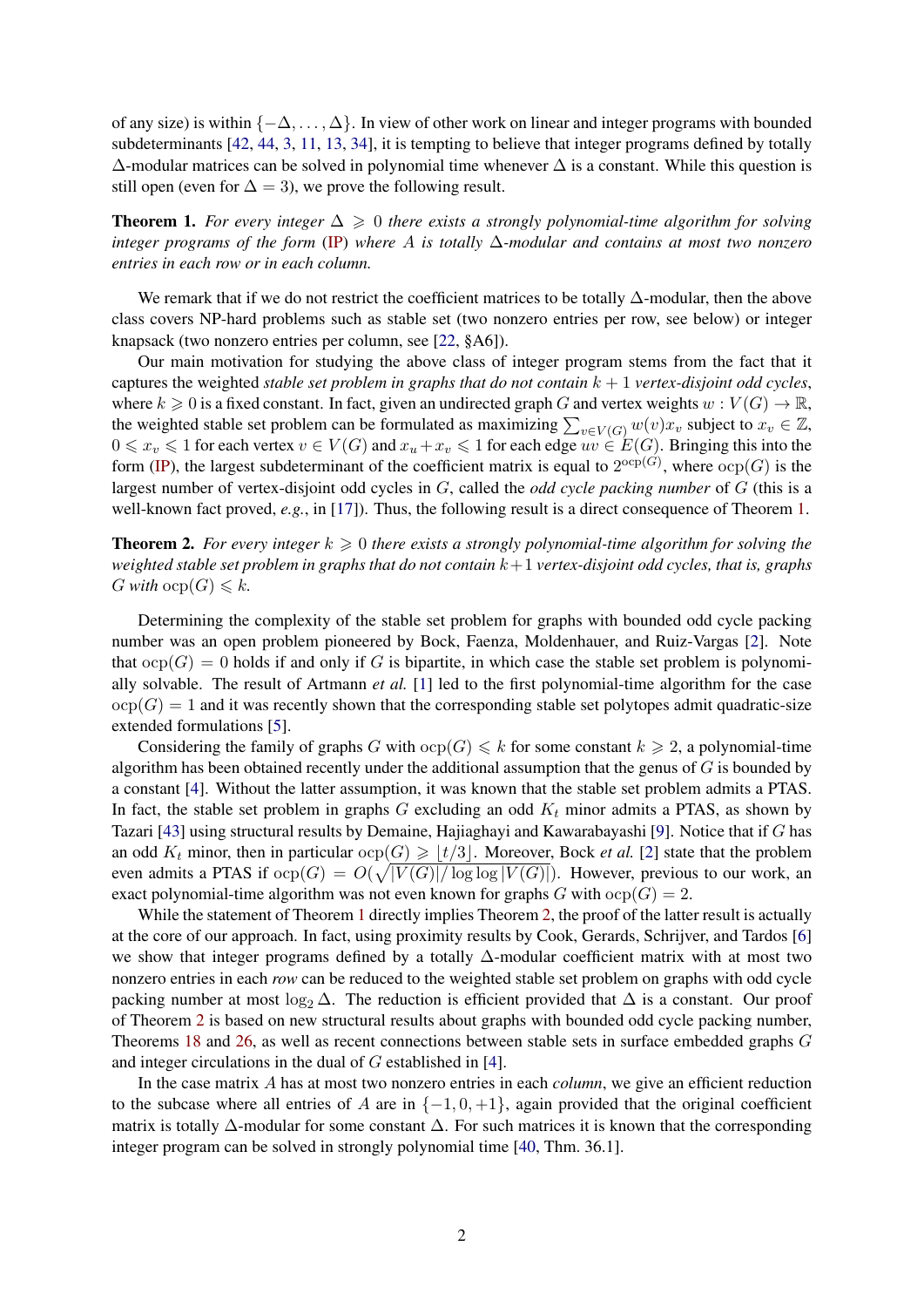# 2 Overview

Consider an integer program of the form [\(IP\)](#page-0-0), where A is totally  $\Delta$ -modular for some constant  $\Delta \geq 1$ and has at most two nonzeros per row or per column. In both cases, we will employ a proximity result by Cook *et al.* [\[6\]](#page-40-12), see Theorem [3,](#page-5-0) to reduce to integer programs with a particular structure. In the case of at most two nonzeros per row, we will obtain the integer programming formulation of a weighted stable set problem on a graph G with  $\text{ocp}(G) \leq k := \lfloor \log_2 \Delta \rfloor$ . In the case of at most two nonzeros per column, we will obtain an integer program where the two nonzero entries are within  $\{-1, +1\}$ . The latter case is considerably simpler and can be treated using a reduction due to Tutte and Edmonds, see Section [8.](#page-38-0)

In fact, the main body of this work is concerned with a strongly polynomial algorithm for the weighted stable set problem on graphs with bounded odd cycle packing number. We start in Section [4](#page-9-0) by providing first structural results on graphs G with  $\text{ocp}(G) \leq k$ , see Theorem [18.](#page-13-0) Our findings are based on various deep results on graph minors.

An *odd cycle transversal* of a graph G is a vertex subset meeting all odd cycles of G. The minimum size of an odd cycle transversal is called the *odd cycle transversal number* of  $G$ , and is denoted  $\text{oct}(G)$ . Trivially,  $ocp(G) \leqslant oct(G)$  for every graph G. Hence, a small odd cycle transversal number always guarantees a small odd cycle packing number. However, as was originally observed by Lovász and Schrijver (see [\[41\]](#page-41-6)), there is no counterpart to this fact: a small odd cycle packing number *does not* guarantee a small odd cycle transversal number. In fact, there are *n*-vertex graphs with  $ocp(G) = 1$  and guarance a small odd cycle transversal number. In fact, there are *h*-vertex graphs with  $\text{otp}(G) = 1$  $\text{otp}(G) = 1$  and  $\text{oct}(G)$  as big as  $\Omega(\sqrt{n})$ . These graphs are known as *Escher walls*, see Fig. 1 (see Section [4.1](#page-9-1) for the precise definition).



<span id="page-2-0"></span>Figure 1: An Escher wall of height 5.

The starting point for our first structural result is a theorem of Reed [\[36\]](#page-41-7) stating that every graph with  $\text{ocp}(G) \le k$  and  $\text{oct}(G) \ge f(k, h)$  contains an Escher wall of height h, where f is a computable function. This allows us to assume that our graph G contains a large Escher wall, since graphs with small odd cycle transversal are of no interest in the context of this work.

Then, using a result of Geelen, Gerards, Reed, Seymour, and Vetta [\[15\]](#page-40-13), we show that G cannot contain a large complete graph minor that is "well attached" to the Escher wall since otherwise we would obtain a packing of  $k + 1$  odd cycles in G. Next, we use the celebrated Excluded Minor Structure Theorem of Robertson and Seymour [\[37\]](#page-41-8), and more precisely a recent version of the theorem due to Kawarabayashi, Thomas, and Wollan [\[27\]](#page-41-9), which comes with explicit bounds and an efficient algorithm. This allows us to conclude that G has a "near embedding" in a surface  $S$  of bounded genus: after removing a bounded number of vertices, we can embed a subgraph  $G_0 \subseteq G$  in S in such a way that the rest of G sits in a bounded number of "large vortices" and in a possibly unbounded number of "small vortices". A vortex is a pair of a (sub)-graph and a linearly ordered subset of some vertices of the graph.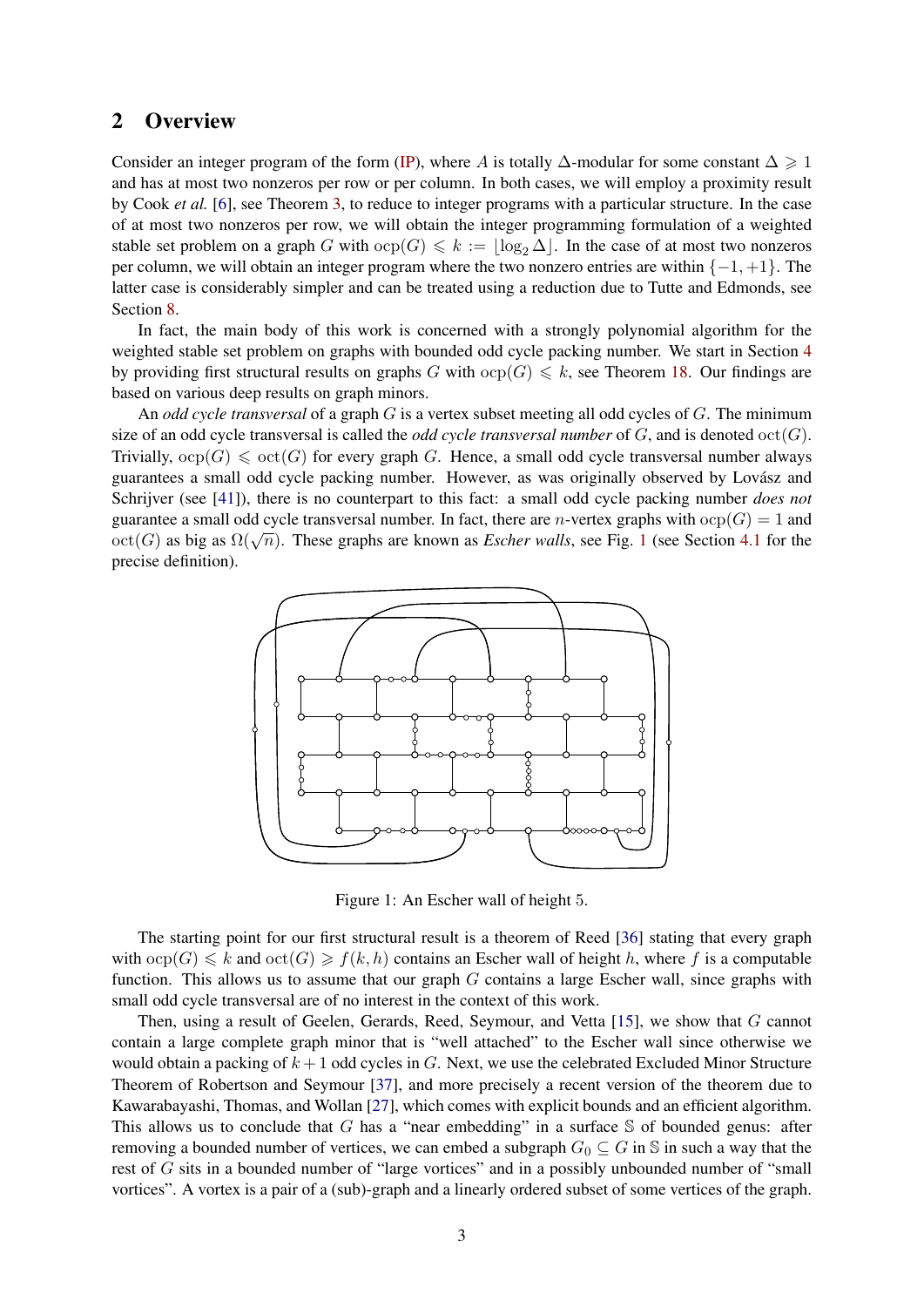Each vortex (large or small) can be drawn, with edge crossings, in a disk contained in S (each vortex gets its own disk). The interiors of these disks are mutually disjoint, and disjoint from  $G_0$ . Each large vortex has bounded "depth", and each small vortex has at most 3 vertices in common with  $G_0$ . See Fig. [2](#page-3-0) for an illustration.



<span id="page-3-0"></span>Figure 2: Theorem [18](#page-13-0) illustrated. The surface part  $G_0$  is shown in black. Small vortices are depicted in green, and large vortices in blue.

Gearing toward the stable set problem, we prove a more precise structural result in Section [5.](#page-14-0) We elaborate on the differences between our first structural result, Theorem [18,](#page-13-0) and the refined result, The-orem [26.](#page-19-0) Instead of assuming  $\text{oct}(G)$  is large, we assume the more restrictive condition that G has high "resilience". That is, there is no small vertex subset X such that  $\text{ocp}(H) < \text{ocp}(G)$  for every (connected) component H of  $G - X$ .

A very useful consequence of having high resilience is that all the small vortices are bipartite. Among the further properties gained in the refined result, we can make the distance (in the vertex-face incidence graph) between any two large vortices, as well as the "face-width" (also known as "representativity") of  $G_0$ , arbitrarily large. This is based on results of Diestel, Kawarabayashi, Müller and Wollan [\[10,](#page-40-14) Section 5]. Moreover, we can make sure that every odd cycle in  $G_0$  defines a Möbius band in  $\mathbb{S}$ . This implies in particular that all the faces of  $G_0$  are even, and relies on our previous work [\[4,](#page-39-4) Theorem 10.9]. Finally, we prove that each large vortex can be made bipartite in a strong sense: we can assume that every such vortex is bipartite, even when it is augmented with the boundary of corresponding face of  $G_0$ , see Theorem [25.](#page-17-0) All these properties are achieved at the cost of deleting a bounded number of extra vertices from G.

We point out that the near embedding guaranteed by each one of Theorems [18](#page-13-0) and [26](#page-19-0) can be constructed in polynomial time.

In Section [6,](#page-21-0) we explain the final preprocessing steps that we perform on the given instance of the maximum weight stable set problem. The first step is to ensure high resilience. If the resilience is small, we can find a suitable vertex subset  $X$  in polynomial time by combining a brute-force search and the FPT algorithm of Kawarabayashi and Reed [\[24\]](#page-41-10) to compute the odd cycle packing number of each component of  $G - X$ . Once X is found, one can solve the given weighted stable set instance in strongly polynomial time by recursing on  $k$ . The second step is to translate the stable set problem to a problem on the *edges* of G, a key idea from the recent works [\[4,](#page-39-4) [5\]](#page-39-3). This is done through solving the linear programming (LP) relaxation. The LP relaxation can in fact be solved in strongly polynomial time, using Tardos's algorithm [\[42\]](#page-42-0). The third step is to collapse all small vortices to gadgets with edge costs, see Lemma [29.](#page-23-0) Each gadget (a path or a subdivided Y graph) can be added to the surface part  $G_0$ without creating edge crossings. This involves the solution of a small (constant) number of weighted stable set instances on each small vortex, which again can be performed in strongly polynomial time. The fourth and last step is to slightly modify  $G_0$  in order to ensure that each face of  $G_0$  is bounded by a cycle, which in particular implies that  $G_0$  is 2-connected.

In Section [7,](#page-28-0) we present our main algorithm for solving instances of the weighted stable set problem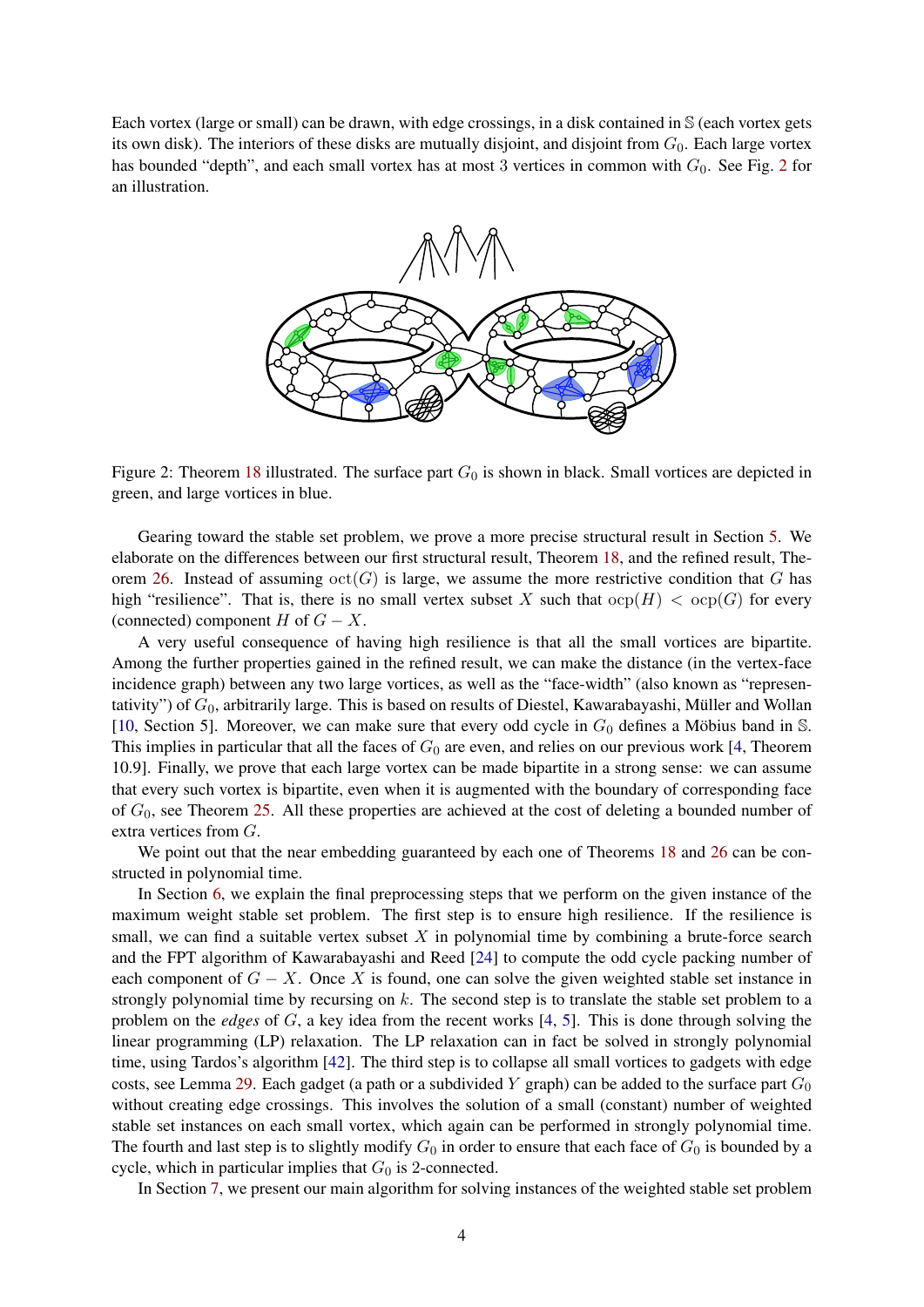on graphs G with  $\text{ocp}(G) \leq k$ , where k is any constant, in strongly polynomial time. Our algorithm exploits the structure from the three previous sections, which can be assumed without loss of generality. Let  $G_1, \ldots, G_t$  denote the subgraphs of G obtained from the large vortices by adding the boundary of the corresponding faces of  $G_0$ . Each such boundary is an even cycle, which equals the intersection of  $G_0$  and the corresponding  $G_i$ . Recall that the number t of large vortices is bounded.

Viewing any solution to the problem as an edge subset, we can decompose the solution into several parts, one global part contained in  $G_0$  and several local parts, one contained in  $G_i$  for each  $i \in [t] :=$  $\{1, \ldots, t\}$ . From [\[4,](#page-39-4) Proposition 3.1], we know that the part of the solution in  $G_0$  is a 0/1 circulation in a well-chosen orientation of the dual graph  $G_0^*$ . This circulation satisfies g extra constraints, where  $g := \text{eg}(\mathbb{S})$  is the Euler genus of S. Topologically, these g extra constraints mean that the circulation from our solution is homologous to the all-one circulation.

The main result of [\[4\]](#page-39-4) (see also Morell, Seidel and Weltge [\[31\]](#page-41-11)) tells us how to solve the problem on the surface part  $G_0$  alone. If we knew that the feasible solution avoids the boundary cycle of each  $G_i$ ,  $i \in [t]$ , then we would be done after performing a single homologous circulation computation on  $G_0^*$ , and taking the empty solution within each  $G_i$ ,  $i \in [t]$ . Unfortunately, this is in general not the case, and we cannot simply ignore the subgraphs  $G_1, \ldots, G_t$ . The global solution may interact nontrivially with some local solutions through the boundary cycle of the corresponding  $G_i$ .

In addition to being bipartite, the subgraphs  $G_i$ ,  $i \in [t]$  have a particularly nice structure in terms of their cutsets, which is known as "linear decomposition" of bounded "adhesion". This means that for each vertex v on the boundary of  $G_i$ , we have a "bag"  $X(v) \subseteq V(G_i)$  containing v. For each  $z \in V(G_i)$ , the set of boundary vertices  $v \in V(G_i)$  with  $z \in X(v)$  form a path contained in the boundary of  $G_i$ . For  $z, z' \in V(G_i)$ , there can be an edge between z and  $z'$  only if the corresponding paths intersect. Moreover, if two boundary vertices  $v, v' \in V(G_i)$  are adjacent then  $X(v) \cap X(v')$  has a bounded number of vertices. Using the bags  $X(v)$  and their properties, we can define a bounded size cutset  $Y(e)$  for each boundary edge  $e = vv' \in E(G_i)$ .

The strategy we employ is to consider an optimal solution and derive from the corresponding global solution, after an uncrossing step, a t-vertex directed graph embedded in S. We call this a "sketch" of the optimal solution. This sketch describes how the global solution connects the different subgraphs  $G_i$ ,  $i \in [t]$  and the corresponding local solutions. Despite the fact that the sketch has a bounded number of vertices, it may have an unbounded number of directed edges (parallel or anti-parallel edges as well as loops). Hence the algorithm cannot possibly guess the whole sketch. Instead, the algorithm guesses the edges of the sketch one by one and focuses on a single face of the partial sketch at a time. Each time an edge of the sketch is guessed, we also guess the intersection of the optimal stable set with the two corresponding cutsets  $Y(e)$  and  $Y(e')$ , where e is a boundary edge of some  $G_i$ ,  $i \in [t]$  and  $e'$ is a boundary edge of some  $G_{i'}$ ,  $i' \in [t]$  (possibly  $i = i'$ ). The final technical hurdle that we need to overcome is that the sketch might have some face that has an unbounded number of directed edges (loops). The cure we propose to that is to only remember the relevant part of the face boundary. Each time a part of the boundary is erased from our records, we have to solve some maximum weight stable set problem "between" two cutsets inside the same  $G_i$ ,  $i \in [t]$ . We obtain a dynamic program that can be solved in strongly polynomial time, see Theorem [40.](#page-37-0)

To the best of our knowledge, our Theorems [18](#page-13-0) and [26](#page-19-0) have just the right ingredients to permit an efficient algorithm for solving the stable set problem on graphs with bounded odd cycle packing number. Let us mention that some of the ideas underlying these theorems are already present in the works of Kawarabayashi and Reed [\[26,](#page-41-12) [25\]](#page-41-13) giving FPT algorithms for odd cycle packing and odd cycle transversal.

### 3 Integer programs with two nonzero entries per row

Let us consider the integer program [\(IP\)](#page-0-0) under the assumption that A is totally  $\Delta$ -modular for some integer constant  $\Delta \geq 1$ , and that every row of A has at most two nonzero entries.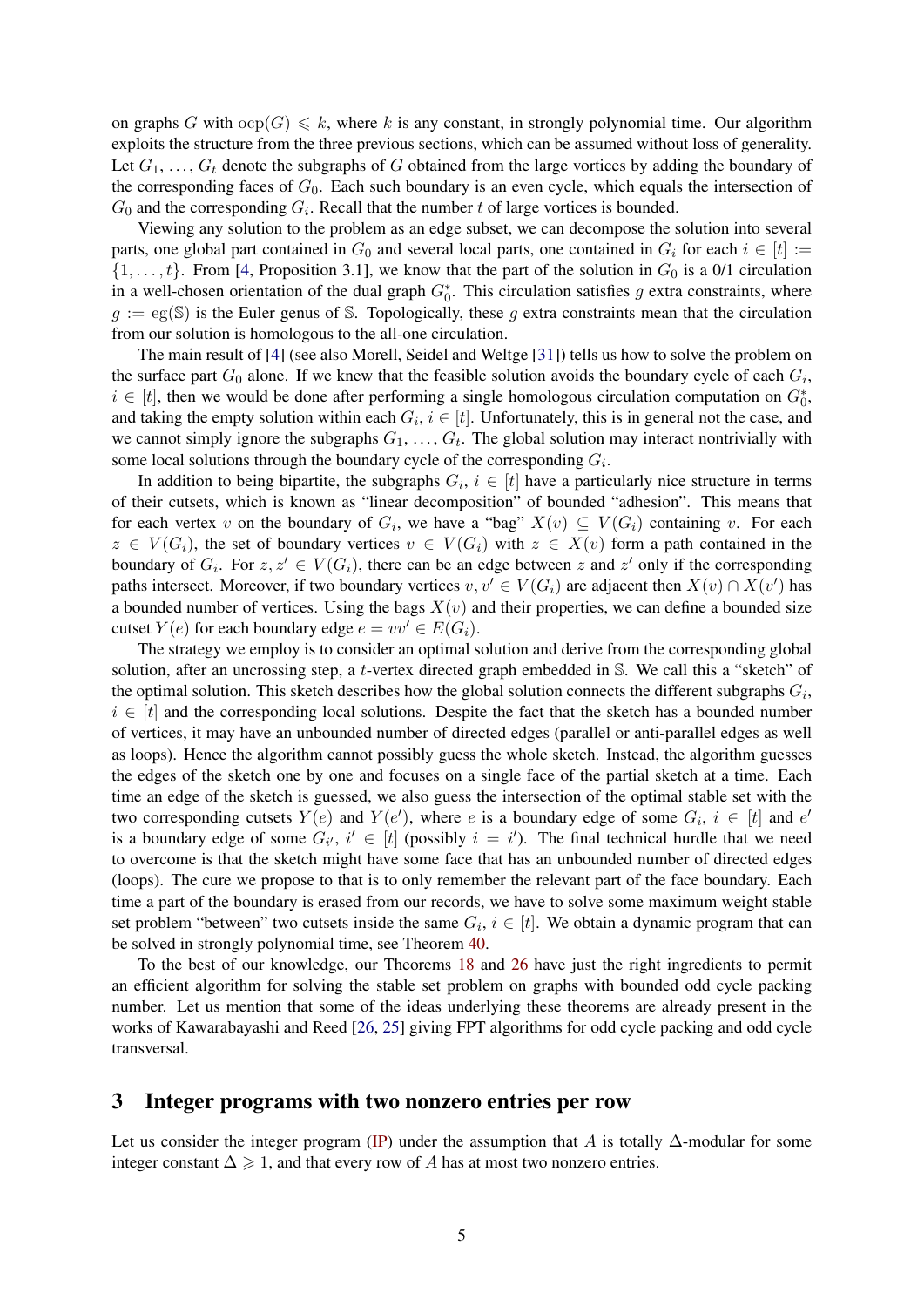We mention a related result due to Hochbaum, Megiddo, Naor, and Tamir [\[19\]](#page-40-15) who gave a 2 approximation for the class of integer programs with at most two nonzero entries per row that minimize a nonnegative objective over nonnegative variables, with running time polynomial in the size of the coefficient matrix and an upper bound on each variable. However, their techniques do not seem to be applicable to obtain an exact algorithm for our case.

In fact, we follow a different approach: In this section, we will describe a strongly polynomial reduction to the weighted stable set problem on a graph G with  $\text{ocp}(G) \leq k = \lfloor \log_2 \Delta \rfloor$ , consisting of four steps.

As a first step, we will employ the following proximity result by Cook *et al.* [\[6\]](#page-40-12) to efficiently eliminate variables that appear with a coefficient of absolute value greater than 1.

<span id="page-5-0"></span>Theorem 3 (Cook *et al.* [\[6\]](#page-40-12)). *Let* A *be a totally* ∆*-modular* m × n *matrix and let* b *and* w *be vectors* such that  $Ax \leq b$  has an integral solution and  $\max\{w^\intercal x : Ax \leq b\}$  *exists. Then for each optimal*  $solution \ \bar{x}$  *to*  $\max\{w^\intercal x : Ax \leqslant b\}$ , there exists an optimal solution  $z^*$  to  $\max\{w^\intercal x : Ax \leqslant b, x \in \mathbb{Z}^n\}$ *with*  $||\bar{x} - z^*||_{\infty} \le n\Delta$ *.* 

In the second step, we introduce auxiliary integer variables to obtain an equivalent integer program in which all constraints are of the form  $x_i + x_j \leq b_{ij}$ ,  $x_i + x_j = b_{ij}$ , or describe variable bounds.

By modifying the objective function, we are able to eliminate constraints of the second type in the third step.

Finally, we show that for integer programs of the resulting type, Theorem [3](#page-5-0) can be significantly strengthened, allowing us to restrict all variables attain values in  $\{0, 1\}$ . With some final simple processing we end up with a weighted stable set problem over some graph whose odd cycle packing number is indeed bounded by  $\log_2 \Delta$ .

### 3.1 Reduction to coefficients in  $\{-1, 0, +1\}$

Let us start by identifying a small set of variables whose elimination yields an integer program defined by a submatrix of A that has all its entries in  $\{-1, 0, +1\}$ . To this end, consider the following lemma.

<span id="page-5-1"></span>**Lemma 4.** Let  $A \in \mathbb{Z}^{m \times n}$  be totally  $\Delta$ -modular. There exists a subset  $J \subseteq [n]$  with  $|J| \leq \log_2 \Delta$  such *that for each*  $i \in [m]$ *, we have*  $A_i^{\mathsf{T}} \in \{-1, 0, +1\}^n$  *or there is some*  $j \in J$  *with*  $A_{ij} \neq 0$ *.* 

*Proof.* We define  $J \subseteq [n]$  iteratively, initializing J with the empty set. For later use, we also define a set  $I \subseteq [m]$ , which is initially empty. Suppose that there exists a row index  $i \in [m]$  such that none of the two conditions in the above statement is satisfied. Then there is a column index  $j \in [n] \setminus J$  with  $|A_{ij}| \geq 2$ . We add i to I and j to J and repeat the process until every row index satisfies one of the two conditions above.

It is easy to see that throughout all steps, and in particular at the end of the process, the submatrix  $A<sup>'</sup>$ of  $A$  induced by  $I$  and  $J$  is a (square) triangular matrix whose diagonal entries are integers with absolute value at least two. We conclude  $\Delta \geq |\det(A')| \geq 2^{|J|}$  and hence  $|J| \leq \log_2 \Delta$ .  $\Box$ 

Now, consider an integer program of the form [\(IP\)](#page-0-0), where the coefficient matrix A is totally  $\Delta$ modular for some constant  $\Delta$  and such that A has at most two nonzero entries in each row. Let us first solve the LP relaxation  $\max\{w^\intercal x : Ax \leq b\}$ . This linear program can be solved in strongly polynomial time using the algorithm of Tardos [\[42\]](#page-42-0) since the absolute values of all entries in A are bounded by  $\Delta$ . If the LP is infeasible, then [\(IP\)](#page-0-0) is infeasible as well and we are done. If the LP is unbounded, then [\(IP\)](#page-0-0) is either infeasible or unbounded. In this case we may stop or repeat the process with  $w = 0$  to distinguish between the latter two cases.

Thus, we may assume that the LP relaxation has an optimal solution, say  $\bar{x}$ . Let J be as in Lemma [4.](#page-5-1) The proof of Lemma [4](#page-5-1) shows that such a set J can be efficiently computed. By Theorem [3,](#page-5-0) we know that every optimal integer solution  $\bar{z}$  (if one exists) satisfies

$$
\bar{z}_j \in \{ z \in \mathbb{Z} : |\bar{x}_j - z| \leq n\Delta \} =: S_j \quad \text{ for all } j \in J.
$$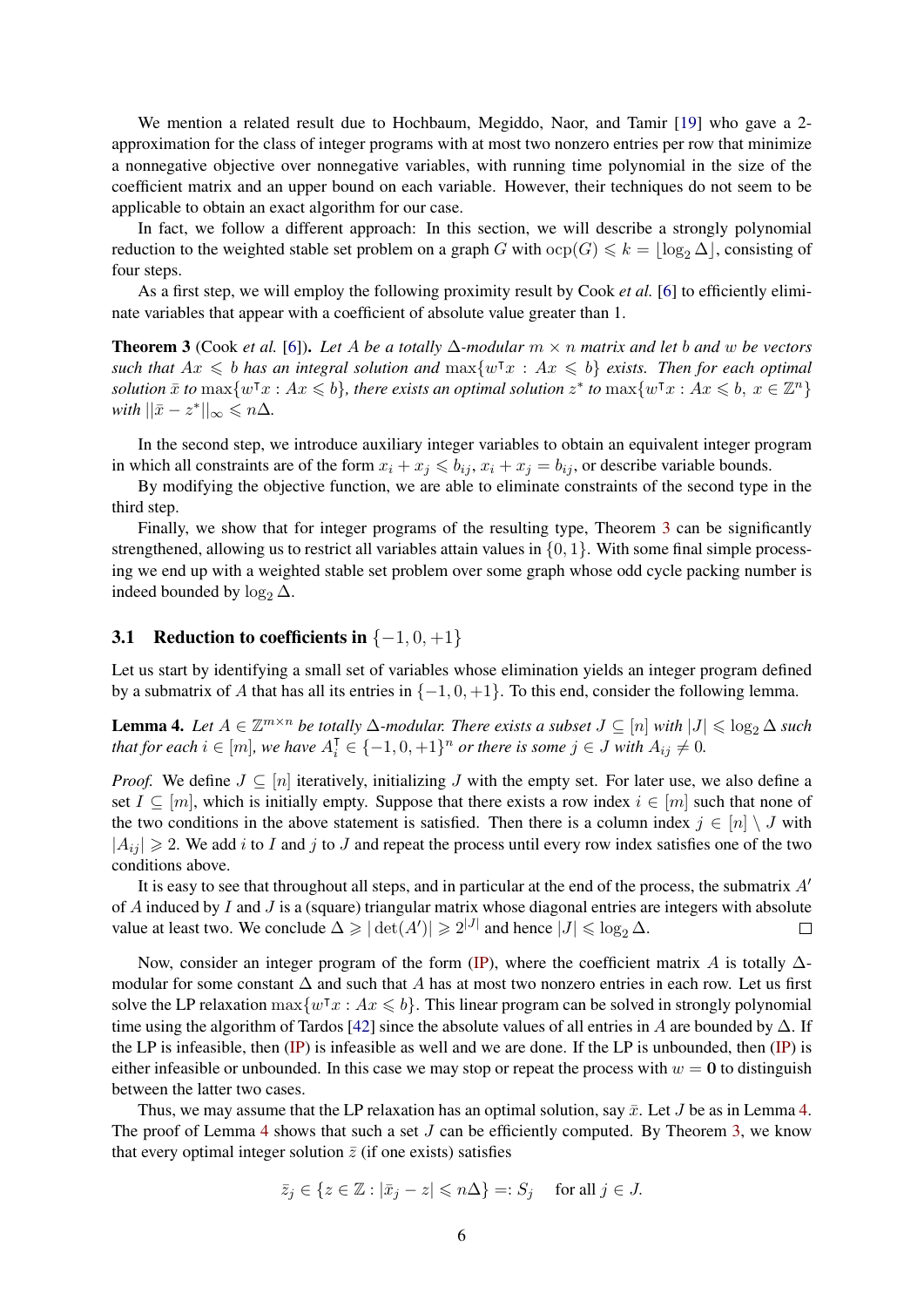Thus, for each  $j \in J$  we may guess a value  $z_j \in S_j$ , and solve a subproblem of [\(IP\)](#page-0-0) in which we fix  $x_j = z_j$  for  $j \in J$ . In this approach, the total number of subproblems (guesses) that we have to consider is

$$
\prod_{j\in J} |S_j| \leq (2n\Delta + 1)^{|J|} \leq (2n\Delta + 1)^{\log_2 \Delta} = \text{poly}(n).
$$

By Theorem [3,](#page-5-0) if [\(IP\)](#page-0-0) is feasible, then at least one subproblem has an optimal solution that is also optimal for [\(IP\)](#page-0-0). If all subproblems are infeasible, then so is [\(IP\)](#page-0-0).

It remains to observe that each subproblem arises from [\(IP\)](#page-0-0) by deleting all variables indexed by J. The resulting subproblem has the property that every constraint either involves at most one variable, or two variables with coefficients in  $\{-1, +1\}$ . After replacing each constraint of the form  $\alpha x_i \leq \beta$  by  $x_j \leq \lfloor \beta/\alpha \rfloor$  if  $\alpha > 0$  or  $-x_j \leq \lfloor -\beta/\alpha \rfloor$  if  $\alpha < 0$ , we can in fact assume that the constraint matrix of each subproblem has *all* its entries in {−1, 0, +1}. Moreover, the constraint matrix is still totally ∆-modular.

#### 3.2 Reduction to edge constraints and variable bounds

We have seen that it suffices to consider integer programs [\(IP\)](#page-0-0) with a totally  $\Delta$ -modular matrix  $A \in$  $\{-1,0,+1\}^{m \times n}$  having at most two nonzero entries per row. Next, we will construct an equivalent integer program together with a graph G with  $\text{ocp}(G) \leq \log_2 \Delta$  such that every constraint that is not a variable bound  $(x_i \leq u_i \text{ or } x_i \geq \ell_i)$  is of the form  $x_i + x_j \leq b_{ij}$  or  $x_i + x_j = b_{ij}$  for some edge  $ij \in E(G)$ .

As before, we may assume that the LP relaxation of the given IP has an optimal solution, which we can compute in strongly polynomial time. By Theorem [3,](#page-5-0) we may then add variable bounds to obtain an equivalent integer program

$$
\max \{ w^{\mathsf{T}} x : Ax \leqslant b, x \in [\ell, u] \cap \mathbb{Z}^n \}
$$

for some  $\ell, u \in \mathbb{Z}^n$ . At this point, we can assume that every row of A has exactly two nonzero entries. This means that every constraint in  $Ax \leq b$  is of one of the types

$$
x_i + x_j \leqslant \alpha_{ij} \qquad x_i - x_j \leqslant \beta_{ij} \qquad -x_i - x_j \leqslant \psi_{ij}
$$

with  $i, j \in [n], i \neq j$ ,  $\alpha_{ij}, \beta_{ij}, \psi_{ij} \in \mathbb{Z}$ . We may assume that for every pair  $i, j$  there is at most one constraint of every type. For every constraint of the second type, let us introduce an auxiliary integer variable  $y_{ij}$  and replace the constraint by two new (equivalent) constraints

$$
x_i + y_{ij} \le \beta_{ij} + 1, \qquad x_j + y_{ij} = 1.
$$

Similarly, for every constraint of the third type, let us introduce two auxiliary integer variables  $z_{ij}$ ,  $z'_{ij}$ and replace the constraint by the three constraints

$$
z_{ij} + z'_{ij} \le \psi_{ij} + 2
$$
,  $x_i + z_{ij} = 1$ ,  $x_j + z'_{ij} = 1$ .

By case analysis, it is easy to see that every replacement yields a matrix that is still totally  $\Delta$ -modular. Moreover, every pair of variables appears in at most one constraint. Thus, we may create an undirected graph  $G$  and associate every variable to a vertex of  $G$  such that every constraint that is not a variable bound is of the form  $y_i + y_j \leq b_{ij}$  or  $y_i + y_j = b_{ij}$  for some edge  $ij \in E(G)$ , and every edge of G corresponds to exactly one such constraint. We see that the coefficient matrix of the integer program is an edge-vertex incidence matrix of G and hence  $\text{ocp}(G) \leq \log_2 \Delta$ .

#### 3.3 Eliminating equations

Our current integer program is of the form

<span id="page-6-0"></span>
$$
\max\{f(x) : x \in [\ell, u] \cap \mathbb{Z}^{V(G)} : Ax \leq b, A_{|F}x = b_{|F}\},\tag{1}
$$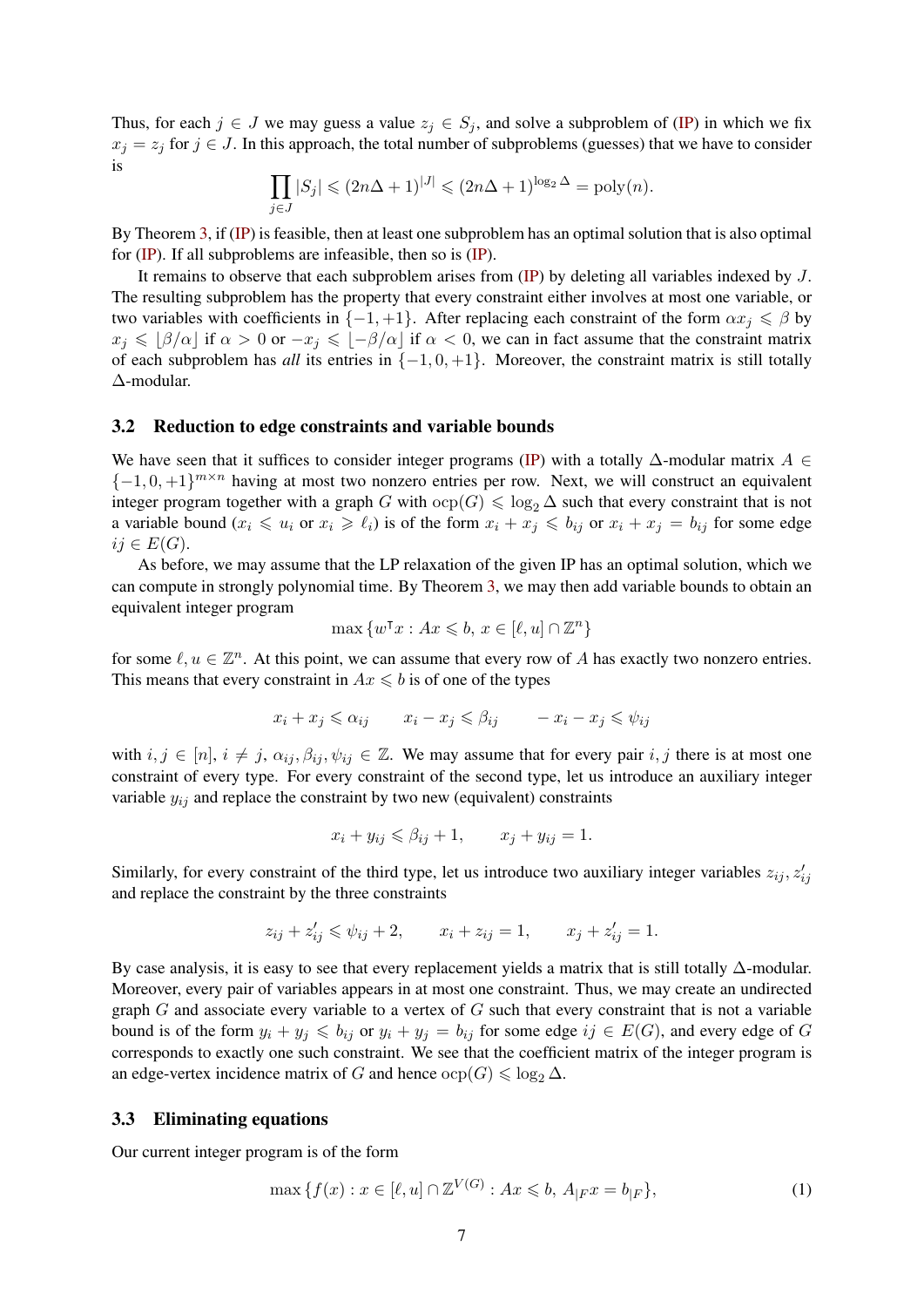where G is an undirected graph with  $\text{ocp}(G) \leq \log_2 \Delta$ ,  $f : \mathbb{R}^{V(G)} \to \mathbb{R}$  linear,  $\ell, u \in \mathbb{Z}^{V(G)}$ ,  $b \in \mathbb{Z}^{E(G)}$ , A is an edge-vertex incidence matrix of G, and  $A_{|F}$ ,  $b_{|F}$  are the restrictions of A, b to some rows  $F \subseteq E(G)$ . Our goal is to eliminate the equations  $A_{F}x = b_{F}$  by modifying the objective function f. To this end, let

$$
\mu := \max\{f(x) : x \in [\ell, u]\} - \min\{f(x) : x \in [\ell, u]\} + 1
$$

and define  $g : \mathbb{R}^{V(G)} \to \mathbb{R}$  via

$$
g(x) = f(x) + \mu \mathbf{1}^\mathsf{T} A_{|F} x.
$$

We consider the integer program

<span id="page-7-0"></span>
$$
\max\{g(x) : x \in [\ell, u] \cap \mathbb{Z}^{V(G)} : Ax \leq b\}.
$$
\n<sup>(2)</sup>

Note that if  $(2)$  is infeasible, then so is  $(1)$ . It suffices to prove the following lemma.

**Lemma 5.** Let  $x^*$  be any optimal solution to [\(2\)](#page-7-0). If  $x^*$  is feasible for [\(1\)](#page-6-0), then it is also optimal for (1). *Otherwise,* [\(1\)](#page-6-0) *is infeasible.*

*Proof.* Let  $\nu := \mathbf{1}^\intercal b_{|F}$  and note that every point x that is feasible for [\(1\)](#page-6-0) satisfies  $g(x) = f(x) + \mu \nu$ . Suppose first that  $x^*$  is feasible for [\(1\)](#page-6-0). Clearly, every point x that is feasible for (1) is also feasible for [\(2\)](#page-7-0) and hence it satisfies  $f(x) = g(x) - \mu \nu \leq g(x^*) - \mu \nu = f(x^*)$ , which shows that  $x^*$  is indeed optimal for [\(1\)](#page-6-0).

Suppose now that  $x^*$  is not feasible for [\(1\)](#page-6-0). Then we must have  $1^{\dagger} A_{\vert F} x^* \leq 1^{\dagger} b_{\vert F} - 1 = \nu - 1$  and see that

$$
g(x^*) \leq f(x^*) + \mu(\nu - 1) \leq \max\{f(x) : x \in [\ell, u]\} + \mu(\nu - 1)
$$

holds. For the sake of contradiction, suppose that there exists a point  $\bar{x}$  feasible for [\(1\)](#page-6-0). Then  $\bar{x}$  satisfies

$$
g(\bar{x}) = f(\bar{x}) + \mu \nu \ge \min\{f(x) : x \in [\ell, u]\} + \mu \nu,
$$

which implies

$$
g(x^*) - g(\bar{x}) \le \max\{f(x) : x \in [\ell, u]\} - \min\{f(x) : x \in [\ell, u]\} + \mu(\nu - 1) - \mu\nu
$$
  
=  $\mu - 1 + \mu(\nu - 1) - \mu\nu = -1 < 0.$ 

Since  $\bar{x}$  is feasible for [\(2\)](#page-7-0), this is a contradiction to the optimality of  $x^*$ . Thus, [\(1\)](#page-6-0) is infeasible.  $\Box$ 

#### 3.4 Reduction to stable set

In the previous sections we have reduced the original integer program to a series of integer programs of the form

<span id="page-7-1"></span>
$$
\max \{ w^{\mathsf{T}} x : x \in [\ell, u] \cap \mathbb{Z}^{V(G)} : Ax \leqslant b \},\tag{3}
$$

where G is an undirected graph with  $\text{ocp}(G) \leq \log_2 \Delta$ , and  $w, \ell, u \in \mathbb{Z}^{V(G)}$ ,  $b \in \mathbb{Z}^{E(G)}$ , and A is an edge-vertex incidence matrix of G. In what follows, we will show that by fixing and translating some variables, we may restrict all variables to only attain values in  $\{0, 1\}$ , in which case we end up with a stable set problem over a subgraph of  $G$ . To this end, we will consider the LP relaxation

<span id="page-7-2"></span>
$$
\max \{ w^{\mathsf{T}} x : x \in [\ell, u] : Ax \leqslant b \},\tag{4}
$$

and show that Theorem [3](#page-5-0) can be significantly strengthened for problems with the above structure, at least for extremal solutions. Here, we say that a solution to a linear program is *extremal* if is a vertex of the underlying polyhedron.

<span id="page-7-3"></span>**Proposition 6.** Suppose that the integer program [\(3\)](#page-7-1) is feasible. For every extremal optimal solution  $x^*$ *of the linear relaxation* [\(4\)](#page-7-2) *there exists an optimal solution*  $\bar{x}$  *to* [\(3\)](#page-7-1) *such that*  $||x^* - \bar{x}||_{\infty} \leq 1/2$ *.*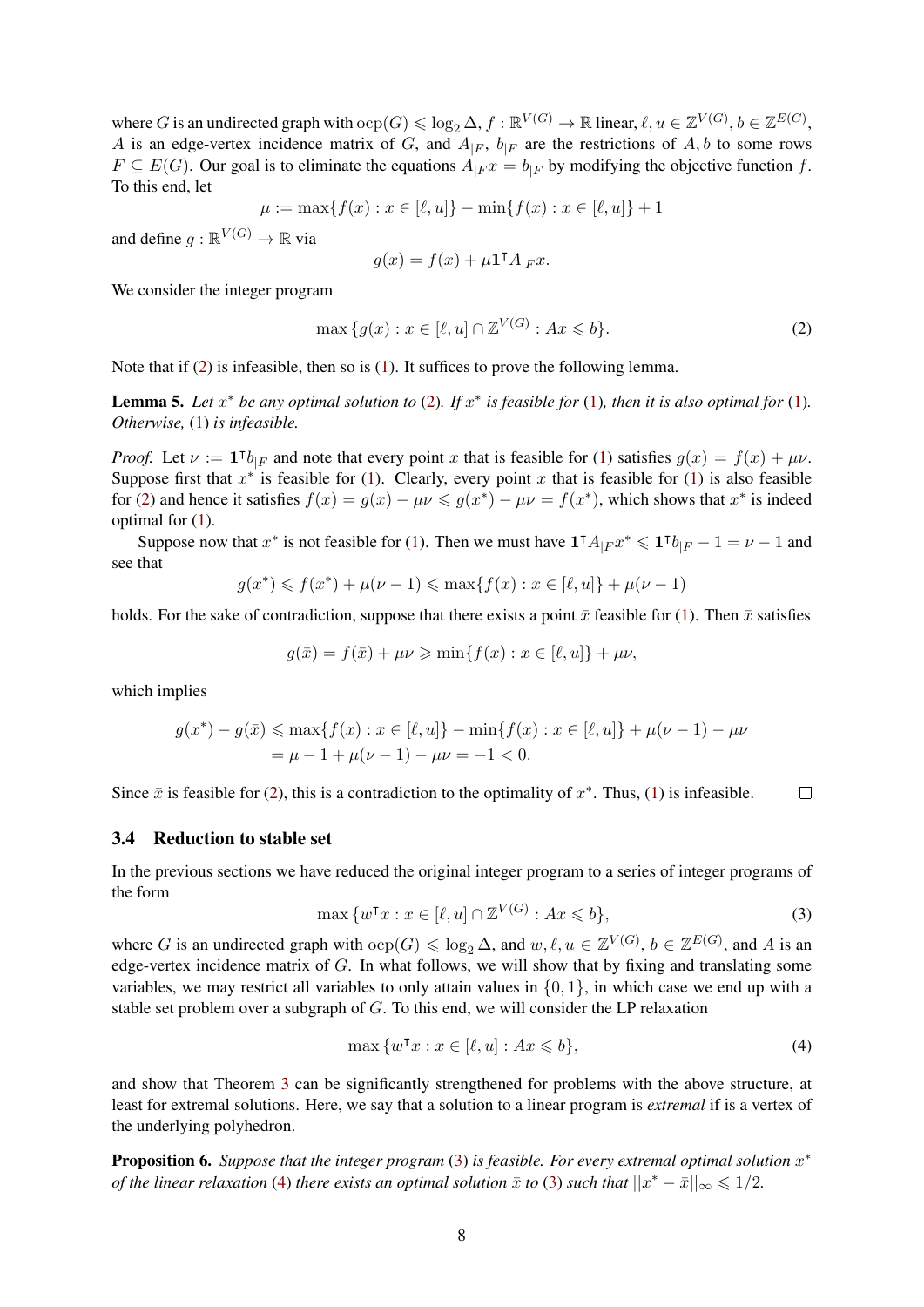In the proof of the above claim we make use of the following two auxiliary facts.

<span id="page-8-0"></span>Lemma 7 ([\[4,](#page-39-4) Prop. 5.1]). *Let* H *be an undirected graph and* B *an edge-vertex incidence matrix of* H*. Then all vertices of the polyhedron*  $conv\{x \in \mathbb{Z}^{V(H)} : Bx \leq 1\}$  are contained in  $\{0,1\}^{V(H)}$ .

<span id="page-8-1"></span>**Lemma 8.** Let H be an undirected graph, B an edge-vertex incidence matrix of H, and  $w \in \mathbb{R}^{V(H)}$ . If  $\max\{w^\intercal x : Bx \leqslant 1\}$  *is attained at*  $\frac{1}{2}\mathbf{1}$ *, then*  $\max\{w^\intercal z : Bz \leqslant 1, z \in \mathbb{Z}^{V(H)}\}$  *is attained at a point in*  $\{0,1\}^{V(H)}$ .

*Proof.* We may assume that H is connected. Consider  $P := \{x \in \mathbb{R}^{V(H)} : Bx \leq 1\}$  and  $Q :=$ conv $\{x \in \mathbb{Z}^{V(H)} : Bx \leq 1\}$ . If H is bipartite, then one side  $V' \subseteq V(H)$  of the bipartition satisfies  $w(V') \geq \frac{1}{2}w(V(H))$ . Choosing  $z^* \in \{0,1\}^{V(H)}$  as the characteristic vector of V' yields

$$
w^{\mathsf{T}} z^* = w(V') \geq \frac{1}{2} w(V(H)) = \max\{w^{\mathsf{T}} x : x \in P\} \geq \max\{w^{\mathsf{T}} z : z \in Q\},\
$$

and hence  $z^*$  is as claimed.

If  $H$  is non-bipartite, then  $B$  has full column rank and hence  $P$  does not contain a line. Clearly, then also  $Q \subseteq P$  does not contain a line. This means that  $\max\{w^{\intercal}z : z \in Q\}$  is attained at a vertex of Q, which is in  $\{0,1\}^{V(H)}$  by Lemma [7.](#page-8-0)  $\Box$ 

*Proof of Proposition [6.](#page-7-3)* It is known that  $x^*$  is half-integer, *i.e.*,  $x^* \in \frac{1}{2}$  $\frac{1}{2}\mathbb{Z}^{V(G)}$ , see [\[32,](#page-41-14) Prop. 2.1]. After translating the feasible region by an integer vector (which may change  $\ell, u, b$ ), we may assume that

$$
x_v^* = 0 \tfor all  $v \in V_0$   

$$
x_v^* = 1/2 \tfor all  $v \in V_*$ ,
$$
$$

where  $V_0 \subseteq V(G)$  and  $V_* = V(G) \setminus V_0$ . Note that this implies  $\ell \leq 0$  and  $u \geq \chi^{V_*}$ , where  $\chi^{V_*}$ denotes the characteristic vector of  $V_*$ . A crucial observation is that if a constraint associated to an edge  $vv' \in E(G)$  is 'tight' at  $x^*$  (*i.e.*,  $x_v^* + x_{v'}^* = b_{vv'}$ ), then we have either  $v, v' \in V_0$  or  $v, v' \in V_*$ .

Let  $z \in \mathbb{Z}^{V(G)}$  by any optimal solution to [\(3\)](#page-7-1). We claim that

<span id="page-8-2"></span>
$$
\sum_{v \in V_0} w_v z_v \leqslant 0. \tag{5}
$$

Otherwise, we may consider the point  $x(\varepsilon)$  such that  $x(\varepsilon)_v = \varepsilon z_v$  for  $v \in V_0$  and  $x(\varepsilon)_v = 1/2$  for  $v \in V_*$ . Choosing  $\varepsilon > 0$  small enough, we see that  $x(\varepsilon)$  is feasible for [\(4\)](#page-7-2) and satisfies  $w^\dagger x(\varepsilon) > w^\dagger x^*$ , a contradiction to the optimality of  $x^*$ .

Let H be the graph on vertex set  $V_*$  and whose edges are the tight edges of G with both ends in  $V_*$ , and let B be an edge-vertex incidence matrix of H. Observe that the restriction of  $x^*$  to  $V_*$ , which is equal to  $\frac{1}{2}$ **1**, is an optimal solution to  $\max\{w_{\parallel}^{\dagger}$  $\prod_{|V_*}^{\mathsf{T}} x : Bx \leq 1$  and hence by Lemma [8](#page-8-1) there exists some  $y \in \{0,1\}^{V_*}$  with  $By \leq 1$  and  $\sum_{v \in V_*} w_v y_v \geq \sum_{v \in V_*} w_v z_v$ . Let  $\bar{x}$  be the vector in  $\{0,1\}^{V(G)}$  that agrees with y on  $V_*$  and that is zero on  $V_0$ . By [\(5\)](#page-8-2) and the previous inequality, we have  $w^{\dagger} \bar{x} \geq w^{\dagger} z$ .

Moreover, we claim that  $\bar{x}$  is feasible for [\(3\)](#page-7-1): Since  $\ell \leq 0$  and  $u \geq \chi^{V_*}$ , we see that  $\bar{x} \in [\ell, u]$  holds. Moreover, as  $x^*$  is feasible for [\(4\)](#page-7-2), all right-hand sides of edge constraints are nonnegative, and so  $\bar{x}$ satisfies all edge constraints with both ends in  $V_0$ . The edge constraints with one end in  $V_0$  and one end in  $V_*$  have a right-hand side of at least one, and hence are also satisfied by  $\bar{x}$ . It remains to consider edge constraints with both ends in  $V_*$ . By construction of y,  $\bar{x}$  satisfies all such constraints that are tight at  $x^*$ . The right-hand sides of all remaining constraints are at least 2 and are hence trivially satisfied by  $\bar{x}$ .

Thus,  $\bar{x}$  is an optimal solution for [\(3\)](#page-7-1). Moreover, since all entries of  $\bar{x}$  are in {0, 1}, we see that  $||x^* - \bar{x}||_{\infty} \le 1/2$  holds.  $\Box$ 

To finally reduce [\(3\)](#page-7-1) to a stable set problem, we proceed as follows. First, we compute (again in strongly polynomial time) an extremal optimal solution  $x^*$  to [\(4\)](#page-7-2). Recall that if no such point exists, then [\(3\)](#page-7-1) is infeasible. As mentioned in the above proof,  $x^*$  is half-integer and hence by translating all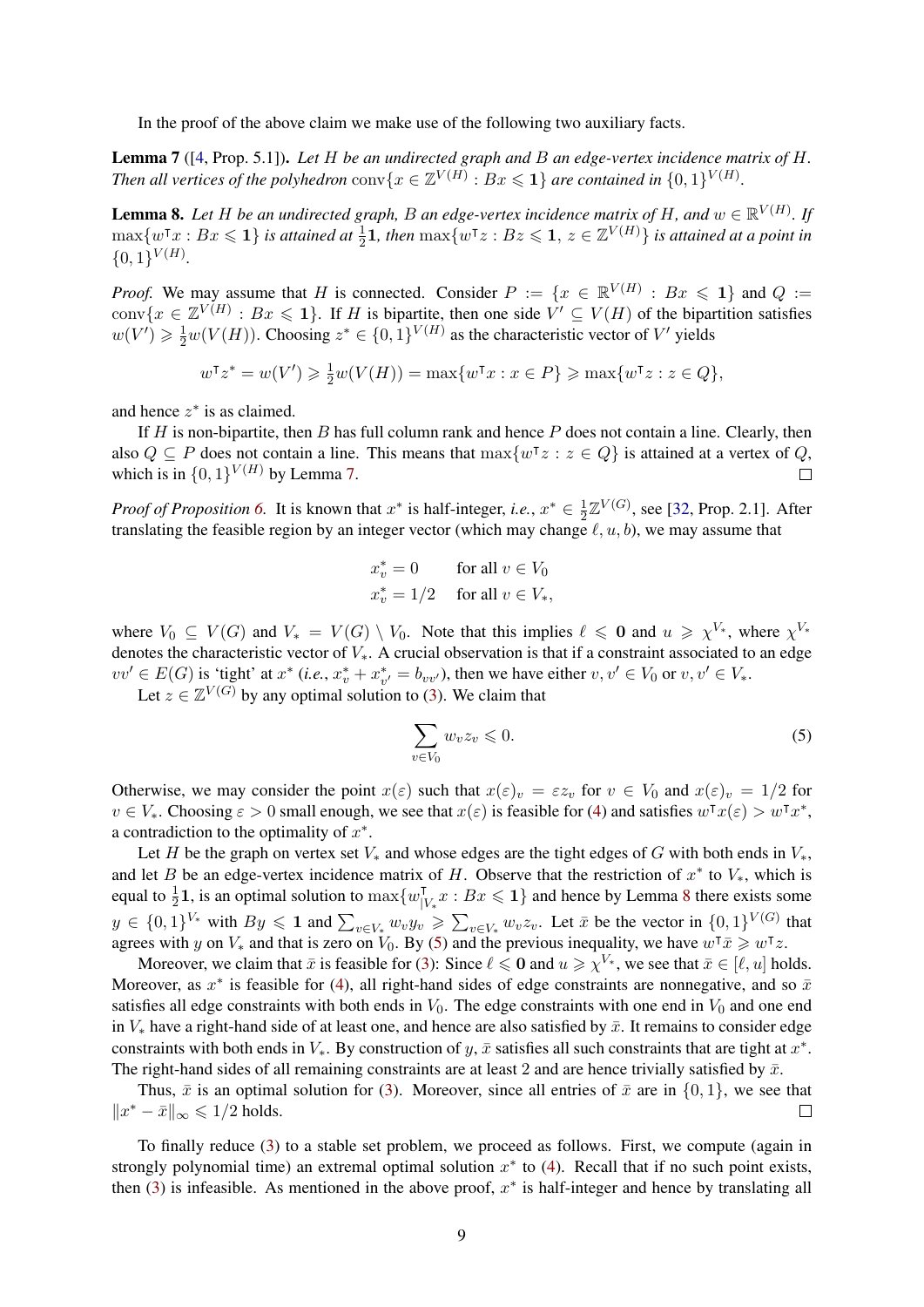variables by an integer vector, we may assume that  $x^* \in \{0, 1/2\}^{V(G)}$ . By Proposition [6,](#page-7-3) we see that there exists an optimal solution to [\(3\)](#page-7-1) in  $\{0,1\}^{V(G)}$ . Thus, we may restrict all variables in (3) to attain values in  $\{0, 1\}$ . For each edge constraint consider its right-hand side  $\beta$ . If  $\beta < 0$ , then the problem is infeasible. If  $\beta = 0$ , then the constraint can be replaced by fixing the respective variables to 0, and we remove the edge from G. If  $\beta > 1$ , then the constraint is redundant, and so we also remove the edge from G. The constraints  $x \in [\ell, u] \cap \mathbb{Z}^{V(G)}$  may result in further fixings of variables, or, again, directly imply infeasibility. For each variable that is fixed to 0, we delete the corresponding vertex from G. For each variable that is fixed to 1, we delete the corresponding vertices and all its neighbors from  $G$ . Note that, given an optimal solution for the resulting integer program, it is easy to recover an optimal solution for the integer program [\(3\)](#page-7-1). Finally, observe that the resulting integer program is a stable set problem on a subgraph H of G, which clearly satisfies  $\text{ocp}(H) \leq \text{ocp}(G) \leq \log_2 \Delta$ .

# <span id="page-9-0"></span>4 Structure of graphs with bounded odd cycle packing number

In this section we combine a number of results from the literature on graph minors to obtain a first structural description of graphs with bounded odd cycle packing number, Theorem [18.](#page-13-0)

#### <span id="page-9-1"></span>4.1 Walls

Given an integer  $h \ge 2$ , an *elementary wall of height* h is the graph obtained from the  $2h \times h$  grid with vertex set  $[2h] \times [h]$  by removing all edges with endpoints  $(2i-1, 2j-1)$  and  $(2i-1, 2j)$  for all  $i \in [h]$ and  $j \in [h/2]$ , all edges with endpoints  $(2i, 2j)$  and  $(2i, 2j + 1)$  for all  $i \in [h]$  and  $j \in [(h-1)/2]$ , and removing the two vertices of degree at most 1 in the resulting graph. A *brick* of an elementary wall W is a cycle of length 6 of  $W$ .



<span id="page-9-2"></span>Figure 3: An elementary wall of height 6.

An elementary wall of height 6 is depicted in Fig. [3.](#page-9-2) In an elementary wall  $W$  of height  $h$ , there is a unique set of h vertex-disjoint paths linking the bottom row (vertices of the form  $(i, 1)$ ) to the top row (vertices of the form  $(i, h)$ ). These paths are called the *vertical paths* of W. We enumerate the vertical paths as  $Q_1, \ldots, Q_h$  so that the first coordinates of their vertices are increasing. There is also a unique set of h vertex-disjoint paths linking  $Q_1$  to  $Q_h$ , called the *horizontal paths* of W.

A subdivision of an elementary wall of height h is called a *wall of height* h. Bricks, vertical paths, and horizontal paths of a wall are defined as expected, as the subdivided version of their counterparts in the elementary wall.

An *Escher wall of height* h is any graph that can be obtained from a *bipartite* wall W of height h by adding  $h-1$  vertex-disjoint paths  $R_1, \ldots, R_{h-1}$  in such a way that each  $R_i$  has one endpoint in the *i*th brick of the top row of W and the other in the  $(h - i)$ th brick of the bottom row,  $R_i$  has no other vertex in  $V(W)$ , and  $R_i \cup W$  contains an odd cycle. It is moreover required that the endpoints of  $R_i$  are not included in any other brick than the *i*th and the  $(h - i)$ th bricks of the respective rows. The Escher wall is said to *extend* the wall W. See Fig. [1](#page-2-0) for an illustration.

A wall  $W'$  that is a subgraph of a wall W is called a *subwall* of W if every horizontal path of  $W'$  is a subpath of a horizontal path of W, and every vertical path of  $W'$  is a subpath of a vertical path of W.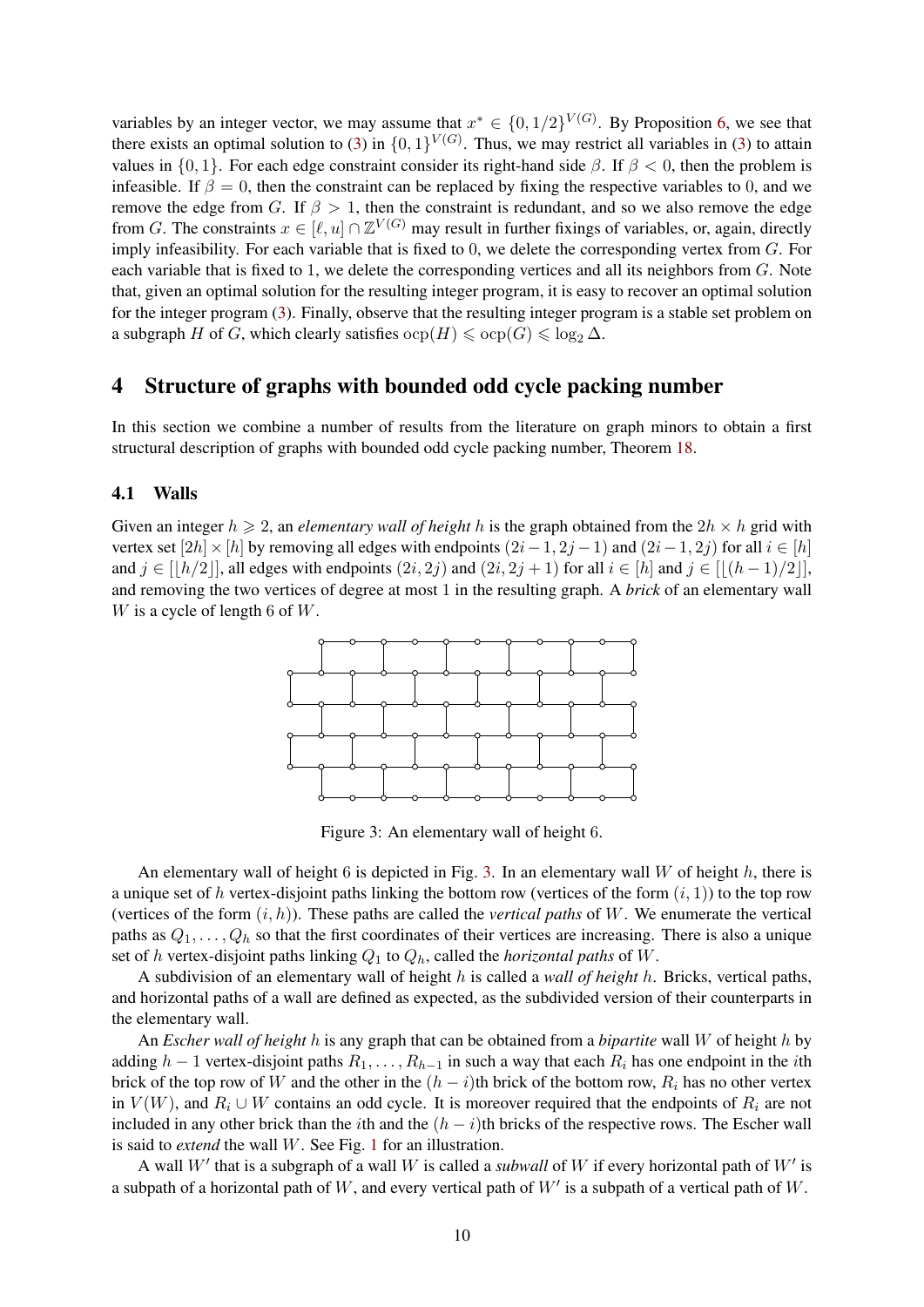Notice that if W is a wall of height h in a graph G and X is a vertex subset of G with  $|X| < h$ , then  $X$  avoids at least one vertical path and one horizontal path of  $W$ . Moreover, all vertical paths and horizontal paths of W avoided by X are contained in the same component of  $G - X$ , which we call the W-majority component of  $G - X$ . We will need the following easy lemma about W-majority components and Escher walls.

<span id="page-10-1"></span>Lemma 9. *Let* G *be a graph and let* W *be a bipartite wall of height* h *in* G *that can be extended to an Escher wall* W'. Let  $X \subseteq V(G)$  with  $|X| < (h - 1)/4$ . Then the W-majority component of  $G - X$ *contains an odd cycle of*  $W'$  intersecting every horizontal path of  $W$ .

*Proof.* Let  $P_1, \ldots, P_h$  denote the horizontal paths of W from top to bottom, and let  $Q_1, \ldots, Q_h$  denote the vertical paths of W from left to right. Let  $R_1, \ldots, R_{h-1}$  denote the extra paths in G that together extend the wall W to the Escher wall W', as in the definition above. Let  $t := [(h - 1)/2]$ . For each  $i \in [t]$ , let  $C_i$  be the odd cycle of W' obtained as follows: Start with the endpoint of  $R_i$  on the top row, walk left to the endpoint of the vertical path  $Q_i$ , walk down following  $Q_i$  until hitting  $P_{i+1}$ , walk right along  $P_{i+1}$  until hitting  $Q_{h+1-i}$ , walk down following  $Q_{h+1-i}$  until the bottom row, walk left until the other endpoint of  $R_i$ , and finally follow  $R_i$ . Observe that each vertex of X is contained in at most two of the cycles  $C_1, \ldots, C_t$ . Thus X avoids some cycle  $C_i$ , since  $|X| < (h-1)/4 \le |(h-1)/2|/2 = t/2$ . Finally, observe that  $C_i$  must be in the W-majority component of  $G - X$  since  $C_i$  intersects every horizontal path of W. П

Reed [\[36\]](#page-41-7) proved that large Escher walls are unavoidable in graphs with bounded odd cycle packing number but big odd cycle transversal number. Kawarabayashi and Reed [\[24\]](#page-41-10) subsequently gave a short algorithmic proof of this fact.

<span id="page-10-2"></span>**Theorem 10** ([\[36,](#page-41-7) [24\]](#page-41-10)). *There exists a computable function*  $f : \mathbb{Z}_{\geq 0} \times \mathbb{Z}_{\geq 0} \to \mathbb{Z}_{\geq 0}$  *such that, for every integers*  $k \geq 1$  *and*  $h \geq 2$ , every graph G with  $\text{ocp}(G) \leq k$  and  $\text{oct}(G) \geq f(k, h)$  *contains an Escher wall of height* h *as a subgraph.*

*Moreover, for every fixed integer*  $k \ge 1$ *, there is an algorithm that, given an n-vertex graph* G with  $\text{ocp}(G) \leqslant k$ , finds in time  $O_k(n^2)$  either a vertex subset  $X$  of size at most  $f(k, h)$  such that  $G - X$  is *bipartite, or an Escher wall of height* h *in* G*.*

The subscript k in the notation  $O_k(n^2)$  indicates that the hidden constant factor depends on k. We note that a more precise bound on the time complexity of the algorithm is given in [\[24\]](#page-41-10), it is almost linear in the number of vertices and edges of G.

#### 4.2 Odd  $K_t$  models

Given a graph H, an H model M in a graph G consists of one (non-empty) tree  $M(v) \subseteq G$  for each vertex  $v \in V(H)$ , called a *branch set*, and one edge  $M(uv) \in E(G)$  with one endpoint in  $M(u)$  and the other in  $M(v)$  for each edge  $uv \in E(H)$  such that all branch sets are pairwise vertex-disjoint. For convenience, we denote by  $\bigcup M$  the subgraph  $\bigcup_{v\in V(H)} M(v) \cup \bigcup_{uv\in E(H)} M(uv)$  of  $G$  defined by the model M. Note that G has an H minor if and only if  $G$  has an H model.

Given a wall W in G, and an H model M in G with  $|H| = t$ , we say that the wall W *grasps* the model M if for every  $v \in V(H)$  there are t distinct horizontal paths  $P_1^v, \ldots, P_t^v$  of W and t distinct vertical paths  $Q_1^v, \ldots, Q_t^v$  of W such that  $V(P_i^v) \cap V(Q_i^v) \subseteq M(v)$  for each  $i \in [t]$ .

We will also need to consider special types of models. An H model M in G is *odd* if, for every cycle C contained in  $\bigcup M$ , the number of edges of C that belong to branch sets is even. The reason for this terminology is that, if H is  $K_3$ , then this amounts to requiring that every such cycle C is odd. In this sense, odd  $K_t$  models with  $t \geq 3$  generalize odd cycles. In fact, an odd  $K_t$  model readily gives many vertex-disjoint odd cycles in G, as the following easy lemma shows.

<span id="page-10-0"></span>**Lemma 11.** *If* G *is a graph containing an odd*  $K_t$  *model then*  $\text{ocp}(G) \geq |t/3|$ *.*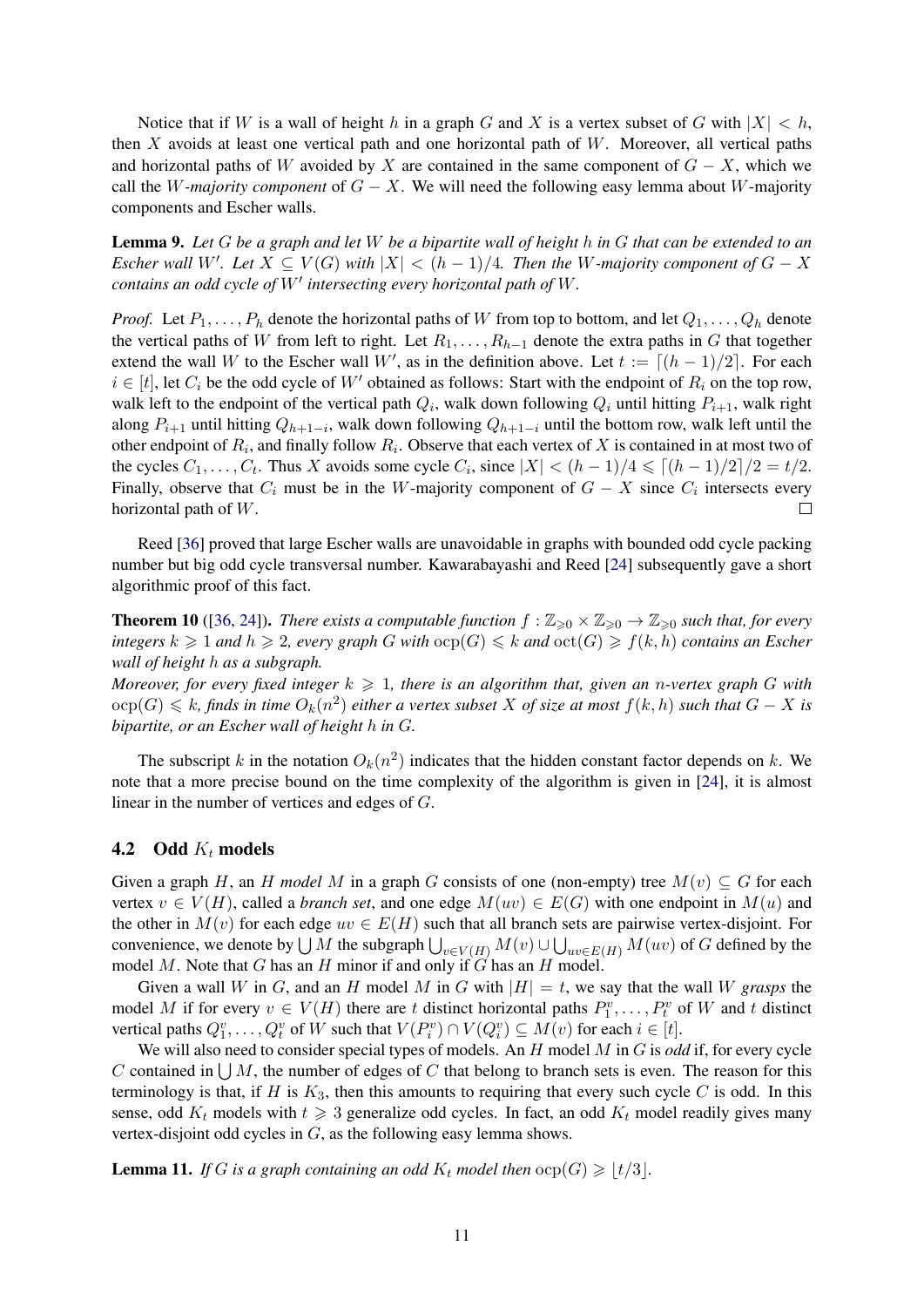Recall that a *block* of a graph G is an inclusion-wise maximal subgraph of G which is 2-connected, or an edge, or a vertex. The following easy observation about blocks and  $K_t$  models will be useful.

**Lemma 12.** *Suppose* G *is a graph,* M *is a*  $K_t$  *model in* G, and X *is a vertex subset of* G *with*  $|X| \le t-2$ *. Then there is a block of* G − X *that intersects all the branch sets of* M *avoided by* X*, and this block is unique. This block is called the main block of*  $G - X$  *(w.r.t. the model M).* 

*Proof.* Let M' be the model obtained from M by dropping the at most  $|X| \le t-2$  branch sets of M hit by X. For two edges  $e, e'$  in  $G - X$ , we write  $e \equiv e'$  if  $e = e'$  or if there is a cycle of  $G - X$  containing both e and e'. This is an equivalence relation on the edges of  $G - X$ , whose equivalence classes are the edge sets of the blocks of  $G - X$ . If e and e' both link two distinct pairs of branch sets of M' then e and  $e'$  are equivalent, as is easily checked. Thus all the edges connecting two branch sets of  $M'$  belong to the same block of  $G - X$ .  $\Box$ 

We will use the following theorems about odd  $K_t$  models due to Geelen *et al.* [\[15\]](#page-40-13).<sup>[1](#page-11-0)</sup>

<span id="page-11-1"></span>**Theorem 13** ([\[15\]](#page-40-13)). *There exists a universal constant*  $c_1 > 1$  *such that, for every integer*  $\ell \ge 1$  *and every graph* G, if G contains a  $K_t$  model with  $t = \lceil c_1 \ell \sqrt{\log_2 \ell} \rceil$  then either G contains an odd  $K_\ell$ *model, or there is a subset* X *of vertices of* G *with*  $|X| < 8\ell$  *such that the main block of*  $G - X$  *is bipartite.*

<span id="page-11-3"></span>**Lemma 14.** Let  $k \geq 1$  be an integer and let  $t := \lceil 3c_1k \sqrt{\log_2(3k)} \rceil$ , with  $c_1$  the constant from Theo*rem* [13.](#page-11-1) Suppose G is a graph having a  $K_t$  model M which is grasped by a bipartite wall W of height  $h \geq 96k + 1$  *in G*, such that *W* can be extended into an Escher wall *W'* of *G*. Then  $\text{ocp}(G) \geq k$ .

*Proof.* Apply Theorem [13](#page-11-1) with  $\ell = 3k$ . If the theorem yields an odd  $K_{\ell}$  model, then  $\text{ocp}(G) \geq k$ , as noted in Lemma [11,](#page-10-0) and we are done. Thus we may assume that Theorem [13](#page-11-1) gives a vertex subset  $X$  of G with  $|X| < 8\ell = 24k$  such that the main block U of  $G - X$  is bipartite.

Note that  $|X| < 24k \le (h-1)/4$ , and hence by Lemma [9](#page-10-1) the W-majority component of  $G - X$ contains an odd cycle  $C$  from the Escher wall  $W'$  that meets all its horizontal paths.

Let  $B_1$  and  $B_2$  be two distinct branch sets of M avoided by X. Since  $|X| < 24k$  and since the model M is grasped by W, we can find two horizontal paths  $P_{i_1}$  and  $P_{i_2}$  with  $i_1 \neq i_2$  such that  $P_{i_j}$ avoids X and meets  $B_j$ , for  $j = 1, 2$ . Now, let  $u_j$  be a vertex of U in  $B_j$ , for  $j = 1, 2$ . Since the cycle C intersects the horizontal path  $P_{i_j}$ , we can find an  $u_j$ – $V(C)$  path  $Z_j$  inside  $B_j \cup P_{i_j}$ , for  $j = 1, 2$ . We thus find two vertex disjoint paths  $Z_1$  and  $Z_2$  between  $\{u_1, u_2\}$  and  $V(C)$  in  $G - X$ , implying that the odd cycle  $C$  is contained in the bipartite block  $U$ , a contradiction.  $\Box$ 

#### 4.3 Excluding a  $K_t$  model grasped by a wall

Next, we turn to a structure theorem for graphs having some (large) wall W and having no  $K_t$  model that is grasped the wall  $W$ . This theorem is at the heart of the graph minors series of Robertson and Seymour, see [\[37\]](#page-41-8). In this paper we will use the following recent variant of the theorem, due to Kawarabayashi *et al.* [\[27\]](#page-41-9), which comes with an efficient algorithm. (The necessary definitions will be given after the theorem.)

<span id="page-11-2"></span>**Theorem 15** ([\[27,](#page-41-9) Theorem 2.11]). Let  $t, r \ge 0$  be integers and let

$$
h := 49152t^{24}r + t^{10^{7}t^{26}}.
$$

<span id="page-11-0"></span><sup>&</sup>lt;sup>1</sup>We remark that the theorem appears with the value  $c_1 = 32$  in [\[24,](#page-41-10) Theorem 5.2]. However, the proof in that paper uses an inequality that is known to be valid only for large enough  $k$ , which is why we decided to leave  $c_1$  unspecified, as in [\[15\]](#page-40-13).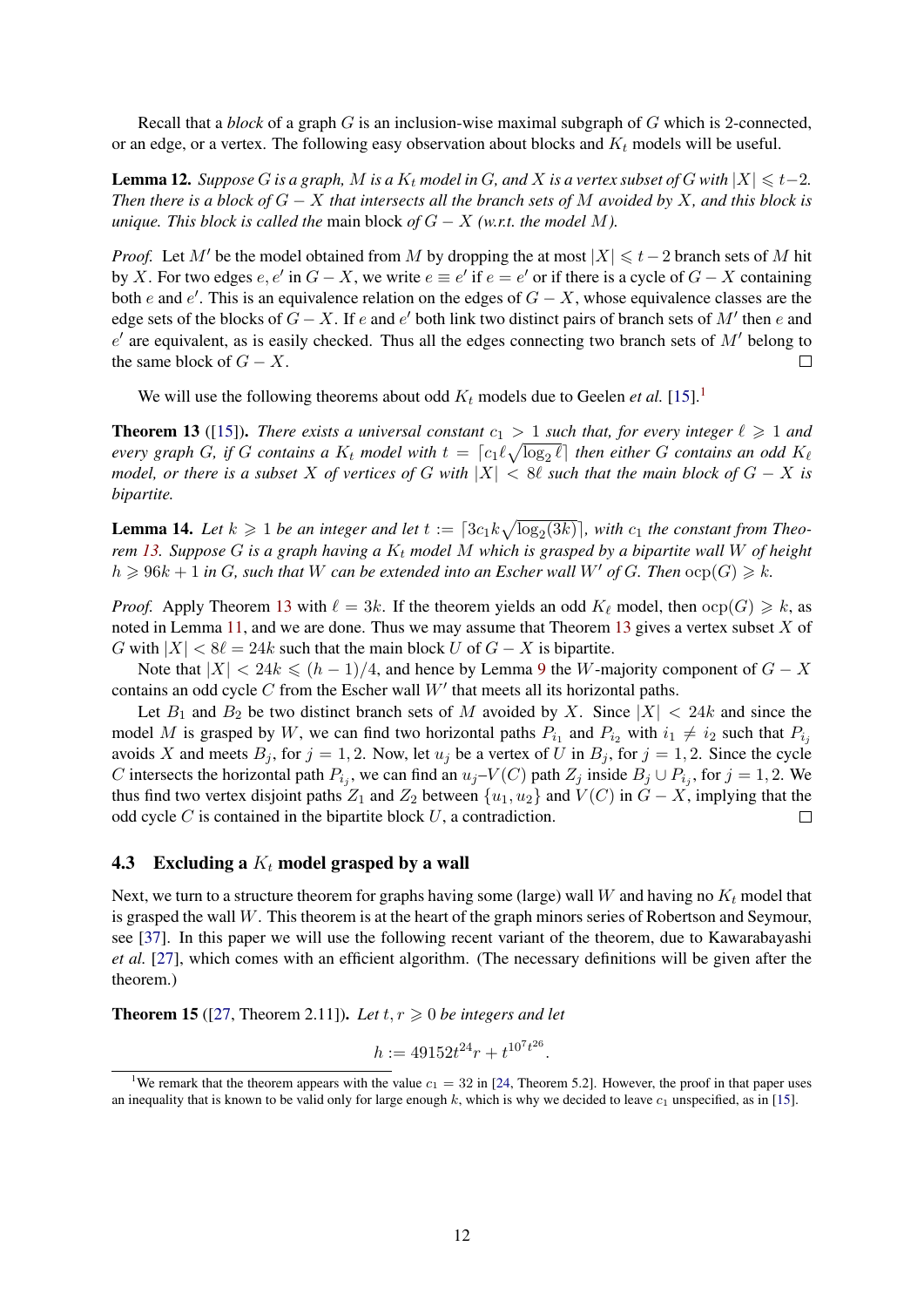*Let*  $G$  *be a graph and let*  $W$  *be a wall of height*  $h$  *in*  $G$ *. Then either*  $G$  *has a*  $K_t$  *model grasped by*  $W$ *, or there is an*  $(\alpha_0, \alpha_1, \alpha_2)$ *-near embedding*  $(\sigma, G_0, A, V, W)$  *of* G *in a surface* S *with* 

$$
\alpha_0 := t^{10^7 t^{26}}
$$
  
\n
$$
\alpha_1 := 2t^2
$$
  
\n
$$
\alpha_2 := t^{10^7 t^{26}}
$$
  
\n
$$
eg(\mathbb{S}) \leq t(t+1),
$$

and such that  $G_0'$  contains a flat wall  $W_0'$  of height  $r$  that can be lifted to a subwall  $W_0$  of  $W$ .

Furthermore, for some function f, there is an algorithm with running time  $T(t,r) \cdot n^{O(1)}$  that, given *an* n*-vertex graph* G *and a wall* W *as above, finds one of the two structures guaranteed by the two outcomes of the theorem.*

We remark that in the above statement we dropped one property of the near embedding that appears in [\[27,](#page-41-9) Theorem 2.11], namely 'W-centrality', because we are not going to need it in this paper. This is because the existence of a large flat wall gives us a weaker version of the property that is good enough for our purposes.

Let us now introduce the necessary definitions. We note that the terminology and notations used here are not the original ones from [\[27\]](#page-41-9) but are taken instead from a related paper by Diestel, Kawarabayashi, Müller, and Wollan  $[10]$  $[10]$ .<sup>[2](#page-12-0)</sup> In the next section we will use results on near-embeddings from [\[10\]](#page-40-14), which is why we chose their terminology.

A *vortex* is a pair  $V = (H, \Omega)$  where H is a graph and  $\Omega = \Omega(V)$  is a linearly ordered set  $(u_1, u_2, \ldots, u_n)$  of some vertices in H. With a slight abuse of notation, we will denote the (unordered) set of vertices  $\{u_1, u_2, \ldots, u_n\}$  by  $\Omega$  as well. Also, we sometimes treat the vortex V as the corresponding graph H when convenient; for instance, we may simply write  $V \subset G$  to mean that H is a subgraph of the graph G. The vertices of  $V - \Omega(V)$  are called *internal* vertices.

Given a vortex  $V = (H, \Omega)$  and a vertex subset A, we denote by  $V - A$  the vortex obtained by deleting the vertices in A. If V is a set of vortices, we let  $V - A := \{V - A : V \in V, V - A \neq \emptyset\}.$ 

A *surface* S is a non-empty compact connected Hausdorff topological space in which every point has a neighborhood that is homeomorphic to the plane [\[30\]](#page-41-15). Let  $\mathcal{S}(h, c)$  denote the surface obtained by remove  $2h + c$  open disks with disjoint closures from the sphere and gluing h cylinders and c Möbius strips onto the boundaries of these disks. As stated by the classification theorem of surfaces, every surface is topologically equivalent to  $\mathcal{S}(h, c)$ , for some h and c. The *Euler genus* eg( $\mathcal{S}$ ) of a surface  $\mathbb{S} \cong \mathbb{S}(h, c)$  is 2h + c. Let  $\mathbb{S}$  be a surface and let  $\Delta$  be a closed disk in the surface. We denote by  $\mathrm{bd}(\Delta)$ and int( $\Delta$ ) the boundary and the interior of  $\Delta$ , respectively.

**Definition 16** (Linear decomposition and adhesion). Let  $V = (H, \Omega)$  be a vortex with  $\Omega = (u_1, u_2, \dots, u_n)$ . A *linear decomposition* of V is a collection of sets  $(X_1, X_2, \ldots, X_n)$  such that

- for each  $i \in [n]$ ,  $X_i \subseteq V(H)$  and  $u_i \in X_i$ , and moreover  $\cup_{i=1}^n X_i = V(H)$ ;
- for every  $uv \in E(H)$ , there exists  $i \in [n]$  such that  $\{u, v\} \subseteq X_i$ , and
- for every  $x \in V(H)$ , the set  $\{i : x \in X_i\}$  is an interval in [n].

The *adhesion* of the linear decomposition is  $\max(|X_i \cap X_{i+1}| : 1 \leq i \leq n-1)$ .

**Definition 17** (( $\alpha_0, \alpha_1, \alpha_2$ )-near embedding). Let  $\alpha_0, \alpha_1, \alpha_2 \in \mathbb{N}$ , and let S be a surface. A graph G is  $(\alpha_0, \alpha_1, \alpha_2)$ -nearly embeddable in S if there is a set of vertices  $A \subseteq V(G)$  with  $|A| \leq \alpha_0$  and an integer  $\alpha' \leq \alpha_1$  such that  $G - A$  can be written as the union of  $t + 1$  edge-disjoint graphs  $G_0, G_1, \ldots, G_t$  with the following properties:

<span id="page-12-0"></span><sup>&</sup>lt;sup>2</sup>While the translation between the formalism of [\[27\]](#page-41-9) and that of [\[10\]](#page-40-14) is not difficult, there are two aspects we ought to comment on: (1) Going from a 'vortex of depth at most  $d'$  in the first paper to 'a vortex having a linear decomposition of adhesion at most d' in the second can be done in time  $O(n^{d+3})$  using [\[27,](#page-41-9) Theorem 12.2]. (2) Flat subwalls w.r.t. a near embedding are defined slightly differently in the two papers, which led us to introduce the notion of 'lift' in the statement.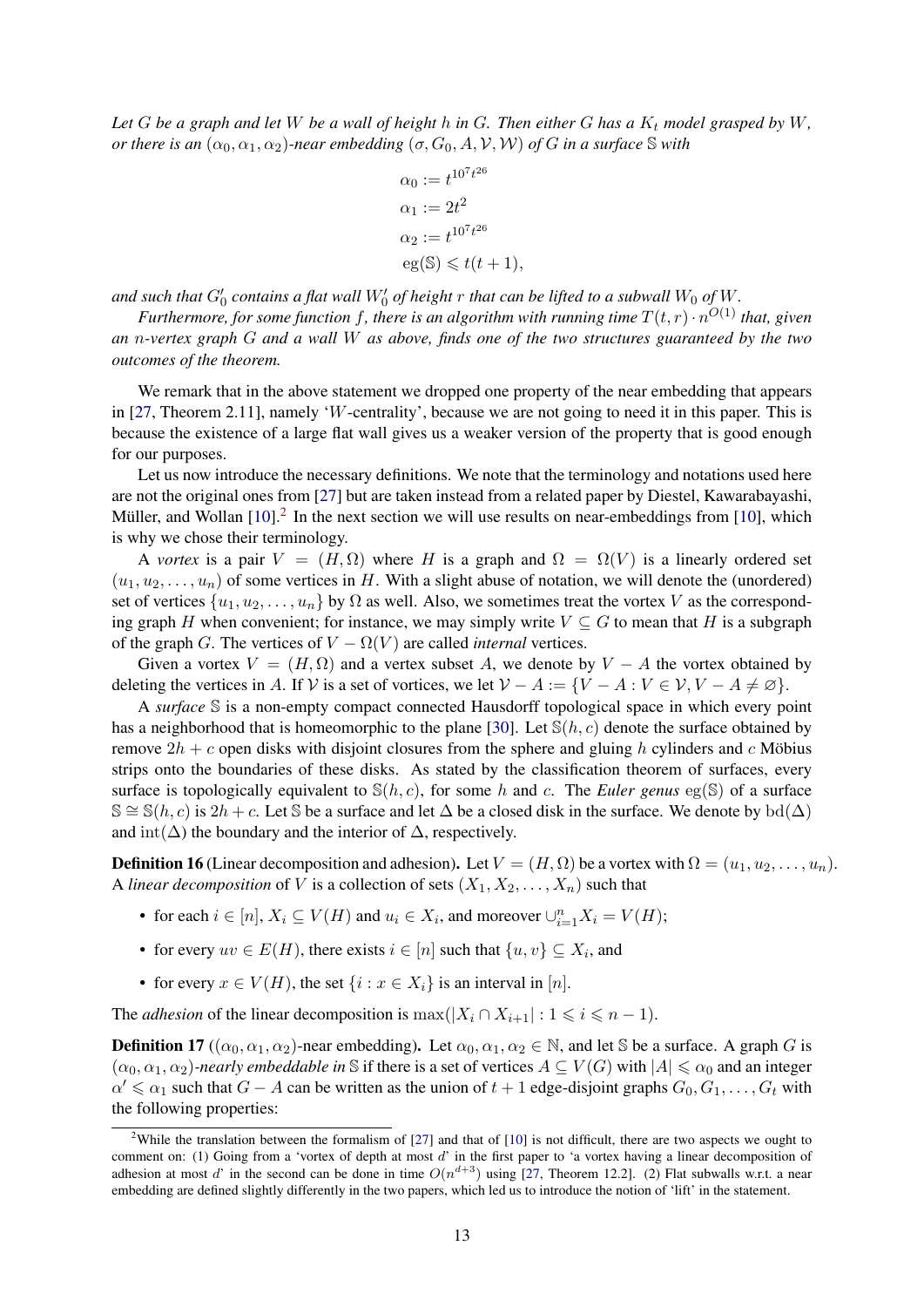- (i) For each  $i \in [t], V_i := (G_i, \Omega_i)$  is a vortex where  $\Omega_i = V(G_i \cap G_0)$ . For all  $1 \leq i < j \leq t$ ,  $G_i \cap G_j \subseteq G_0$ .
- (ii) The vortices  $V_1, \ldots, V_{\alpha'}$  have a linear decomposition of adhesion at most  $\alpha_2$ . Let V be the collection of those vortices.
- (iii) The vortices  $V_{\alpha'+1}, \ldots, V_t$  have  $|\Omega_i| \leq 3$  for each  $\alpha' + 1 \leq i \leq t$ . Let W be the collection of those vortices.
- (iv) There are closed disks  $\Delta_1, \ldots, \Delta_t$  in S with disjoint interiors and an embedding  $\sigma : G_0 \hookrightarrow$  $\mathbb{S}-\cup_{i=1}^t\text{int}(\Delta_i)$  such that  $\sigma(G_0)\cap\text{bd}(\Delta_i)=\sigma(\Omega_i)$  for each  $i\in[t]$  and the linear ordering of  $\Omega_i$ is compatible with the cyclic ordering of  $\sigma(\Omega_i)$ .

We call the tuple  $(\sigma, G_0, A, V, W)$  an  $(\alpha_0, \alpha_1, \alpha_2)$ *-near embedding* of G. Below we sometimes denote  $\Delta(V)$  the disk  $\Delta_i$  for vortex  $V = V_i$ .

Given a near embedding  $(\sigma, G_0, A, V, W)$  of a graph G in a surface S, we define a corresponding graph  $G'_0$ , obtained from  $G_0$  by adding an edge vw for every non-adjacent vertices v, w in  $G_0$  that are in a common small vortex  $V \in \mathcal{W}$ . These extra edges are drawn without crossings, in the discs accommodating the corresponding vortices. We will refer to these edges as the *virtual edges* of  $G_0'$ . If H' and H are subgraphs of  $G_0'$  and  $G - A$ , respectively, such that H is obtained from H' by replacing each virtual edge uv of H' with an u–v path contained in some vortex in W, in such a way that all the paths are internally disjoint, then we call H a *lift* of H' (w.r.t. the near embedding  $(\sigma, G_0, A, V, W)$ ), and say that  $H'$  can be lifted to  $H$ .

A cycle C in a graph H embedded in a surface S is *flat* if C bounds a disc in S. A wall W in H is *flat* if the boundary cycle of W (which is defined in the obvious way) bounds a closed disc  $D(W)$  with the wall  $W$  drawn inside it.

#### 4.4 Graphs with bounded odd cycle packing number

We may now state a structure theorem for graphs with bounded odd cycle packing number, which follows from the results mentioned above.

<span id="page-13-0"></span>**Theorem 18.** *There is a computable function*  $f_1(k, r)$  *such that, for every integers*  $k \geq 1$  *and*  $r \geq 0$ *, and every graph* G with  $\text{ocp}(G) \le k$  *and*  $\text{oct}(G) \ge f_1(k, r)$ *, there is an*  $(\alpha_0, \alpha_1, \alpha_2)$ *-near embedding*  $(\sigma, G_0, A, V, W)$  *of G in a surface* S with

$$
\alpha_0 := t^{10^7 t^{26}}
$$
  
\n
$$
\alpha_1 := 2t^2
$$
  
\n
$$
\alpha_2 := t^{10^7 t^{26}}
$$
  
\n
$$
eg(\mathbb{S}) \leq t(t+1),
$$

*and such that* G *contains a bipartite wall* W *of height* h *that can be extended to an Escher wall* W' *of*  $G$ , and  $G'_{0}$  contains a flat wall  $W'_{0}$  of height  $r$  that can be lifted to a subwall  $W_{0}$  of  $W$ , where

$$
h := 49152t^{24}r + t^{10^{7}t^{26}}
$$
  

$$
t := \lceil 3c_1(k+1)\sqrt{\log_2(3(k+1))} \rceil
$$

*and* c<sup>1</sup> *is the constant from Theorem [13.](#page-11-1)*

Furthermore, for some function f, there is an algorithm with running time  $T(k,r) \cdot n^{O(1)}$  that, given *an* n*-vertex graph* G*, finds these structures.*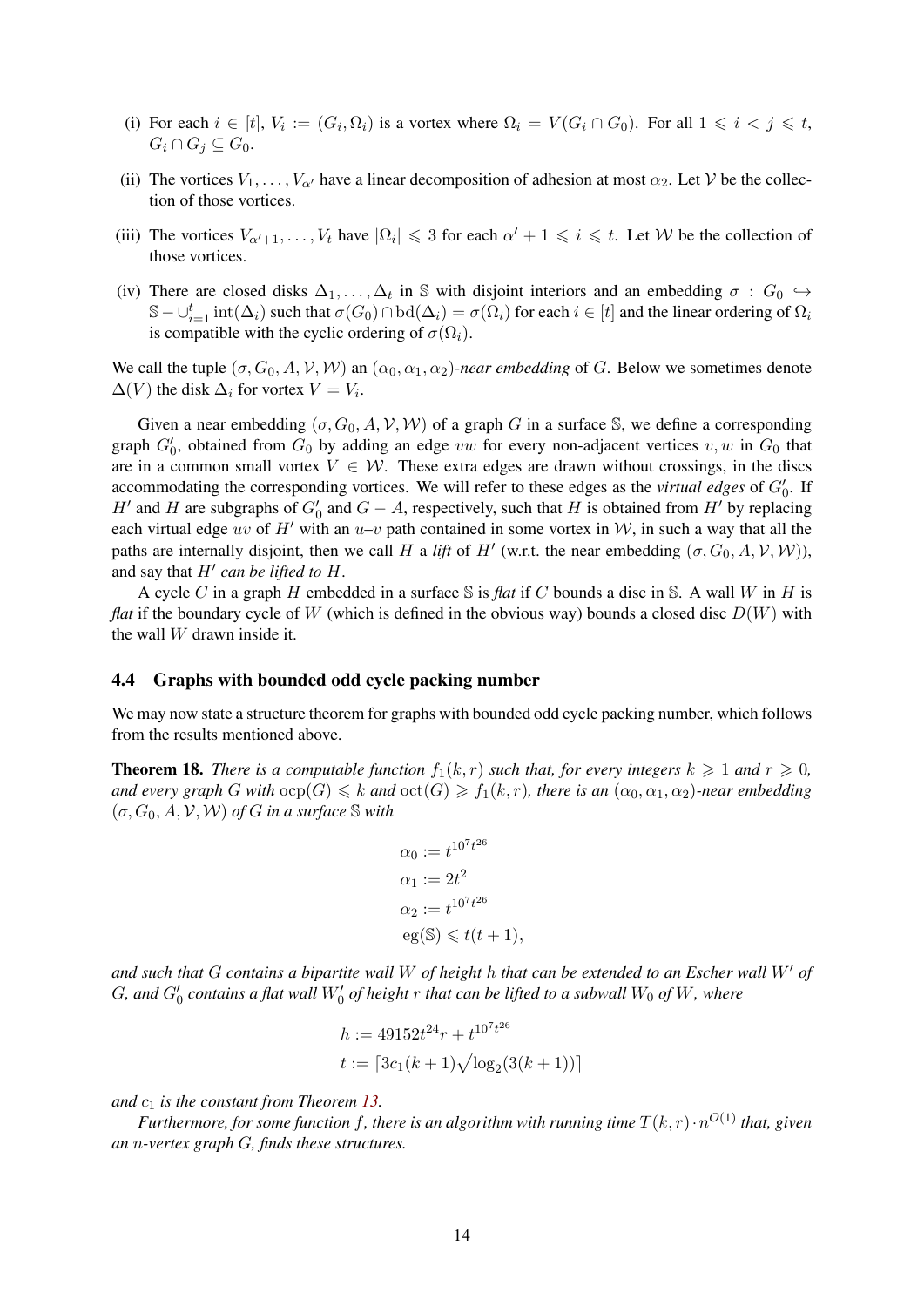*Proof.* For  $k \ge 1$  and  $r \ge 0$ , let  $f_1(k,r) := f(k, h)$ , where f is the function from Theorem [10.](#page-10-2) Let us show that the theorem holds with this choice of  $f_1$ . Let thus G be a graph with  $\text{ocp}(G) \leq k$  and  $\text{oct}(G) \ge f_1(k, r)$ , for some integers  $k \ge 1$  and  $r \ge 0$ . By Theorem [10,](#page-10-2) there is a bipartite wall W of height h in G that can be extended to an Escher wall  $W'$  of G. Apply Theorem [15](#page-11-2) to G with the wall W. If the theorem yields a  $K_t$  model grasped by W, then  $\text{ocp}(G) \geq k + 1$  by Lemma [14,](#page-11-3) a contradiction. Thus we obtain the second outcome of the theorem, as desired.  $\Box$ 

# <span id="page-14-0"></span>5 Refining a near embedding

Theorem [18](#page-13-0) already gives a good description of the structure of a graph G with bounded odd cycle packing number but large odd cycle transversal number. The goal of this section is to refine this structure further, in order to apply our main algorithm to it. This refinement relies on the following three ingredients: (1) tools developed by Diestel *et al.* [\[10\]](#page-40-14) in their work on the excluded minor theorem for graphs with large treewidth; (2) the odd  $S$ -path theorem of Geelen *et al.* [\[15\]](#page-40-13), and (3) the Erdős-Pósa property of 2-sided odd cycles for graphs embedded in surfaces, proved in [\[4\]](#page-39-4). Below, we first introduce these results together with all the necessary definitions. Then we explain how to use them to obtain an improved version of Theorem [18.](#page-13-0)

#### 5.1 Definitions and tools

Given a near embedding  $(\sigma, G_0, A, V, W)$  of a graph G in a surface S, and a vortex  $V \in W$ , we say that V is *properly attached* if  $|\Omega(V)| \leq 3$ , for every two distinct vertices  $u, v \in \Omega(V)$  there is an  $u-v$  path in V with no inner vertex in  $\Omega(V)$ , and for every three distinct vertices  $u, v, w \in \Omega(V)$  there is an  $u-v$ path in V and a v–w path, each with no inner vertex in  $\Omega(V)$ , in V that are internally disjoint.

Consider a graph H embedded in S. A curve C in S is said to be H*-normal* if it intersects (the embedding of) H only at vertices. The *distance in* S between two points  $x, y \in S$  is the minimum of  $|C \cap V(H)|$  over all H-normal curves C linking x to y. The distance in S between two vertex subsets  $A, B$  of H is the minimum distance in S between a vertex of A and a vertex of B. In the context of near embeddings, the distance in S between two vortices V and W is the distance in S between  $\Omega(V)$  and  $\Omega(W)$ . A *noose* is a simple, closed, H-normal and non-contractible curve in S. For a surface S that is not a sphere, the *face-width* (also known as *representativity*) of the embedding of H in S is the minimum of  $|C \cap V(H)|$  over all nooses C.

Vertex-disjoint cycles  $C_1, \ldots, C_t$  of H are *concentric* if they bound closed discs with  $D(C_1) \supseteq$  $\cdots \supseteq D(C_t)$  in S. These cycles *enclose* a vertex subset  $\Omega$  if  $\Omega \subseteq D(C_t)$ . They *tightly enclose*  $\Omega$  if moreover, for every  $i \in [t]$  and every point  $v \in bd(D(C_i))$ , there is a vertex  $w \in \Omega$  at distance at most  $t - i + 2$  from v in S.

In the context of a near-embedding  $(\sigma, G_0, A, V, W)$  of a graph G in a surface S, concentric cycles  $C_1, \ldots, C_t$  in  $G'_0$  (tightly) enclose a vortex  $V \in \mathcal{V}$  if they (tightly) enclose  $\Omega(V)$ .

For integers  $3 \le \beta \le r$ , an  $(\alpha_0, \alpha_1, \alpha_2)$ -near embedding  $(\sigma, G_0, A, V, W)$  of a graph G in a surface  $\mathbb{S}$  is  $(\beta, r)$ *-good* if the following properties are satisfied.

- <span id="page-14-1"></span>(1)  $G'_0$  contains a flat wall  $W'_0$  of height r.
- (2) If S is not the sphere, then the face-width of  $G'_0$  in S is at least  $\beta$ .
- (3) For every vortex  $V \in V$  there are  $\beta$  concentric cycles  $C_1(V), \ldots, C_\beta(V)$  in  $G'_0$  tightly enclosing V and bounding closed discs  $D_1(V) \supseteq \cdots \supseteq D_\beta(V)$ , such that  $D_\beta(V)$  contains  $\Omega(V)$  and  $D(W_0)$ does not meet  $D_1(V)$ . For distinct  $V, V' \in V$ , the discs  $D_1(V)$  and  $D_1(V')$  are disjoint.
- (4) All vortices in  $W$  are properly attached.

This is a weakening of the notion of  $(\beta, r)$ -rich near embeddings from [\[10\]](#page-40-14), obtained by dropping some of the properties in the latter that we will not need.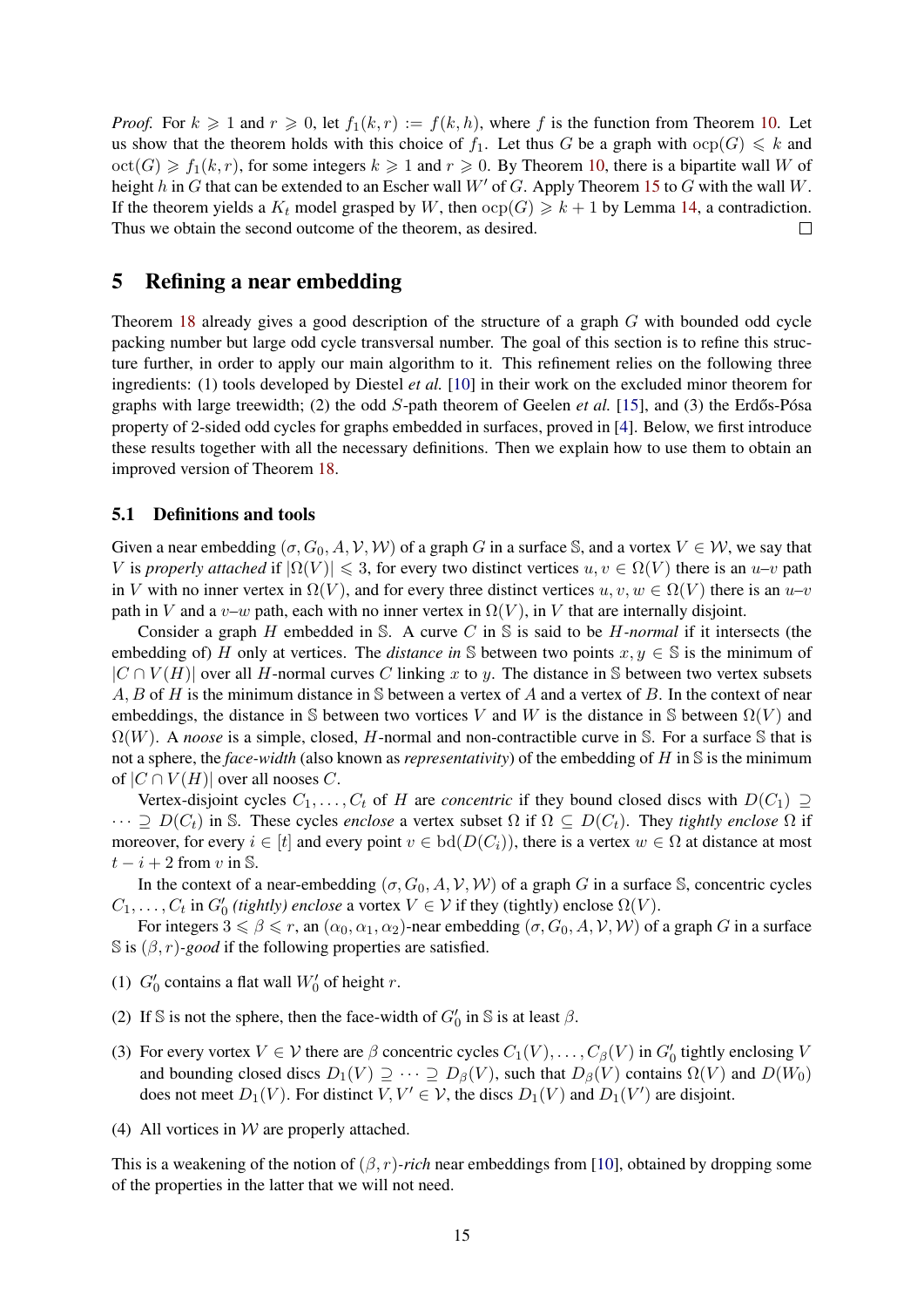The heart of the proof of the main result in [\[10\]](#page-40-14) (Theorem 2 in that paper) is a procedure that starts with a near embedding of a graph  $G$  in a surface  $S$  together with a large enough flat wall, and iteratively improves the near embedding until it becomes ' $(\beta, r)$ -rich'. While this is not explicitly discussed in [\[10\]](#page-40-14), it can be checked that all the steps of this procedure can be realized in polynomial time when all the parameters involved are bounded by constants. Specifically, one can check that the following theorem follows from the proof in [\[10\]](#page-40-14) for the weaker notion of  $(\beta, r)$ -good embeddings.<sup>[3](#page-15-0)</sup>

<span id="page-15-1"></span>**Theorem 19** (implicit in [\[10\]](#page-40-14)). *Suppose we are given integers*  $3 \le \beta \le r$ , an  $(\tilde{\alpha}_0, \tilde{\alpha}_1, \tilde{\alpha}_2)$ -near embed- $\dim g$  ( $\widetilde{\sigma}$ ,  $\widetilde{G}_0$ ,  $\widetilde{A}$ ,  $\widetilde{V}$ ,  $\widetilde{W}$ ) *of a graph* G *in a surface*  $\widetilde{S}$ *, with all vortices in*  $\widetilde{W}$  *being properly attached, and a flat wall*  $\widetilde{W}'_0$  *in*  $\widetilde{G}'_0$  *of height* 

$$
6^{\widetilde{\alpha} + \mathrm{eg}(\widetilde{\mathbb{S}})}(r + \widetilde{\alpha}(\beta + \widetilde{\alpha} + 3) + p),
$$

*where*  $\tilde{\alpha} := \max_{0 \le i \le 2} \tilde{\alpha}_i$  *and*  $p := 2\tilde{\alpha}(\beta + 2\tilde{\alpha} + \text{eg}(\tilde{\mathbb{S}}) + 2) + 4$ *. Then we can find a*  $(\beta, r)$ *-good*  $(\alpha_0, \alpha_1, \alpha_2)$ -near embedding  $(\sigma, G_0, A, V, W)$  of G in a surface S, with

$$
\alpha_0 := \widetilde{\alpha}_0 + p(2 \operatorname{eg}(\widetilde{\mathbb{S}}) + \widetilde{\alpha}_1)
$$
  
\n
$$
\alpha_1 := \widetilde{\alpha}_1 + \operatorname{eg}(\widetilde{\mathbb{S}})
$$
  
\n
$$
\alpha_2 := \widetilde{\alpha}_2 + \widetilde{\alpha}_1 + \operatorname{eg}(\widetilde{\mathbb{S}})
$$
  
\n
$$
\operatorname{eg}(\mathbb{S}) \leq \operatorname{eg}(\widetilde{\mathbb{S}})
$$

and such that the flat wall  $W'_0$  in  $G'_0$  guaranteed by property [\(1\)](#page-14-1) is a subwall of  $\widetilde{W}'_0$ . Moreover, this near *embedding can be computed in polynomial time provided*  $r, \beta, \tilde{\alpha}_0, \tilde{\alpha}_1, \tilde{\alpha}_2, \text{eg}(\tilde{\mathbb{S}})$  *are all constants.* 

An embedding of a graph G in a surface S is *cellular* if every face is homeomorphic to an open disk. A graph G is *cellularly embedded* in S if the embedding is cellular.

<span id="page-15-4"></span>**Theorem 20** (Robertson and Vitray [\[38\]](#page-41-16), [\[30,](#page-41-15) Proposition 5.5.2]). Let S be a surface with  $eg(S) > 0$ *and let* G *be a graph that is embedded in* S *with face-width at least* 2*. Then there is precisely one block* Q *of* G *that contains a noncontractible cycle. Moreover,* Q *is cellularly embedded in* S *and all its faces are bounded by cycles. Each block* Q' of G distinct from Q is a planar subgraph of G contained in the *closure of some face of* Q*. Finally, the face-width of* Q *is equal to the face-width of* G*.*

A corollary of this result is that if G is a 2-connected graph that is embedded in  $\mathbb S$  with face-width at least 2, then all the faces of G are bounded by cycles.

A cycle in a graph embedded in a surface is 1*-sided* if the curve corresponding to the cycle has a neighborhood homeomorphic to a Möbius strip. A cycle is 2-sided if it is not 1-sided. While the odd cycle transversal number of a graph cannot be bounded from above by a function of its odd cycle packing number (as evidenced by Escher walls), such a bound exists if we restrict ourselves to odd cycles that are 2-sided in a graph embedded in a fixed surface, as proved by Conforti, Fiorini, Huynh, Joret, and Weltge [\[4\]](#page-39-4). This fact will be used in our refined structure theorem.

<span id="page-15-3"></span>**Theorem 21** ([\[4\]](#page-39-4)). *There exists a computable function*  $f':\mathbb{Z}_{\geqslant 0}\times\mathbb{Z}_{\geqslant 0}\to\mathbb{Z}_{\geqslant 0}$  such that the following *holds. Let* G *be a cellularly embedded graph in a surface* S *of Euler genus* g *such that* G *has no* k + 1 *vertex-disjoint* 2-sided odd cycles. Then there exists a subset X of vertices of G with  $|X| \leq f'(g, k)$ *such that* X *meets all* 2*-sided odd cycles of* G*.*

We also need the following result due to Geelen *et al.* [\[15\]](#page-40-13), and known as the *odd* S*-paths theorem*.

<span id="page-15-2"></span>**Theorem 22** ([\[15,](#page-40-13) Lemma 11]). Let H be a graph and let  $h \in \mathbb{Z}_{\geq 1}$ . For any set  $S \subseteq V(H)$ , either

<span id="page-15-0"></span><sup>&</sup>lt;sup>3</sup>We remark that since we focus on  $(\beta, r)$ -good embeddings, in the proof of Theorem 2 in [\[10\]](#page-40-14) we can stop as soon as properties (P1)–(P4) are established (*i.e.* end of first paragraph on page 1208). The bounds in Theorem [19](#page-15-1) were calculated accordingly.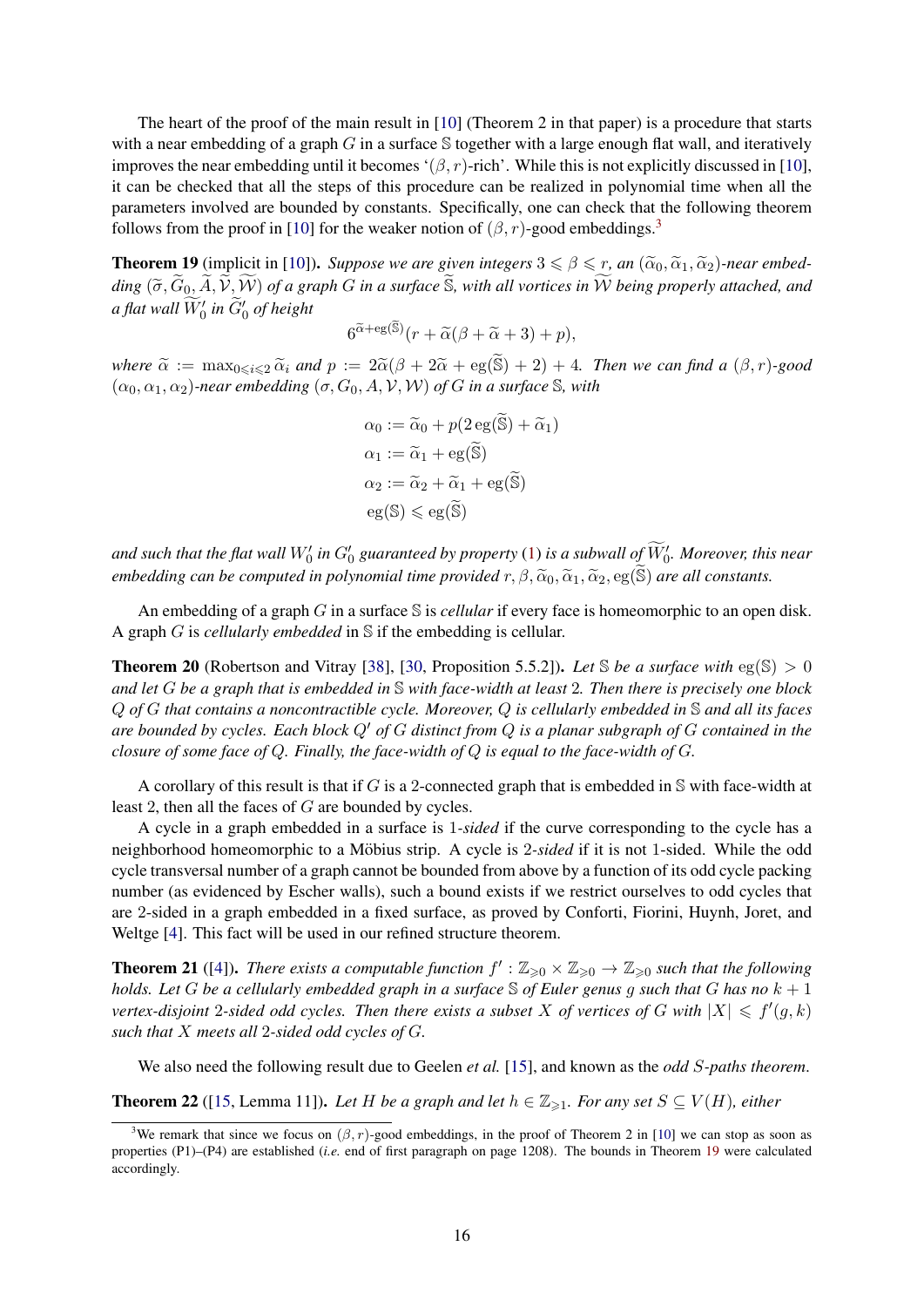- *(i) there are* h *vertex-disjoint paths, each of which has an odd number of edges and both its endpoints in* S*, or*
- *(ii) there is a set* X *such that*  $|X| \le 2h 2$  *and*  $H X$  *contains no such path.*

Notice that in case (i) we can assume that each path is actually an S-path, that is, none of its internal vertex is in S. This can be achieved by shortening the paths if necessary.

#### <span id="page-16-0"></span>5.2 Resilience and gadgets

First, we introduce some extra definitions.

**Definition 23** ( $\rho$ -resilience and rich component). Given  $\rho \in \mathbb{Z}_{\geq 0}$ , a graph G is said to be  $\rho$ -resilient if, for all sets  $X \subseteq V(G)$  with  $|X| \leq \rho$ , there is a component H of  $G - X$  such that  $\text{ocp}(H) = \text{ocp}(G)$ . We call H a *rich component* of  $G - X$ .

Notice that, in the above definition, the rich component of  $G - X$  is unique when  $\text{ocp}(G) > 0$ , and that  $G - V(H)$  is bipartite. Notice also that if  $\rho' \ge \rho, \rho'$ -resilient graphs are automatically  $\rho$ -resilient.

It is not hard to see that, in order to solve the maximum weight stable set problem on graphs G with  $\text{ocp}(G) \leq k$ , one can reduce to  $\rho$ -resilient instances where  $\rho = \rho(k)$  can be chosen arbitrarily. The idea is that if one can find a set  $X \subseteq V(G)$  with  $|X| \leq \rho$  such that each component H of  $G - X$  satisfies  $\text{ocp}(H) < \text{ocp}(G)$ , then after guessing which vertices of X to include in the stable set, one can reduce to the maximum weight stable set problem on graphs with odd cycle packing number at most  $k-1$ . This is discussed in more detail at the beginning of Section [6.](#page-21-0)

Given two vertices x, y of a bipartite graph H, we let  $p_H(x, y)$  denote the parity of all paths between  $x, y \in V(H)$  (if there is any).

Let  $(\sigma, G_0, A, V, W)$  be an  $(\alpha_0, \alpha_1, \alpha_2)$ -near embedding of a graph G in a surface S, and suppose further that every vortex  $V \in W$  is bipartite. (Essentially, this property will be ensured by assuming that the near embedding is  $(\beta, r)$ -good and that G is  $\rho$ -resilient for a sufficiently large  $\rho \in \mathbb{Z}_{\geqslant 0}$ , as we will explain later.) When solving a maximum weight stable set problem on  $G$ , we may then replace each vortex  $V \in \mathcal{W}$  by a small gadget that is embedded in the surface S, as we explain below. This gadget-replacement operation is seen as a modification of the graph  $G_0$ , and the resulting graph will be denoted  $G_0^+$  (not to be confused with the graph  $G'_0$ ).

Let us describe the gadget-replacement operation. First, we make sure that the graphs in  $W$  are connected: If a vortex  $V \in \mathcal{W}$  is not connected, we simply replace V with a vortex for each component of V, with the appropriate subset of  $\Omega(V)$  as boundary. Now, start with  $G_0^+ := G_0$ , and for each vortex  $V \in \mathcal{W}$  in turn, modify  $G_0^+$  as follows, see also Fig. [6](#page-25-0) (on page [26\)](#page-25-0).

- (W1) If  $|\Omega(V)| \leq 1$ , we do not modify  $G_0^+$ .
- (W2) If  $|\Omega(V)| = 2$ , then let  $\Omega(V) = \{v_1, v_2\}$ . If  $p_V(v_1, v_2)$  is even, then we add a path of length 2 between  $v_1$  and  $v_2$  in  $G_0^+$ , that is, we add a new vertex x and add the edges  $v_1x$  and  $v_2x$ . If  $p_V(v_1, v_2)$  is odd then we add a path of length 3 between  $v_1$  and  $v_2$  in  $G_0^+$ , that is, we add two new vertices x, y and add the edges  $v_1x, xy, yv_2$ . Moreover, if V contains the edge  $v_1v_2$ , then  $v_1v_2$  is also added to  $G_0^+$ .
- (W3) If  $|\Omega(V)| = 3$ , then let  $\Omega(V) = \{v_1, v_2, v_3\}$ . Note that there are only two options for the parities of the paths between  $v_1, v_2, v_3$ . Either (a)  $p_V(v_1, v_2)$ ,  $p_V(v_1, v_3)$  and  $p_V(v_2, v_3)$  are all even or (b) one of them is even, say without loss of generality  $p_V(v_1, v_2)$ , and the other two are odd. In case (a), we add a star with the leaves  $v_1, v_2, v_3$  where each edge is subdivided once, more precisely, we add four new vertices  $a_1, a_2, a_3, x$  and add the edges  $v_1a_1, v_2a_2, v_3a_3, a_1x, a_2x, a_3x$ . In case (b), we add a star with the leaves  $v_1, v_2, v_3$  where two edges are subdivided once and the last is subdivided twice, more precisely, we add five new vertices  $a_1, a_2, a_3, a'_3, x$  and add the edges  $v_1a_1, v_2a_2, v_3a_3, a_3a'_3, a_1x, a_2x, a'_3x$ . Again, if any two vertices in  $\Omega(V)$  are adjacent in V, then the corresponding edge is also added to  $G_0^+$ .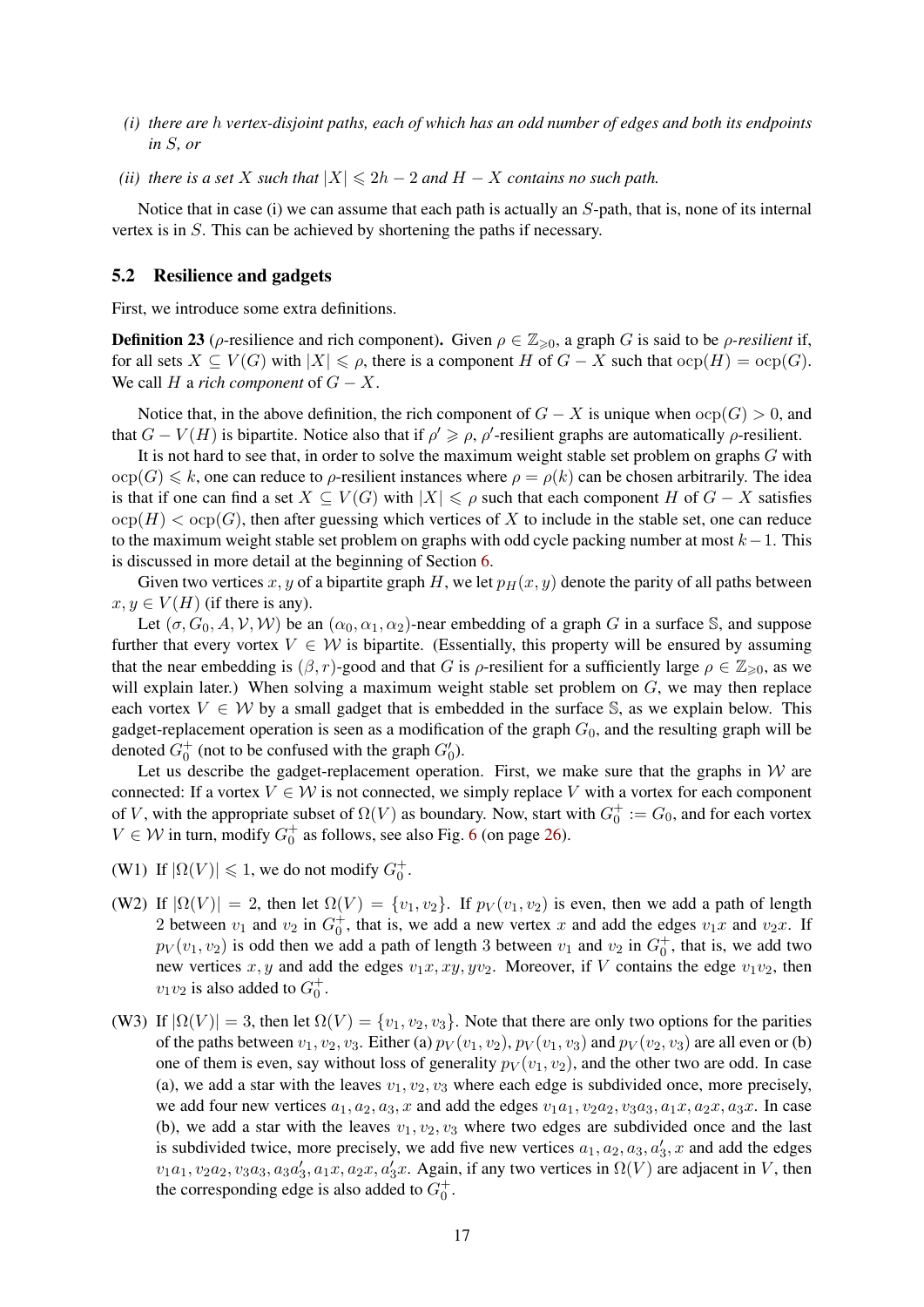We refer to the vertices and edges we add in the above process as the set of *virtual vertices* and *virtual edges* of  $G_0^+$ , respectively. Let us point out the following easy observation.

**Observation 24.**  $\text{ocp}(G_0^+) \leq \text{ocp}(G - A)$ .

#### 5.3 Bipartizing enlarged vortices



Figure 4: The graph  $H_2$  from the proof of Theorem [25.](#page-17-0) The disk  $\Delta(V)$  of vortex V is (the shaded blue area. One parity-breaking path is highlighted in red.

Later, we will assume that the vortices in  $V \in V$  are bipartite, even when augmented with the boundary of the face that contains the corresponding disk  $\Delta(V)$ . The next result explains how that can be achieved, and is used later within the proof of Theorem [26.](#page-19-0)

<span id="page-17-0"></span>**Theorem 25.** Let  $k \in \mathbb{Z}_{\geq 0}$  and let G be a graph with  $\text{ocp}(G) \leq k$ . Assume that G has a  $(\alpha_0, \alpha_1, \alpha_2)$ *near embedding*  $(\sigma, G_0, A, V, W)$  *such that all vortices in W are bipartite. Assume that*  $G_0^+$  *has no* 2-sided odd closed walk. Let  $V \in V$  be a fixed vortex. Let  $C_1, C_2$  be concentric cycles in  $G_0^+$  bounding *closed disks*  $D_1, D_2$  *such that*  $D_1 \supseteq D_2 \supseteq \Delta(V)$ *, and*  $D_1$  *is disjoint from*  $D(V')$  *for all vortices*  $V' \in \mathcal{V} \setminus \{V\}$ . For  $i \in [2]$ , let  $H_i$  denote the subgraph of G obtained by taking the union of  $G_0^+ \cap D_i$ and V . Let  $q := \max\{k+1, 2\alpha_2 + 5\}$ . Assume that  $G$  is  $(2q^4)$ -resilient, and that there is no  $Z \subseteq V(G)$ *with*  $|Z|$   $\leqslant 2q^4$  such that the rich component of  $G-Z$  is entirely contained in  $H_2$ . Then there is a vertex  $subset X \subseteq V(H_2)$  of size  $|X| < 2q^4$  such that  $H_1 - X$  is bipartite.

*Proof.* Firstly note that as we assume that  $G_0^+$  has no 2-sided odd closed walks,  $G_0^+ \cap D_1$  is a planar graph with all faces even, hence a bipartite planar graph. Therefore, there is a partition of  $V(G_0^+ \cap D_1)$ into two disjoint stable sets  $B$  and  $W$ . Observe that every odd cycle contained in  $H_1$  must contain an internal vertex from  $V$ .

To simplify the presentation of the proof, we perform a small modification to our graphs. For every vertex  $v \in W \cap V(C_2)$ , we add a unique pendant vertex v'. Let N be the collection of the new pendant vertices we added in the modification.

We apply the odd S-path theorem to  $H_2$  and  $S := (B \cap V(C_2)) \cup N$ , with  $h := q^4$ , see Theorem [22.](#page-15-2)

*Case (i).* There is a packing  $P$  of h vertex-disjoint odd S-paths in  $H_2$ . We trim each path in  $P$  by removing every end belonging to N. Now  $P$  is a packing of  $V(C_2)$ -paths which we call *parity-breaking paths*.

Pick any edge  $e_0$  of  $C_2$ . For a parity-breaking path  $P \in \mathcal{P}$ , we call the unique path linking the ends of P and contained in  $C_2 - e_0$  the *arc* of P. Notice that taking the union of P and its arc gives an odd cycle contained in  $H_2$ , which we call the *special cycle* of P and denote by  $C(P)$ . We say that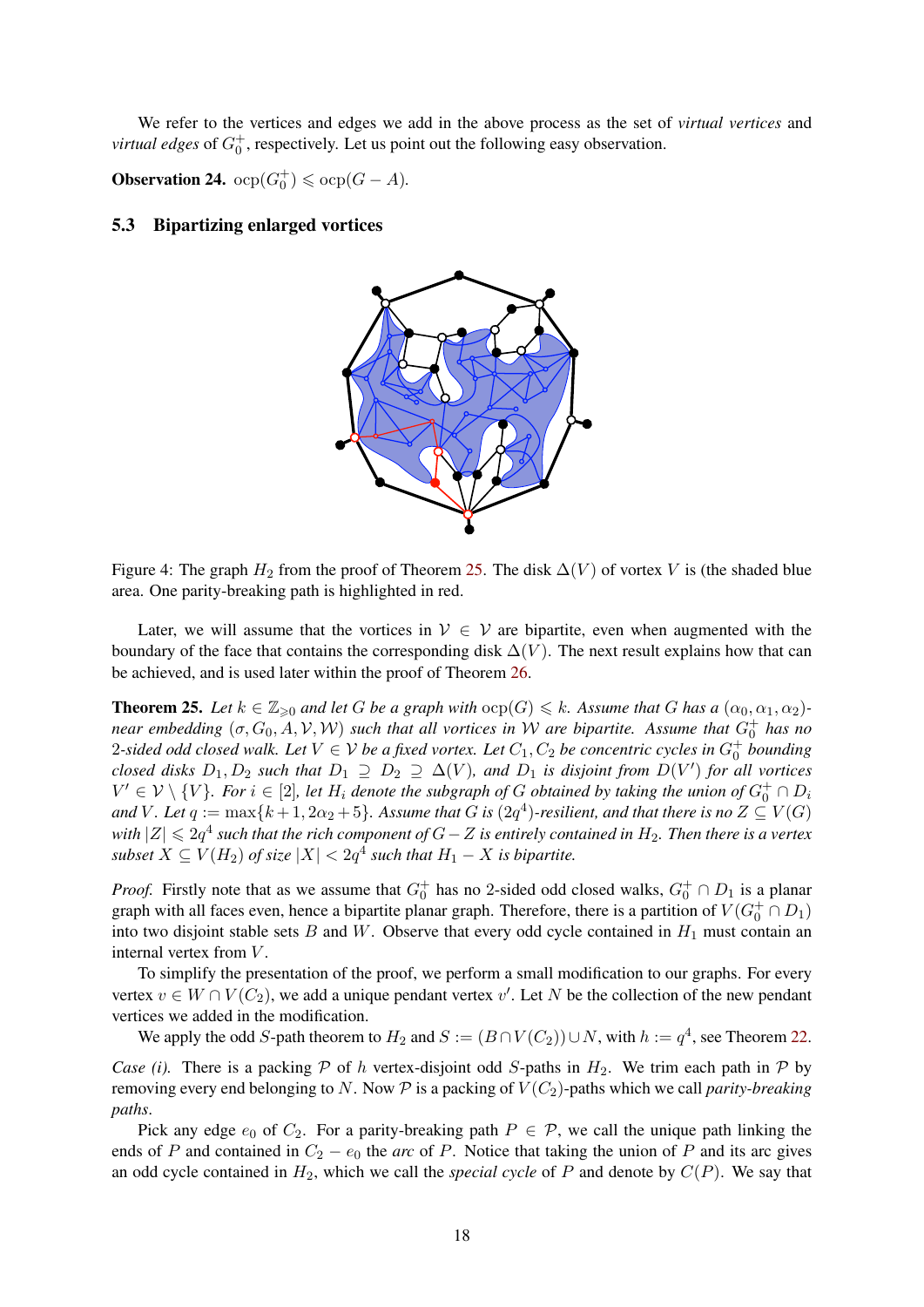$C(P)$  *extends* parity-breaking path P. Since  $C(P)$  contains an internal vertex of V for each  $P \in \mathcal{P}$ , we conclude that each path  $P \in \mathcal{P}$  contains an internal vertex of V.

We call a *transaction* any subset  $Q \subseteq P$  consisting only of  $L-R$  paths, where L and R are disjoint sets of consecutive vertices of  $C_2$ . We claim that the number of paths in any transaction  $\mathcal{Q} = \{Q_1, \ldots, Q_s\} \subseteq \mathcal{P}$  is at most  $4\alpha_2 + 2$  paths. For  $i \in [s]$ , let  $\ell_i \in L$  be the left endpoint of  $Q_i, r_i \in R$  the right endpoint of  $Q_i$  and  $m_i \in \Omega(V)$  denote the first vertex of  $Q_i$  that is in vortex V.

Let  $(X_1, \ldots, X_n)$  be a linear decomposition of V of adhesion at most  $\alpha_2$ . By renumbering the paths if necessary, we may assume that  $m_i$  appears before  $m_{i+1}$  in  $\Omega(V) := (u_1, \ldots, u_n)$ , for each  $i < s$ . Let  $j(i)$  denote the index of  $m_i$  in  $\Omega(V)$ , for each  $i \in [s]$ . Hence  $j(1) < \ldots < j(s)$ .

Now, consider the set

$$
Y := (X_{j(1) - 1} \cap X_{j(1)}) \cup (X_{j(1)} \cap X_{j(1) + 1}) \cup (X_{j(s) - 1} \cap X_{j(s)}) \cup (X_{j(s)} \cap X_{j(s) + 1}) \cup \{u_{j(1)}, u_{j(s)}\}.
$$

This set is of size at most  $4\alpha_2 + 2$ . Let K denote the union of all components of V – K whose interval is contained in  $\{j(1) + 1, \ldots, j(s) - 1\}.$ 

Consider any  $V(C_2)$ -path  $Q \in H_2$  starting at one of the vertices  $\ell_2, \ldots, \ell_{s-1}$  and disjoint from  $Q_1$ ,  $Q_s$  and Y. Let us follow the path starting from its left endpoint  $\ell_i$ ,  $1 < i < s$ . Until it enters the vortex V, the path is confined within the planar region R delimited by  $\ell_1Q_1m_1, \ell_sQ_s m_s, C_2$  and the boundary of  $\Delta(V)$ . When path Q enters V, it is confined within K. When the path leaves V, it goes back to the planar region R. And so on. See Fig. [5](#page-18-0) for an illustration. Hence, Q will never reach a vertex in R.

This implies that Y hits all the paths in transaction Q. Since Q is a packing, we see that  $|Q| \leq$  $|Y| \leq 2\alpha_2 + 4$ , which proves our first claim.



<span id="page-18-0"></span>Figure 5: Illustration of the second claim in the proof of Theorem [25.](#page-17-0) The figure shows the initial segments  $\ell_iQ_im_i, i \in [s]$  of a transaction  $\mathcal{Q} := \{Q_1, \ldots, Q_s\}$  (in black) and the cutset  $Y$  (in red).

Next, break  $C_2$  into a path by removing the edge  $e_0$  that was arbitrarily selected above. Choosing a direction of traversal of this path, we obtain a linear ordering on the vertices of  $C_2$ . For each paritybreaking path  $P \in \mathcal{P}$ , let  $s(P)$  and  $t(P)$  be the endpoints of P where  $s(P)$  appears before  $t(P)$  with respect to their order on  $C_2$ . We write  $s(P) < t(P)$  to indicate this. Let  $\sqsubseteq$  be a relation on the paths in P with  $P \sqsubseteq P'$  if and only if  $P = P'$  or  $s(P') < s(P) < t(P) < t(P')$  (equivalently, the arc for P is contained in the arc for P'). It is easy to see that  $\subseteq$  is a partial order on the paths in P.

by Dilworth's theorem there must be either a chain or an antichain of size  $\sqrt{h} = q^2$  in the poset By Dilworth's theorem there must be either a chain or an antichain of size  $\sqrt{h} = q^2$  in the poset By Dilworth s theorem there must be either a chain or an antichain of size  $\sqrt{n} = q^{-1}$  in the poset  $(\mathcal{P}, \sqsubseteq)$ . Since every chain defines a transaction and  $\sqrt{h} > q > 2\alpha_2 + 4$ , our second claim implies that  $(\varphi, \sqsubseteq)$ . Since every chain defines a transaction and  $\sqrt{n} > q > 2\alpha_2 + 4$ , our there is an antichain of size  $\sqrt{h}$  in  $(\mathcal{P}, \sqsubseteq)$ . Let  $\mathcal{P}' \subseteq \mathcal{P}$  be such an antichain.

We define a new relation  $\leq$  on  $\mathcal{P}'$ , with  $P \leq P'$  if and only if  $P = P'$  or  $s(P) < t(P) < s(P')$  $t(P')$  (equivalently, the arc of P is entirely to the left of that for P'). It is easy to see that  $\preceq$  is again a partial order<sup>[4](#page-18-1)</sup>, this time on the paths in  $\mathcal{P}'$ . By Dilworth's theorem there is either a chain or antichain partial order, this time on the pains in P. By Dilworth s theorem there is either a chain or antichain<br>of size  $\sqrt[4]{h} = q$  in  $(\mathcal{P}', \preceq)$ . If there is an antichain in  $(\mathcal{P}', \preceq)$  of size q then we get a large transact We proceed exactly as in the previous case and reach a contradiction on the number of paths in  $\mathcal{P}'$ , since  $q > 2\alpha_2 + 4$ .

<span id="page-18-1"></span> ${}^{4}$ In fact,  $\preceq$  is a *unit interval order*.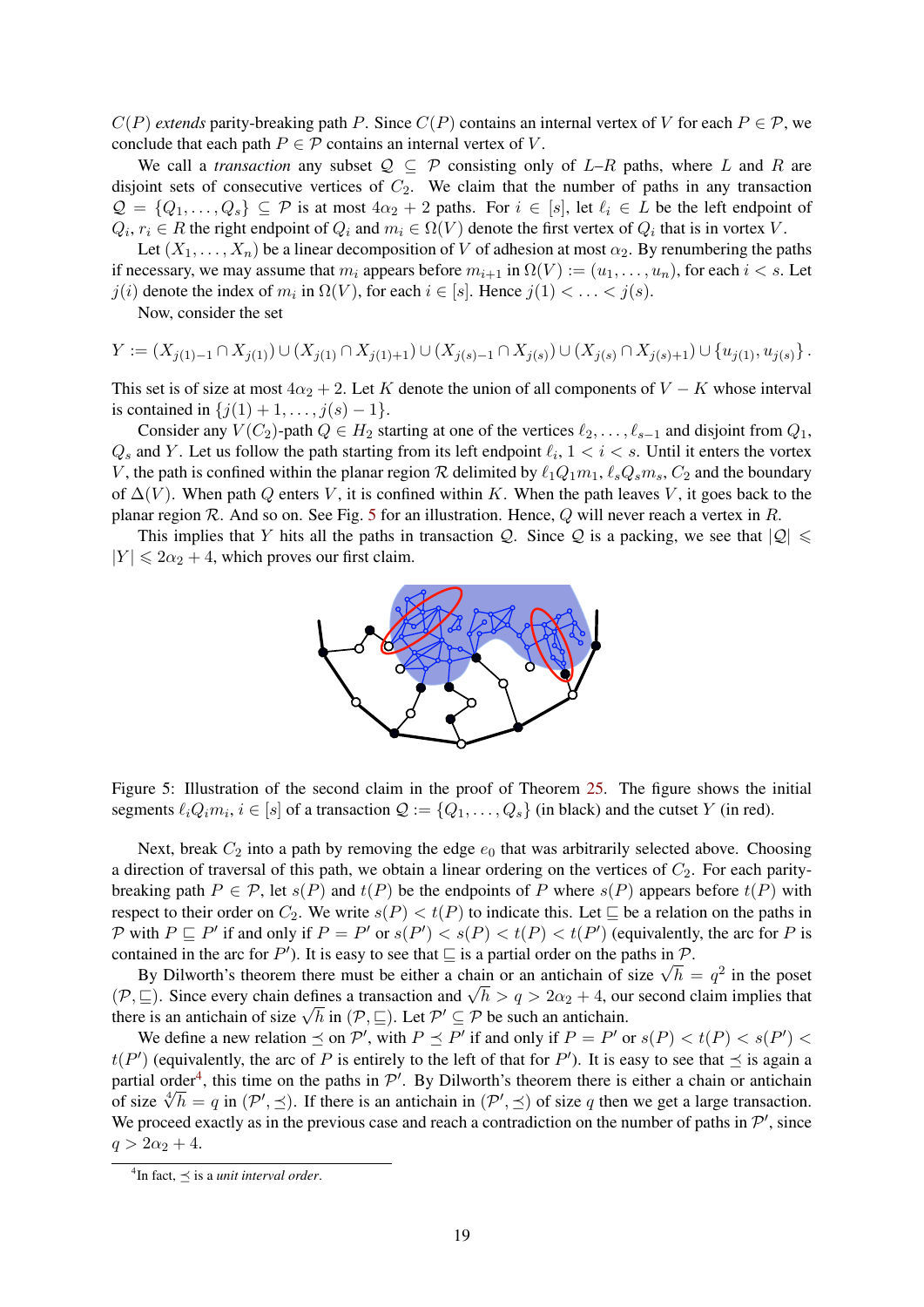Hence there is a chain in  $(\mathcal{P}', \preceq)$  of size q. Let  $\mathcal{P}'' \subseteq \mathcal{P}'$  be the set of paths in this chain. Let  $C := \{C(P) : P \in \mathcal{P}''\}$  be the collection of special cycles extending each of the q paths in  $\mathcal{P}''$ . This is a packing of  $q > k$  odd cycles in  $H_2 \subseteq G$ , contradicting our hypothesis that  $\text{ocp}(G) \leq k$ . Hence, Case (i) cannot occur.

*Case (ii).* There is a vertex subset  $X \subseteq V(H_2)$  such that  $|X| \leq 2h - 2 < 2q^4$  that hits all the odd S-paths in  $H_2$ . We claim that X is the required set in our theorem. If X happens to contain any vertex  $v' \in N$ , we delete this vertex and add its neighbor  $v \in W \cap V(C_2)$  to the hitting set X. Below, we assume that  $X$  and  $N$  are disjoint.

Toward a contradiction, assume that  $H_1 - X$  contains an odd cycle  $C_3$ . This odd cycle contains an internal vertex of V. By Menger's theorem applied to the graph  $H_2 - X$ , we can either find two disjoint  $V(C_2)-V(C_3)$  paths or one vertex that hits all such paths. In the first case, we can find an odd S-path in  $H_2 - X$  using the odd cycle  $C_3$ , the two  $V(C_2) - V(C_3)$  paths and possibly some vertices in N with the incident edges, contradicting the fact that  $X$  meets all odd  $S$ -paths. In the second case, consider the set  $X \cup \{v\}$ . Since  $|X \cup \{v\}| \le 2h - 2 + 1 \le 2h$  and G is  $(2h)$ -resilient,  $G - (X \cup \{v\})$  has a rich component. If this rich component contains some vertex of odd cycle  $C_3$ , then it has to be fully contained in  $H_2$  since  $X \cup \{v\}$  separates  $C_2$  and  $C_3$ , which contradicts our hypothesis. Hence, the rich component is disjoint from  $C_3$ . This is a contradiction to the fact that the odd cycle packing number of the rich component equals that of  $G$ . This proves our second claim, and concludes the proof of the theorem.  $\Box$ 

#### 5.4 Final structure

<span id="page-19-0"></span>We may now summarize the final structure we obtain using the tools from this section.

**Theorem 26.** *There are computable functions*  $\rho(k)$  *and*  $q(k)$  *such that, for every integer*  $k \geq 1$ *, and for every graph* G with  $ocp(G) = k$  *that is*  $p(k)$ *-resilient, there is an*  $(q(k), q(k), q(k))$ *-near embedding*  $(\sigma, G_0, A, V, W)$  *of* G *in a non-orientable surface* S *with* eg(S)  $\leq g(k)$  *with the following properties:* 

- *all vortices in* W *are bipartite;*
- *there is no* 2-sided odd walk in  $G_0^+$ ;
- *the embedding of*  $G_0^+$  *in*  $\mathbb S$  *has face-width at least* 2*;*
- *for each vortex*  $V \in V$ , there is a flat cycle  $C(V)$  in  $G_0^+$  bounding a closed disk  $D(V)$  containing  $int(\Delta(V))$ *, where*  $\Delta(V)$  *is the disk that the near embedding associated to V; for every two distinct vortices*  $V, W \in V$ *, the closed disks*  $D(V)$  *and*  $D(W)$  *do not intersect*;
- for each vortex  $V \in V$ , the union of the subgraph of  $G_0^+$  contained in  $D(V)$  and  $V$  is bipartite;
- *every face of*  $G_0^+$  *that does not contain*  $\text{int}(\Delta(V))$  *for any*  $V \in \mathcal{V}$  *is bounded by a cycle.*

*Furthermore, there is a polynomial-time algorithm finding such a near embedding of* G *when* k *is a fixed constant.*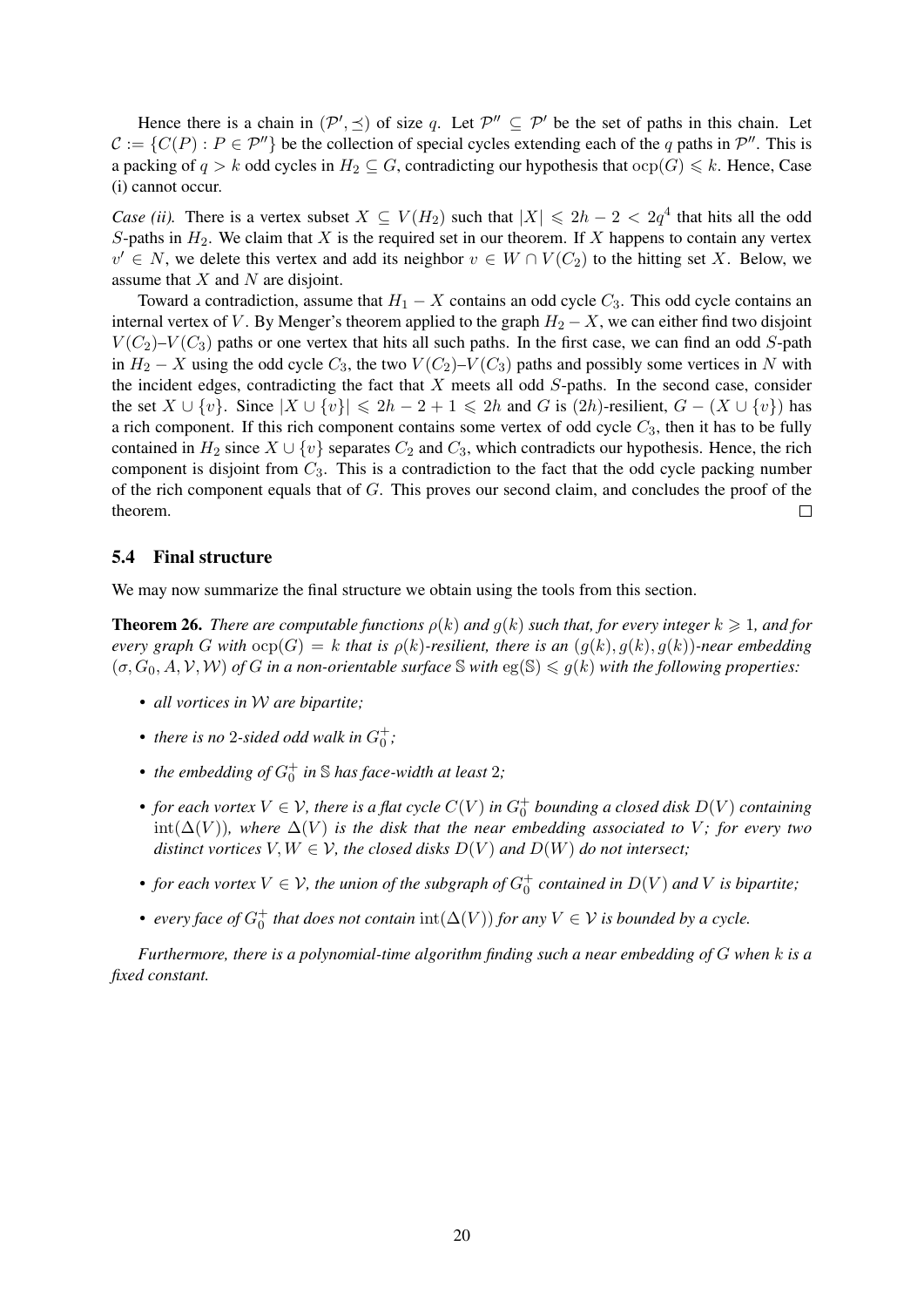*Proof.* Let  $k \geq 1$ , and let G be as in the theorem statement. Let

$$
t := [3c_1(k+1)\sqrt{\log_2(3(k+1))}]
$$
  
\n
$$
\tilde{\alpha}_0 := t^{10^7 t^{26}}
$$
  
\n
$$
\tilde{\alpha}_1 := 2t^2
$$
  
\n
$$
\tilde{\alpha}_2 := t^{10^7 t^{26}}
$$
  
\n
$$
\tilde{\alpha} := \max_{0 \le i \le 2} \tilde{\alpha}_i
$$
  
\n
$$
\alpha_1 := \tilde{\alpha}_1 + t(t+1)
$$
  
\n
$$
\alpha_2 := \tilde{\alpha}_2 + \tilde{\alpha}_1 + t(t+1)
$$
  
\n
$$
q := \max(k+1, 2\alpha_2 + 5)
$$
  
\n
$$
\beta := 3f'(t(t+1), k) + 3t(t+1) + 6q^4 \alpha_1 + 2
$$
  
\n
$$
p := 2\tilde{\alpha}(\beta + 2\tilde{\alpha} + t(t+1) + 2) + 4
$$
  
\n
$$
\alpha_0 := \tilde{\alpha}_0 + p(2t(t+1) + \tilde{\alpha}_1)
$$
  
\n
$$
r := \max(\alpha_0 + 4, 3f'(t(t+1), k) + 3t(t+1) + 2^5 q^4 + 2)
$$
  
\n
$$
\tilde{r} := 6^{\tilde{\alpha} + t(t+1)}(r + \tilde{\alpha}(\beta + \tilde{\alpha} + 3) + p)
$$
  
\n
$$
h := 49152t^{24} \tilde{r} + t^{10^7 t^{26}}
$$

where  $c_1$  is the constant from Theorem [13](#page-11-1) and  $f'$  is the function from Theorem [21.](#page-15-3) Define

$$
g(k) := \max(\alpha_0 + 3f'(t(t+1), k) + 3t(t+1) + 2q^4\alpha_1, \alpha_2)
$$
  

$$
\rho(k) := \max(f_1(k, \tilde{r}), \alpha_0 + 3f'(t(t+1), k) + 3t(t+1) + 2q^4\alpha_1 + 1),
$$

where  $f_1(k, \tilde{r})$  is the function from Theorem [18.](#page-13-0) Observe that  $\cot(G) \geq \rho(k) \geq f_1(k, \tilde{r})$ . Apply Theorem [18](#page-13-0) to G, using  $\tilde{r}$  for the value of r in that theorem. Let  $(\tilde{\sigma}, \tilde{G}_0, \tilde{A}, \tilde{V}, \tilde{W})$  denote the resulting  $(\tilde{\alpha}_0, \tilde{\alpha}_1, \tilde{\alpha}_2)$ -near embedding of G in a surface  $\tilde{\mathbb{S}}$ , with  $eg(\tilde{\mathbb{S}}) \leq t(t + 1)$ . Let also W be the resulting bipartite wall of height h in G, that can be extended to an Escher wall  $W'$  of G, and let  $\widetilde{W}'_0$  denote the given flat wall of height  $\tilde{r}$ , which can be lifted to a subwall  $\tilde{W}_0$  of W.

We may assume that all vortices in  $\widetilde{W}$  are properly attached, as is easily checked. Apply Theorem [19](#page-15-1) to the near embedding  $(\tilde{\sigma}, \tilde{G}_0, \tilde{A}, \tilde{V}, \tilde{W})$  with the flat wall  $\tilde{W}'_0$ , to obtain a  $(\beta, r)$ -good near embedding. Let  $(\sigma, G_0, A, V, W)$  denote the resulting  $(\beta, r)$ -good  $(\alpha_0, \alpha_1, \alpha_2)$ -near embedding of G in a surface S with  $eg(S) \le eg(S)$ , and let  $W'_0$  denote the resulting flat wall in  $G'_0$  of height r, which can thus be lifted to a subwall  $W_0$  of  $W$ .

Next, let us show that every vortex  $V \in \mathcal{W}$  must be bipartite. Since  $|A| + |\Omega(V)| \le \alpha_0 + 3 \le \rho(k)$ by resilience there is a rich component C of  $G - (A \cup \Omega(V))$ . Also, since  $|A| + |\Omega(V)| < r$ , there is a W<sub>0</sub>-majority component C' of  $G - (A \cup \Omega(V))$ , and a W-majority component C'' of  $G - (A \cup \Omega(V))$ . Observe that  $C'' = C'$ , since  $C''$  includes an horizontal path of W avoided by  $A \cup \Omega(V)$ , which intersects a vertical path of  $W_0$  avoided by  $A \cup \Omega(V)$ . Since  $|A| + |\Omega(V)| < (h-1)/4$ , by Lemma [9,](#page-10-1) C'' contains an odd cycle. Hence we must have  $C = C' = C''$ . Now, a key observation is that the component C must be vertex disjoint from the vortex V, because C contains a vertex not in V (namely, a vertex of W<sub>0</sub> not in  $\Omega(V)$ ). Since  $\operatorname{ocp}(G) = \operatorname{ocp}(C)$ , it follows that V is bipartite (otherwise we would have  $ocp(G) > ocp(C)$ , as claimed.

Now that we have established that all vortices in W are bipartite, we may consider the graph  $G_0^+$ resulting from gadget-replacement. Apply Theorem [21](#page-15-3) to  $G_0^+$ . Note that we cannot have  $k + 1$  vertexdisjoint 2-sided odd cycles in  $G_0^+$ , since  $\text{ocp}(G) \leq \text{ocp}(G) \leq k$ . Hence, we obtain a set Y of vertices of  $G_0^+$  meeting all 2-sided odd cycles of  $G_0^+$ , of size  $|Y| \leq f'(\text{eg}(\mathbb{S}), k)$ , where  $f'$  is the function from Theorem [21.](#page-15-3) By Lemma 10.8 in [\[4\]](#page-39-4), we may extend Y by adding at most eg(S) vertices of  $G_0^+$ , so that the resulting set Y' meets all 2-sided odd walks of  $G_0^+$ . Finally, using the definition of the gadgets, we observe that for every vortex  $V \in \mathcal{W}$ , we may replace the corresponding virtual vertices that are in  $Y'$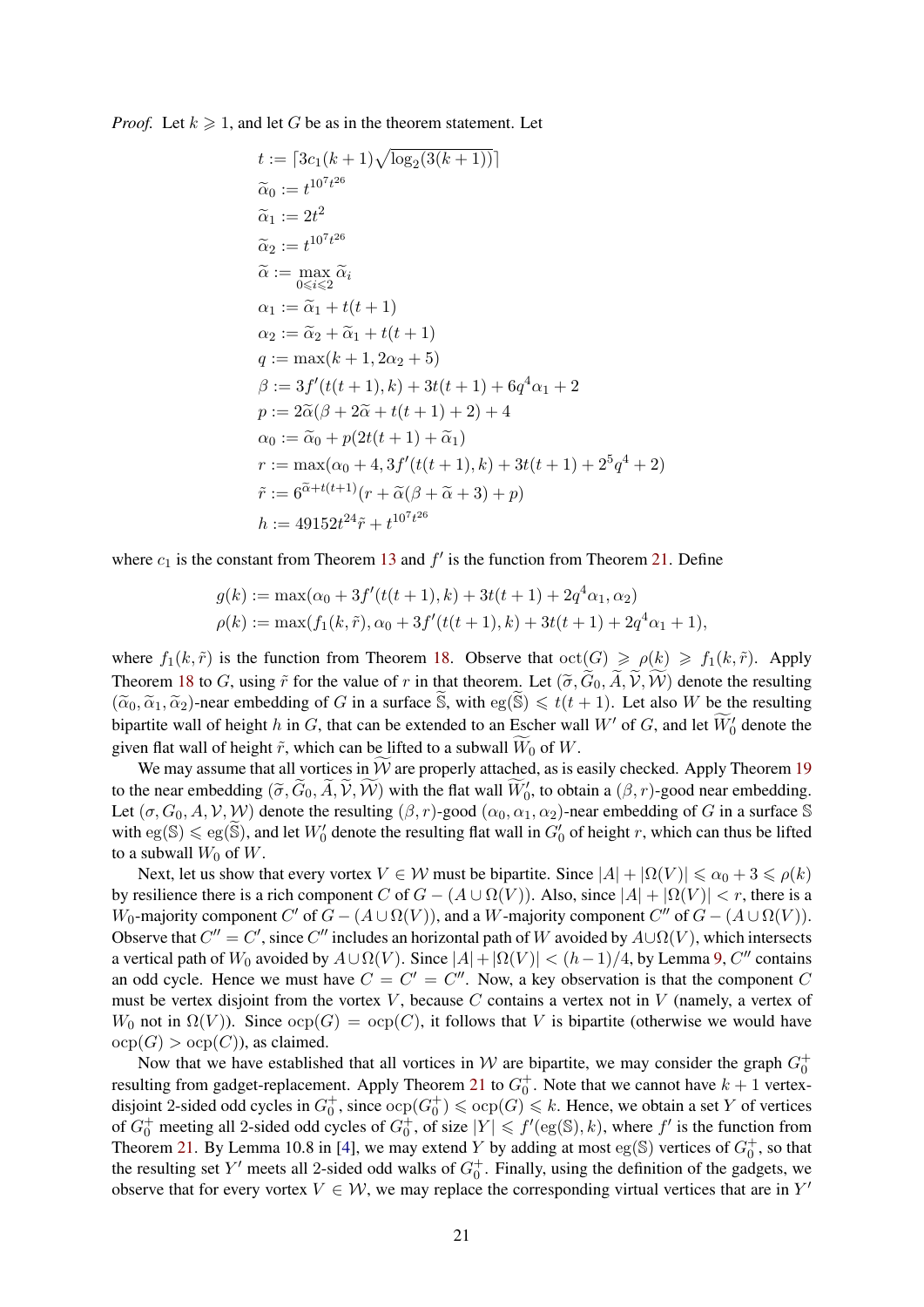(if any) by the at most three vertices in  $\Omega(V)$ , keeping the property that all 2-sided odd walks of  $G_0^+$  are hit. Let X denote the resulting set, which is thus a subset of  $V(G_0)$ . Note that

 $|X| \leq 3|Y'| \leq 3(f'(\text{eg}(\mathbb{S}), k) + \text{eg}(\mathbb{S})) \leq 3f'(t(t+1), k) + 3t(t+1).$ 

Modify the  $(\alpha_0, \alpha_1, \alpha_2)$ -near embedding  $(\sigma, G_0, A, V, W)$  of G in S by removing all vertices in X from  $G_0$  and from the vortices, and adding them to the apex set A, and replacing the flat wall  $W'_0$  by a subwall of  $W'_0$  of height  $r - |X|$  avoiding X. For the sake of readability, with some abuse of notation we denote the resulting near embedding by  $(\sigma, G_0, A, V, W)$  again, and the flat subwall by  $W'_0$  again (and let  $W_0$  denote a lift of the new wall  $W'_0$  in the new near embedding). Thus  $|A| \le \alpha_0 + |X|$  now. Observe that this near embedding is  $(\beta', r')$ -good for  $\beta' := \beta - |X|$  and  $r' := r - |X|$ .

Next, for each vortex  $V \in V$ , we apply Theorem [25](#page-17-0) to the near embedding for vortex V, with q as defined in the beginning of the proof, and with  $D_1, D_2$  being two of the  $\beta'$  concentric cycles around V that survived. Let us quickly justify that the condition about sets  $Z$  in that theorem is indeed satisfied: Suppose  $Z \subseteq V(G)$  with  $|Z| \leq 2q^4 + 1$  is such that the rich component K of  $G-Z$  is entirely contained in  $H_2$  (using the notations of the theorem). Then K is vertex disjoint from the wall  $W_0$ , by our choice of  $D_2$ . On the other hand, similarly as argued above for vortices in W, since  $W_0$  has height  $r' > |Z|$ , the W<sub>0</sub>-majority component of  $G - Z$  is the same as the W-majority component, and must contain an odd cycle (as argued above with the Escher wall  $W'$ ). Hence, this component must be  $K$ , a contradiction. The application of Theorem [25](#page-17-0) results in a set  $Y_V$  of vertices meeting all odd cycles contained in the union of the part of  $G_0^+$  in  $D_1$  and V, with  $|Y_V| \le 2q^4$ . Again, modifying  $Y_V$  to avoid virtual vertices as above, we obtain a set  $X_V$  that contains no virtual vertex from  $G_0^+$ , with  $|X_V| \le 3|Y_V| \le 6q^4$ , such that  $X_V$  meets all odd cycles contained in the union of the part of  $G_0^{\dagger}$  in  $D_1$  and V.

Let X' be the union of  $X_V$  for all vortices  $V \in \mathcal{V}$ . Thus  $|X'|\leq 6q^4|\mathcal{V}| \leq 6q^4\alpha_1$ . Similarly as before, modify the current near embedding by removing all vertices of  $X'$  from  $G_0$  and from the vortices, and adding them to the apex set A. Thus, now we have  $|A| \le \alpha_0 + |X| + |X'| \le g(k)$ .

Observe that, since  $\beta' > |X'|$ , for each vortex  $V \in V$  one of the  $\beta'$  concentric cycles around V survives.

If S is orientable, then  $G_0^+$  must be bipartite (since  $G_0^+$  cannot have 2-sided odd cycles). Since all vortices in V and in W are bipartite, we deduce that  $G - A$  is bipartite, a contradiction with resilience since  $|A| \le \alpha_0 + |X| + |X'| < \rho(k)$ . Hence, S must be non-orientable.

Furthermore, since  $\beta \ge |X| + |X'| + 2$ , the embedding of  $G'_0$  in S has face-width at least 2, and the same holds for  $G_0^+$ , as is easily checked.

Finally, the last property can be achieved easily by possibly creating extra bipartite vortices in  $W$ attaching on at most one vertex of  $G_0$ . Indeed, suppose that there is a face of  $G_0^+$  that does not contain  $int(\Delta(V))$  for any  $V \in V$ , and that is not bounded by a cycle. Then, by Theorem [20](#page-15-4) and using the notations of that theorem, there is a block  $Q' \neq Q$  of  $G_0^+$  that is drawn (planarly) in the closure of the corresponding face of Q. Noticing that  $Q'$  must be bipartite, it can be made into a vortex in W attaching on at most one vertex of  $G_0$ , by modifying the near embedding in an appropriate way. (Note that all properties of our near embedding established above still hold after this modification.)

In summary, the resulting near embedding satisfy all the desired properties. It is not difficult to check that the above proof can be carried out in polynomial time when  $k$  is a constant.  $\Box$ 

For simplicity, let us simply call k*-near embedding* the near-embedding of G described in Theorem [26.](#page-19-0)

# <span id="page-21-0"></span>6 Preprocessing and postprocessing

While the previous two sections provided general structural results, we will now employ techniques specific to the stable set problem to show that every instance of the maximum weight stable set problem for graphs with bounded odd cycle packing number can be reduced to very specific instances in strongly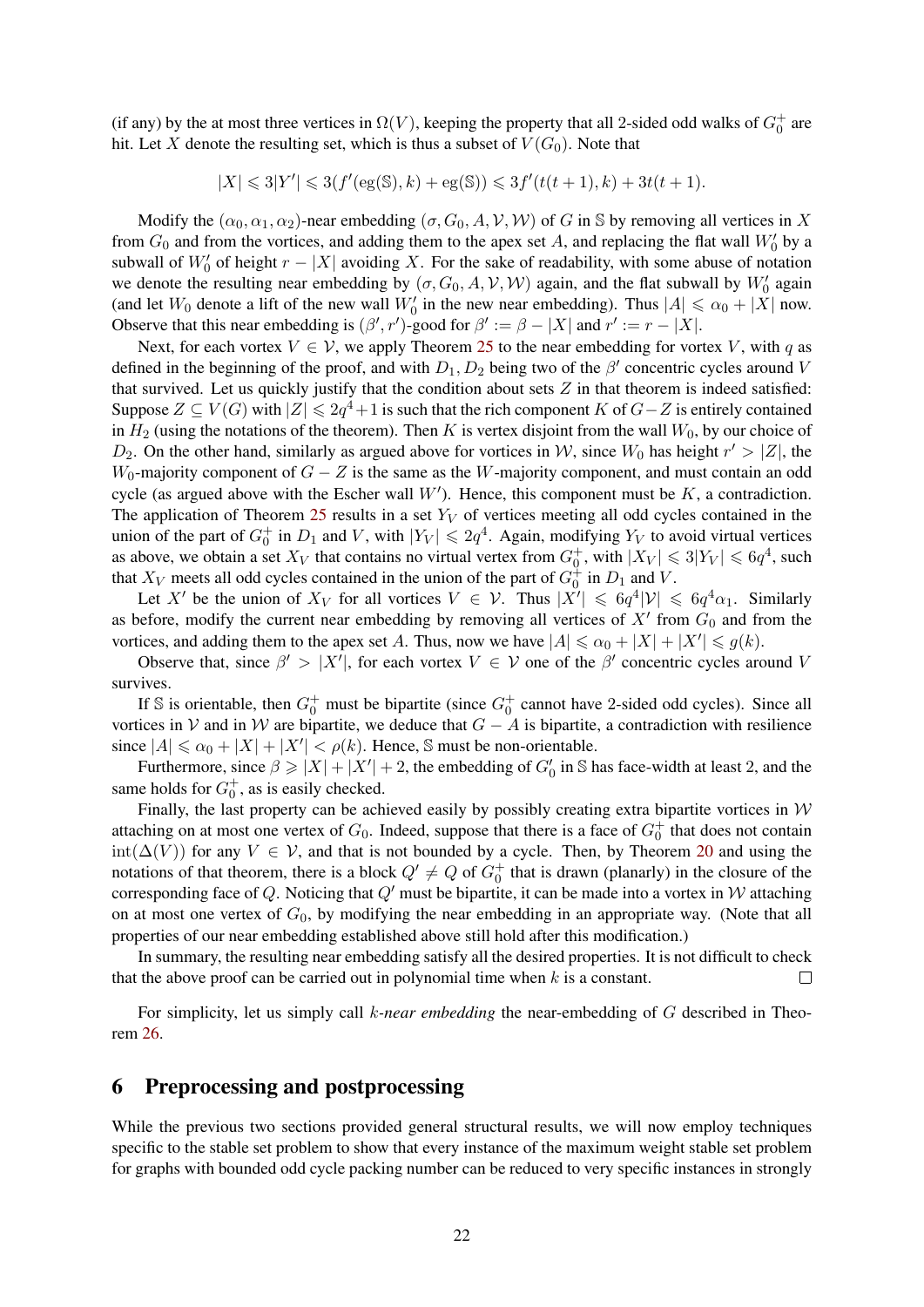polynomial time. In other words, we will describe the first steps of our main algorithm to obtain a highly structured instance.

To this end, let G be a graph with  $\text{ocp}(G) \leq k$ , where  $k \geq 1$  is a constant. We assume that we have already established a strongly polynomial time algorithm for the stable set problem on graphs with odd cycle packing number at most  $k - 1$ . Note that such an algorithm exists for graphs with odd cycle packing number equal to 0, *i.e.*, bipartite graphs (see *e.g.* [\[39\]](#page-41-3)).

As a first step, we check whether G is  $\rho(k)$ -resilient. To this end, for each  $X \subseteq V(G)$  with  $|X| \leq$  $\rho(k)$  we check whether every connected component H of  $G-X$  satisfies  $\text{ocp}(H) \leq k-1$ , which can be efficiently done using the algorithm of Kawarabayashi and Reed [\[26\]](#page-41-12). In the case that such a subset X has been found, we simply enumerate all stable sets  $S_1, \ldots, S_\ell \subseteq X$  and compute a maximum-weight stable set  $S_i'$  in  $G - (X \cup N(S_i))$  for each  $i \in [\ell]$ . The latter can be done efficiently since all connected components of  $G - (X \cup N(S_i))$  have odd cycle packing number at most  $k - 1$ . A maximum-weight stable set for G is given by  $S_i \cup S'_i$  whose weight is maximum over all  $i \in [\ell]$ , and we are done.

Suppose now that G is  $\rho(k)$ -resilient. Since  $\rho(k) \geq g(k)$ , we obtain a k-near embedding of  $G - A$ for some apex set  $A \subseteq V(G)$  with  $|A| \leq g(k)$  from Theorem [26.](#page-19-0) As a next step, it appears natural to enumerate all stable sets of the apex set A and perform as for the set X above. However, given a stable set  $S \subseteq A$ , instead of computing a maximum weight stable set in  $G - (A \cup N(S))$ , we will compute a maximum weight stable set S' in  $G - A$ , by setting the weights of the vertices in  $N(S) \setminus A$  to be zero, and replace S' by  $S' \setminus N(S)$ . This slight modification will be needed since we want to work with the whole of  $G - A$ . We do not want to explicitly delete vertices beyond those of A since the structure we have on  $G - A$  from Theorem [26](#page-19-0) is quite delicate.

At this point, we may assume that  $A = \emptyset$ .

#### 6.1 Edge-induced weights

Next, it will be convenient to replace the vertex weights by "equivalent" weights that are induced by edge costs. This notion was introduced in [\[4\]](#page-39-4) and is crucial for several parts of our algorithm. We say that vertex weights  $w : V(G) \to \mathbb{Q}_{\geq 0}$  are *edge-induced* if there exist nonnegative edge costs  $c: E(G) \to \mathbb{Q}_{\geq 0}$  such that  $w(v) = \sum_{e \in \delta(v)} c(e)$ , where  $\delta(v) := \{e \in E(G) \mid v \in e\}$  denotes the set of edges incident to v. In this case we will also say that w is *induced by* c. The following result states that we may efficiently reduce to edge-induced weights. It is a consequence of an earlier result by Nemhauser and Trotter [\[33\]](#page-41-17).

**Proposition 27.** *Given a graph G and vertex weights*  $w : V(G) \to \mathbb{Q}_{\geq 0}$ *, in strongly polynomial time* we can compute edge-induced vertex weights  $w': V(G) \to \mathbb{Q}_{\geqslant 0}$  and sets  $S_0, S_1 \subseteq V(G)$  such that for *every* w'-maximal stable set S in G, the set  $(S \setminus S_0) \cup S_1$  is a w-maximal stable set in G.

*Proof.* Let  $x^*$  denote an optimal solution to the LP relaxation

$$
\max \Big\{ \sum_{i \in V(G)} w(i)x_i : x_i + x_j \leq 1 \text{ for all } ij \in E(G), x \in [0,1]^{V(G)} \Big\},\
$$

which we can compute in strongly polynomial time with Tardos's algorithm [\[42\]](#page-42-0). We define  $S_0 := \{i \in$  $V(G) : x_i^* = 0$ ,  $S_1 := \{i \in V(G) : x_i^* = 1\}$ , and  $w' : V(G) \to \mathbb{Q}_{\geq 0}$  via

$$
w'(i) = \begin{cases} w(i) & \text{if } i \in V(G - S_0 - S_1) \\ 0 & \text{else.} \end{cases}
$$

Consider any w'-maximal stable set S in G and note that  $S \setminus (S_0 \cup S_1)$  is a w-maximal stable set in  $G - S_0 - S_1$ . The result by Nemhauser and Trotter [\[33\]](#page-41-17) states that adding  $S_1$  to  $S \setminus (S_0 \cup S_1)$  yields a  $w$ -maximal stable set in  $G$ .

It remains to argue that  $w'$  is edge-induced. Consider the dual of the above LP, given by

$$
\min\{y(E(G)) + z(V(G)) : y(\delta(i)) + z_i \ge w(i) \text{ for all } i \in V(G), y \in \mathbb{R}_{\geq 0}^{E(G)}, z \in \mathbb{R}_{\geq 0}^{V(G)}\},\
$$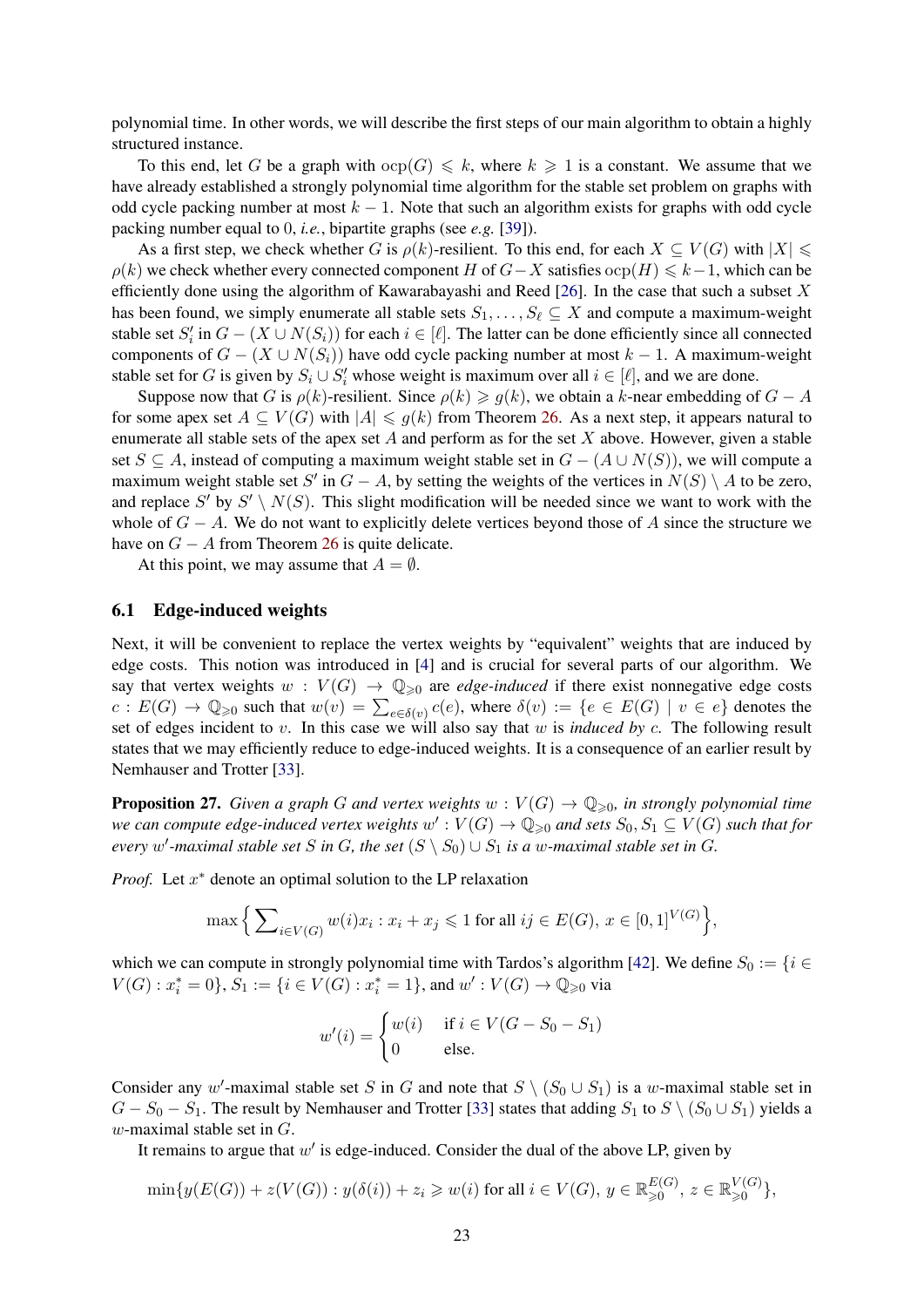where  $y(F) := \sum_{e \in F} y_e$  and  $z(V(G)) := \sum_{i \in V(G)} z_i$ . Let  $(y^*, z^*) \in \mathbb{Q}^{E(G)} \times \mathbb{Q}^{V(G)}$  denote an extremal optimal solution of the dual.

Define edge costs  $c: E(G) \to \mathbb{R}_{\geq 0}$  via

$$
c(e) = \begin{cases} y_e^* & \text{if } e \subseteq V(G - S_0 - S_1) \\ 0 & \text{else.} \end{cases}
$$

We claim that  $w'(i) = \sum_{e \in \delta(i)} c(e)$  holds for all  $i \in V(G)$ , which implies that w' is edge-induced. Clearly, the claim holds for all vertices in  $S_0 \cup S_1$ . For a vertex  $i \in V(G - S_0 - S_1)$  recall that we have  $0 < x_i^* < 1$ . Thus, by complementary slackness we have  $y^*(\delta(i)) + z_i^* = w(i)$  and  $z_i^* = 0$ . Moreover, observe that for every edge  $ij \in \delta(i)$  with  $j \in S_0 \cup S_1$  we cannot have  $x_i^* + x_j^* = 1$ , and hence, again by complementary slackness, we must have  $y_{ij}^* = 0$ . This yields

$$
w'(i) = w(i) = y^*(\delta(i)) = \sum_{ij \in \delta(i): j \notin S_0 \cup S_1} y^*_{ij} = \sum_{e \in \delta(i)} c(e).
$$

#### <span id="page-23-2"></span>6.2 Slack sets and edge costs

Given edge-induced vertex weights, we will associate a cost to every stable set that allows us to treat some of the following steps in a more elegant way.

Consider any stable set  $S \subseteq V(G)$ . We say that an edge of G is *slack* with respect to S if none of its two endpoints belongs to S. The other edges are called *tight*. Notice that an edge is tight if and only if exactly one of its endpoints is in S. By  $\sigma(S) \subseteq E(G)$  we denote the set of edges that are slack with respect to S, *i.e.*,  $\sigma(S) = \{e \in E(G) : e \cap S = \emptyset\}$ , and say that  $\sigma(S)$  is the *slack set* of S. Moreover, we call a set of edges  $F \subseteq E(G)$  a *slack set* if F is the slack set of some stable set in G.

Given edge costs  $c : E \to \mathbb{R}_{\geq 0}$ , we say that the *cost* of S is the total cost of its slack edges, *i.e.*,  $c(S) := c(\sigma(S)) = \sum_{e \in \sigma(S)} c(e)$ . With this definition, finding a maximum-weight stable set is equivalent to finding a minimum-cost stable set:

<span id="page-23-1"></span>**Lemma 28.** Let  $w: V(G) \to \mathbb{R}_{\geq 0}$  be induced by  $c: E(G) \to \mathbb{R}_{\geq 0}$ . For every stable set S in G we *have*  $w(S) + c(S) = c(E(G)).$ 

*Proof.* Since w is induced by c, we have  $w(S) = \sum_{v \in S} w(v) = \sum_{v \in S} \sum_{e \in \delta(v)} c(e)$ . Since S is a stable set, the latter is equal to  $c(E(G) \setminus \sigma(S)) = c(E(G)) - c(\sigma(S)) = c(E(G)) - c(S)$ .

For the following parts it will be useful to observe that, in a bipartite graph, the minimum cost of a stable set is always zero, which is attained by each side of the bipartition. The corresponding slack set is the empty set.

#### 6.3 Replacing small vortices by gadgets

Recall that the k-near embedding  $(\sigma, \emptyset, \mathcal{V}, \mathcal{W})$  we get from Theorem [26](#page-19-0) includes vortices W with  $|\Omega(W)| \leq 3$  (recall that we assume  $A = \emptyset$ , and that this is without loss of generality due to our preprocessing). Suppose that we replace the interior of each  $W \in W$  by a gadget as in the definition of  $G_0^+$  in Section [5.2.](#page-16-0) In what follows, we will show that we can compute edge costs  $c^+$  for the resulting graph such that every minimum  $c^+$ -cost stable set in that graph can be turned into a minimum  $c$ -cost stable set in the original graph, both in strongly polynomial time. To this end, it suffices to apply the following lemma sequentially, which is implicit in [\[5\]](#page-39-3):

<span id="page-23-0"></span>**Lemma 29.** Let G, W be two given graphs such that W is bipartite and  $|V(G) \cap V(W)| \leq 3$ , and let  $c: E(G) \cup E(W) \to \mathbb{R}_{\geq 0}$  *be given edge costs. Let*  $G^+$  *be the graph that arises from G according to* (W1)–(W3) in Section [5.2.](#page-16-0) In strongly polynomial time, we can compute edge costs  $c^+ : E(G^+) \to \mathbb{R}_{\geqslant 0}$ *such that for any given minimum* c <sup>+</sup>*-cost stable set in* G<sup>+</sup> *we can obtain a minimum* c*-cost stable set in* G ∪ W*, again in strongly polynomial time.*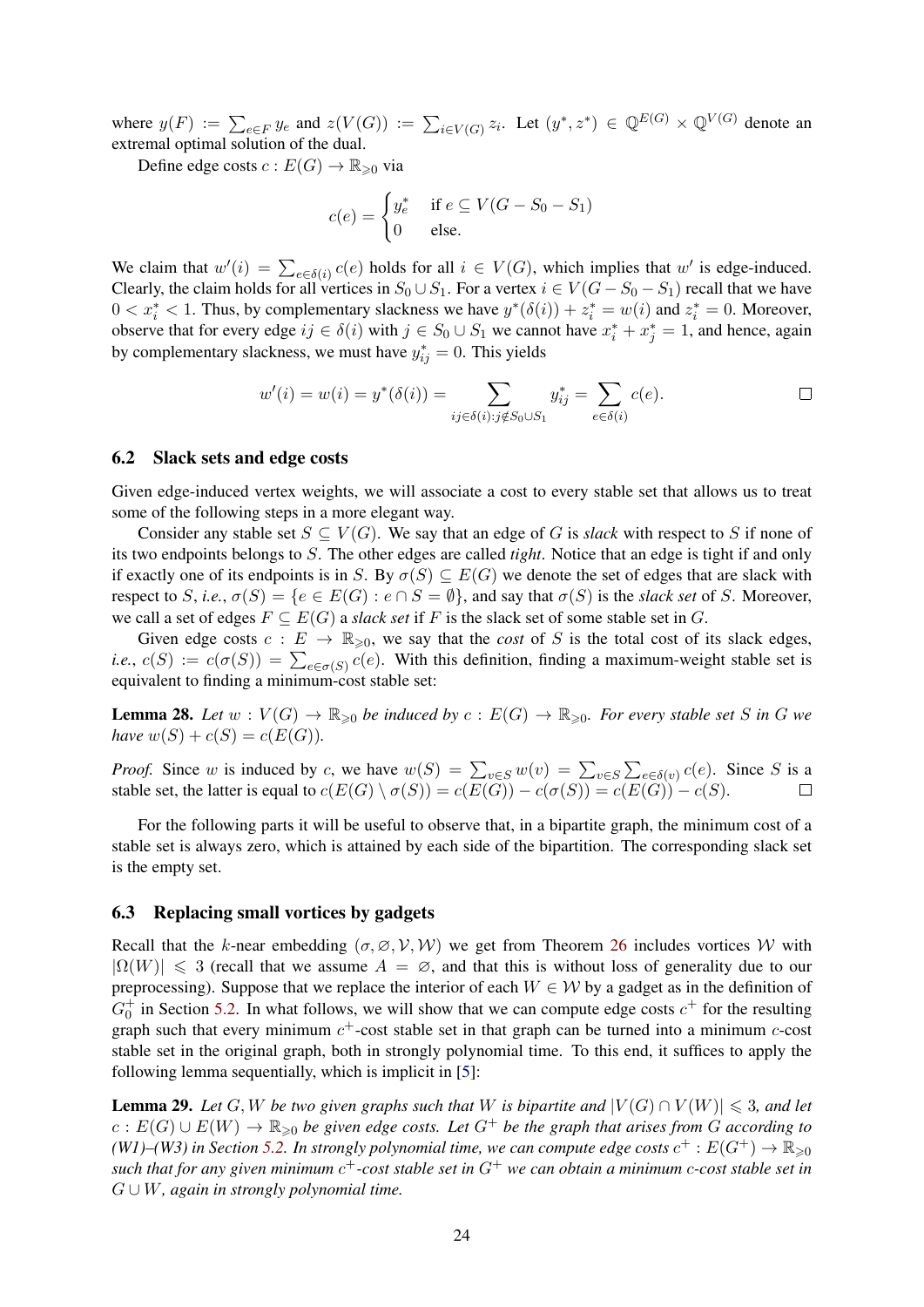The proof of Lemma [29](#page-23-0) relies on the following fact:

<span id="page-24-0"></span>**Lemma 30.** Let W be a graph with two vertices  $v_1, v_2$  such that all  $v_1$ – $v_2$  paths in W have the same *parity* p*.*

- *(i) Suppose that* p *is odd, and let*  $S_1$ ,  $S_2$  *denote stable sets in* W *with*  $S_1 \cap \{v_1, v_2\} = \{v_1, v_2\}$  *and*  $S_2 \cap \{v_1, v_2\} = \emptyset$ . Then there exist stable sets  $S_3, S_4$  in W satisfying  $S_3 \cap \{v_1, v_2\} = \{v_1\}$ ,  $S_4 \cap \{v_1, v_2\} = \{v_2\}, S_1 \cup S_2 = S_3 \cup S_4$ , and  $S_1 \cap S_2 = S_3 \cap S_4$ .
- *(ii) Suppose that* p *is even, and let*  $S_1, S_2$  *denote stable sets in* W *with*  $S_1 \cap \{v_1, v_2\} = \{v_1\}$  *and*  $S_2 \cap \{v_1, v_2\} = \{v_2\}$ . Then there exist stable sets  $S_3, S_4$  in W satisfying  $S_3 \cap \{v_1, v_2\} = \{v_1, v_2\}$ ,  $S_4 \cap \{v_1, v_2\} = \emptyset$ ,  $S_1 \cup S_2 = S_3 \cup S_4$ , and  $S_1 \cap S_2 = S_3 \cap S_4$ .

*Proof.* We repeat the arguments from [\[45,](#page-42-3) proof of Thm. 1]. In each of the above cases, let K denote the connected component of  $W[S_1 \cup S_2]$  that contains  $v_1$ . Note that  $v_2 \notin K$ . It is easy to see that  $S_3 := (S_1 \cap K) \cup (S_2 \setminus K)$  and  $S_4 := (S_1 \setminus K) \cup (S_2 \cap K)$  are stable sets in W satisfying the claim.  $\square$ 

*Proof of Lemma* [29.](#page-23-0) Let  $\Omega := V(G) \cap V(W)$  and let  $c_G$ ,  $c_W$  denote the restrictions of c onto  $E(G)$ ,  $E(W)$ , respectively. If  $|\Omega| \le 1$ , observe that  $G^+ = G$ . In this case, we may simply set  $c^+ := c_G$ . To see this, first observe that for every stable set S in G, the set  $S' = S \cap V(G)$  is a stable set in  $G^+$  with  $c^+(S') \leq c(S)$ . Moreover, every stable set S' in  $G^+$  can be easily extended to a stable set S in G with  $c(S) = c^+(S')$ : If  $|S' \cap \Omega| = 1$ , S arises from S' by adding the side of the bipartition of W that contains the vertex in  $S' \cap \Omega$ . Otherwise, S arises from S' by adding the other side of the bipartition.

Next, let us consider the case  $|\Omega| = 3$  and assume that all paths in W joining two vertices from  $\Omega$ have even length. The remaining cases (two paths have odd length or the case  $|\Omega| = 2$ ) are similar or easier and are left to the reader. Suppose that  $\Omega = \{v_1, v_2, v_3\}$  and let  $a_1, a_2, a_3, x$  denote the virtual vertices as in (W3) in Section [5.2.](#page-16-0) For each  $I \subseteq [3]$  let  $S_I$  denote a minimum  $c_W$ -cost stable set in W with  $W \cap \Omega = \{v_i : i \in I\}$ . Note that we may compute all these stable sets in strongly polynomial time since W is bipartite. Moreover, observe that we have  $c_W(S_\emptyset) = c_W(S_{\{1,2,3\}}) = 0$ . We define  $c^+$  by setting

$$
c^{+}(e) := c(e) \qquad \text{for } e \in E(G),
$$
  
\n
$$
c^{+}(v_{i}a_{i}) := c_{W}(S_{[3]\setminus\{i\}}) \quad \text{for } i = 1, 2, 3, \text{ and}
$$
  
\n
$$
c^{+}(a_{i}x) := c_{W}(S_{\{i\}}) \qquad \text{for } i = 1, 2, 3.
$$

The costs  $c^+$  for the other cases are depicted in Fig. [6.](#page-25-0)

Let S' be a minimum  $c^+$ -cost stable set in  $G^+$ . It remains to prove the following: a) For every stable set S in  $G \cup W$ , there is a stable set S' in  $G^+$  with  $c^+(S') \leq c(S)$ . b) Moreover, for every stable set S' in  $G^+$ , in strongly polynomial time we can compute a stable set S in  $G \cup W$  with  $c(S) \leq c^+(S')$ .

To prove a), let S be a stable set in  $G \cup W$  and set  $I := \{i : v_i \in S\}$ . Let S' arise from S as follows. First, we delete the vertices from  $V(W) \setminus V(G)$ . Next, if  $|I| \in \{0,3\}$ , then we may add virtual vertices to  $S'$  so that all virtual edges are tight with respect to  $S'$ . In this case, we obtain  $c^+(S') = c_G(S \cap V(G)) \leq c(S)$ . If  $|I| \in \{1,2\}$ , then we may add virtual vertices to S' so that exactly one virtual edge e with  $c^+(e) = c_W(S_I)$  is slack with respect to S'. In this case, we obtain

$$
c^{+}(S') = c_{G}(S \cap V(G)) + c^{+}(e) = c_{G}(S \cap V(G)) + c_{W}(S_{I})
$$
  
\$\leqslant c\_{G}(S \cap V(G)) + c\_{W}(S \cap V(W))\$  
= c(S).

To prove b), let S' be a stable set in  $G^+$  and set  $I := \{i : v_i \in S'\}$ . We let S arise from S' by deleting its virtual vertices and adding  $S_I$ . If  $|I| \in \{0, 3\}$ , then we immediately obtain

$$
c(S) = c_G(S \cap V(G)) + c_W(S_I) = c_G(S \cap V(G)) \leq c^+(S').
$$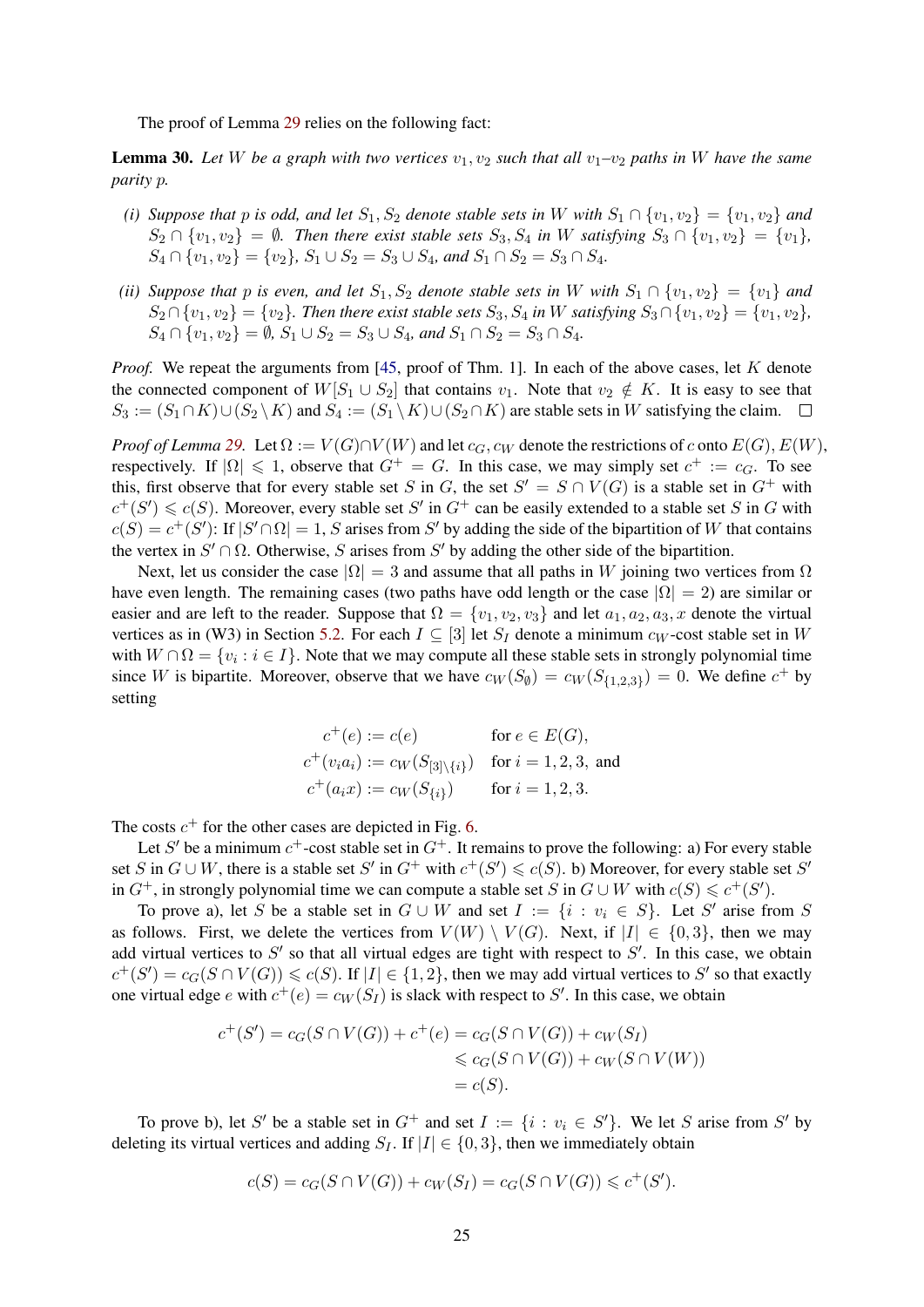

<span id="page-25-0"></span>Figure 6: Gadgets used in the definition of  $G_0^+$  in Section [5.2.](#page-16-0) Vertices of  $G_0$  are depicted in black, virtual vertices and virtual edges in blue. The edge costs  $c^+$  for the proof of Lemma [29](#page-23-0) are given in red, where we use the shorthand notation  $c_{\emptyset} := c_W(S_{\emptyset})$ ,  $c_i := c_W(S_{\{i\}})$ ,  $c_{ij} := c_W(S_{\{i,j\}})$ , and  $c_{123} := c_W(S_{\{1,2,3\}}).$ 

If  $|I| = 1$ , we may assume that  $I = \{3\}$  holds. Let F denote the set of virtual edges that are slack with respect to S'. It suffices to show that  $c^+(F) \geq c_W(S_{\{3\}})$  holds since then we obtain

$$
c(S) = c_G(S \cap V(G)) + c_W(S_{\{3\}}) \leqslant c_G(S \cap V(G)) + c^+(F) = c^+(S').
$$

If  $a_3x \in F$ , then  $c^+(F) \geq c^+(a_3x) = c_W(S_{\{3\}})$ . Otherwise,  $v_1a_1 \in F$  and  $v_2a_2 \in F$  and hence

$$
c^{+}(F) \geq c^{+}(v_{1}a_{1}) + c^{+}(v_{2}a_{2}) = c_{W}(S_{\{2,3\}}) + c_{W}(S_{\{1,3\}}) \geq c_{W}(S_{\{3\}}) + c_{W}(S_{\{1,2,3\}}) = c_{W}(S_{\{3\}}),
$$

where the last inequality is due to Lemma [30](#page-24-0) and Lemma [28.](#page-23-1)

It remains to consider the case  $|I| = 2$ , in which we may assume that  $I = \{1, 2\}$  holds. Again, let F denote the set of virtual edges that are slack with respect to S'. It suffices to show that  $c^+(F) \geq$  $c_W(S_{\{1,2\}})$  holds since then we obtain

$$
c(S) = c_G(S \cap V(G)) + c_W(S_{\{1,2\}}) \leqslant c_G(S \cap V(G)) + c^+(F) = c^+(S').
$$

If  $v_3a_3 \in F$ , then  $c^+(F) \geq c^+(v_3a_3) = c_W(S_{\{1,2\}})$ . Otherwise,  $a_1x \in F$  and  $a_2x \in F$  and hence

$$
c^{+}(F) \geq c^{+}(a_{1}x) + c^{+}(a_{2}x) = c_{W}(S_{\{1\}}) + c_{W}(S_{\{2\}}) \geq c_{W}(S_{\emptyset}) + c_{W}(S_{\{1,2\}}) = c_{W}(S_{\{1,2\}}),
$$

where the last inequality is again due to Lemma [30](#page-24-0) and Lemma [28.](#page-23-1)

Going back to our instance G and its k-near embedding  $(\sigma, \varnothing, \mathcal{V}, \mathcal{W})$ , from now on we may assume that  $W = \emptyset$ , and hence  $G_0 = G_0^+$ .

#### 6.4 Increasing connectivity

In subsequent steps, we will require that  $G_0$  is 2-connected. If this happens not to be the case, we enlarge  $G_0$  using the following construction. Below, we assume the notations of Theorem [26.](#page-19-0)

 $\Box$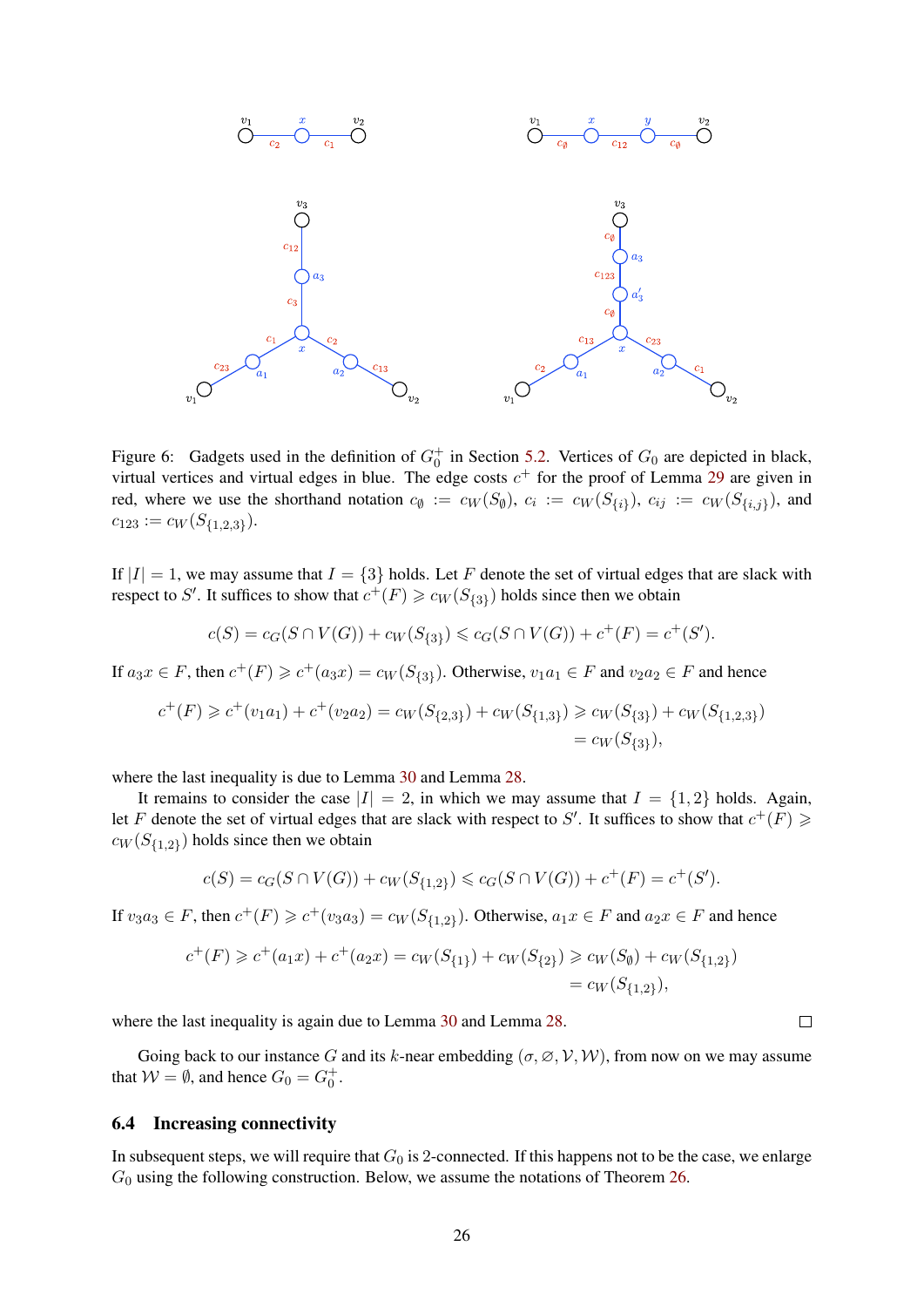Recall that the embedding of  $G_0 = G_0^+$  has face-width at least 2. It is known that, for any cellularly embedded graph  $H$ , the faces of  $H$  are all bounded by cycles if and only if  $H$  is 2-connected and has face-width at least 2, see Mohar [\[29,](#page-41-18) Proposition 3.8]. Hence, it suffices to make sure that the faces of  $G_0$  are all bounded by cycles.

Suppose that there is a face f of  $G_0$  whose boundary is not a cycle. By Theorem [26,](#page-19-0) f contains the disk  $\Delta(V)$  for some vortex  $V \in V$ . Let  $\hat{f}$  denote the face of  $H_0$  containing f. By Theorem [26,](#page-19-0) the boundary of  $\hat{f}$  is a cycle, say C. Moreover, the boundary of f is a *cactus graph* containing C together with some extra cacti hanging from vertices of  $C$ , where a cactus graph is a graph where every two simple cycles have at most one vertex in common.

Let  $W = (v_0, e_1, v_1, \dots, e_\ell, v_\ell)$  denote the facial walk of f. We modify the graph G by adding, for each index  $j \in \{0, 1, \ldots, \ell\}$ , two new vertices  $v'_j$  and  $v''_j$ , as well as the edges  $v_j v'_j$ ,  $v'_j v''_j$  and  $v''_j v''_{j+1}$ (indices are computed modulo  $\ell + 1$ ). All these new vertices and edges are added to  $\tilde{G}_0$ . Next, the vortex V is updated by replacing each vertex  $v_j$  of the walk W belonging to  $\Omega$  by the corresponding vertex  $v''_j$ . In case some vertex  $v \in \Omega(V)$  repeats in W, we perform the operation only once, for the occurrence of v in W that is found by following  $\text{bd}(f)$  until it reaches v. See Fig. [7](#page-26-0) for an illustration. Finally, we set sufficiently high costs on the edges  $v_jv'_j$  and  $v'_jv''_j$  for  $j \in [\ell]$  to force these edges to be tight in every optimal solution, and we set zero costs on all the edges of the form  $v''_j v''_{j+1}$ .



<span id="page-26-0"></span>Figure 7: Thickening the boundary of a face of  $G_0$  toward 2-connectivity. The disk  $\Delta(V)$  is shown in blue.

Notice that these modifications do not change the minimum cost of a stable set in  $(G, c)$ . Notice that for every minimum cost stable set S in the new edge-weighted graph,  $S \ni v_j$  if and only if  $S \ni v''_j$ , for all  $j$ . Hence, we can trivially map any minimum cost stable set in the new edge-weighted graph to a minimum cost stable set in the original edge-weighted graph.

Notice also that the thickening process described above preserves the property that  $G_0$  has no 2-sided odd closed walk, and also the property that each enlarged vortex  $G_i$  with  $i \geq 1$  is bipartite.

From now on, we may assume that each face of  $G_0 = G_0^+$  is bounded by a cycle, and in particular that  $G_0$  is 2-connected.

#### 6.5 Slack vectors

In Section [6.2](#page-23-2) we have reduced the task of finding a maximum-weight stable set to that of finding a minimum-cost stable set. The latter task is equivalent to finding a minimum-cost slack set  $F$ , provided that we are able to efficiently compute a stable set S with  $\sigma(S) = F$ . To this end, let us consider the set

$$
\mathcal{Y} = \mathcal{Y}(G) := \left\{ y \in \mathbb{Z}_{\geqslant 0}^{E(G)} \mid \exists x \in \mathbb{Z}^{V(G)} : y_{vw} = 1 - x_v - x_w \text{ for all } vw \in E(G) \right\},\
$$

which we call the set of *slack vectors* of G. Notice that if F is a slack set of G, then its characteristic vector belongs to  $\mathcal{Y}$ , in which case x can be chosen as the characteristic vector of the corresponding stable set.

<span id="page-26-1"></span>**Lemma 31.** Let G be a connected non-bipartite graph and let  $y \in \mathcal{Y}(G)$ . In strongly polynomial time, *we can compute the unique vector*  $x \in \mathbb{Z}^{V(G)}$  *with*  $y_{vw} = 1 - x_v - x_w$  *for all*  $vw \in E(G)$ *.*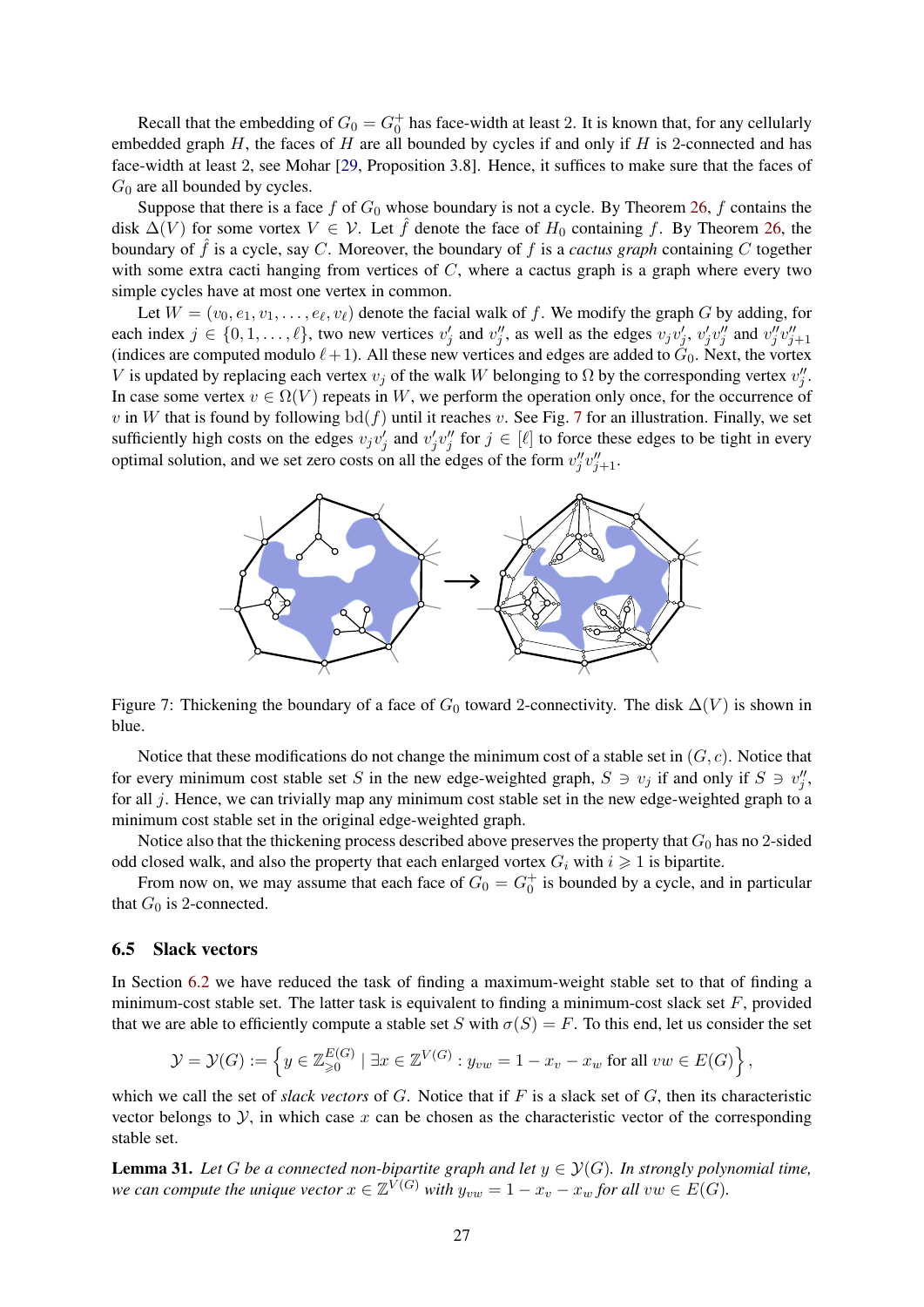*Proof.* Since  $y \in Y$  we know that there exists some x with the desired properties. Let C denote an odd cycle in G and let  $e_1, \ldots, e_t$  denote the edges along C. Letting  $u \in e_1 \cap e_t$ , we can compute  $x_u$ by observing that  $\sum_{i=1}^{t}(-1)^{i-1}y_{e_i} = 1 - 2x_u$  holds. The remaining entries of x can be computed by simple propagation: If we know the value  $x_v$  for some  $v \in V(G)$ , then for each neighbor w of v we have  $x_w = 1 - x_v - y_{vw}$ .  $\Box$ 

In particular, given a minimum-cost slack set of a graph  $G$ , we obtain a minimum-cost stable set by applying the above lemma for each non-bipartite connected component, and by selecting one side of a bipartition of each bipartite connected component.

In our setting, instead of computing minimum-cost slack sets it turns out to be more convenient to compute minimum-cost slack vectors. In fact, this will be our approach in the next section. Clearly, most slack vectors are not characteristic vectors of slack sets. However, for nonnegative edge costs, the minimum cost of a slack vector is always attained by a characteristic vector of a slack set:

<span id="page-27-2"></span>**Lemma 32.** Let G be a graph with edge costs  $c : E(G) \to \mathbb{Q}_{\geq 0}$  and let  $y \in \mathcal{Y}(G)$ . In strongly *polynomial time, we can find a slack set* F *with*  $c(F) \leq c(y)$  *and a stable set* S *with*  $\sigma(S) = F$ .

*Proof.* We may assume that G is connected. If G is bipartite, we may return  $F = \emptyset$ . Suppose that G is non-bipartite. Given  $y \in \mathcal{Y}(G)$ , we first compute  $x \in \mathbb{Z}^{V(G)}$  with  $y_{uv} = 1 - x_u - x_v$  for all  $uv \in E(G)$ using Lemma [31.](#page-26-1)

In what follows, we will iteratively modify x in a way that the resulting vector y remains nonnegative and without increasing its cost. In each iteration, none of the sets  $V_{01} := \{v \in V(G) : x_v \in \{0, 1\}\}\$ and  $E_0 := \{e \in E(G) : y_e = 0\}$  will become smaller, and the size of at least one of the sets will strictly increase. If  $x \in \{0,1\}^{V(G)}$ , then x is the characteristic vector of a stable set and the support of y is the associated slack set, in which case we are done.

Otherwise, let H be a connected component of the graph  $(V(G), E_0)$  containing a vertex v with  $x_v \notin \{0, 1\}$ . Note that H is bipartite: In fact, there exists some  $\alpha \geq 2$  such that  $x_a = \alpha$  for all  $a \in A$ and  $x_b = 1 - \alpha$  for all  $b \in B$ , where A, B is a bipartition of H. For  $X \in \{A, B\}$  let  $E_X$  denote the sets of edges with at least one vertex in X. Note that  $E_A \cap E_B = E_0$ .

If  $c(E_A) > c(E_B)$ , we may add some integer  $t > 0$  to all  $x_a, a \in A$  and subtract it from all  $x_b$ ,  $b \in B$  until a new edge becomes part of  $E_0$ . If  $c(E_A) \leq c(E_B)$ , we may add some integer  $t > 0$  to all  $x_b, b \in B$  and subtract it from all  $x_a, a \in A$  until a new edge becomes part of  $E_0$  or all vertices of H become part of  $V_{01}$ .  $\Box$ 

The fact that optimal solutions are attained at characteristic vectors of slack sets will be exploited in the next section to reduce the search space.

Let  $V_1 = (\Omega_1, H_1), \ldots, V_t = (\Omega_t, H_t)$  denote the vortices in  $\mathcal{V}$ . For each  $i \in [t]$ , let  $G_i$  denote the graph that is obtained by augmenting  $H_i$  with the boundary of the face  $f_i$  of  $G_0$  containing  $\Delta(V_i)$ . Thus  $G_0 \cap G_i$  is the boundary cycle of face  $f_i$ . In our approach, we will decompose a slack vector  $y \in \mathcal{Y}(G)$ into  $y_i \in \mathbb{Z}^{E(G_i)}$  for  $i = 0, 1, \ldots, t$ . Notice that each  $y_i$  is a slack vector of  $G_i$ . We will regard  $y_0$  as a global solution, and each  $y_i$  with  $i \in [t]$  as a local solution. The following lemma allows us to combine feasible solutions for each of  $G_0, G_1, \ldots, G_t$  into a solution for G, as long as the solutions coincide on the boundary of each  $f_i$ ,  $i \in [t]$ .

<span id="page-27-0"></span>**Lemma 33.** Let G be a connected graph that is the union of connected graphs  $G_0, G_1, \ldots, G_t$  such that for each  $i \in \{1,\ldots,t\}$ ,  $G_i$  is bipartite and  $G_0 \cap G_i$  is connected. A vector  $y \in \mathbb{R}^{E(G)}$  satisfies  $y \in \mathcal{Y}(G)$  if and only if  $y_0 \in \mathcal{Y}(G_0), y_1 \in \mathcal{Y}(G_1), \ldots, y_t \in \mathcal{Y}(G_t)$ , where  $y_i \in \mathbb{R}^{E(G_i)}$  denote the *restriction of y to the coordinates in*  $E(G_i)$ *.* 

<span id="page-27-1"></span>The proof of Lemma [33](#page-27-0) is based on the following characterization of  $\mathcal{Y}(G)$  from [\[4\]](#page-39-4). For every walk  $W = (v_0, e_1, v_1, \dots, e_\ell, v_\ell)$  in G and vector  $y \in \mathbb{R}^{E(G)}$ , we use the notation

$$
\omega_W(y) := \sum_{i=1}^{\ell} (-1)^{i-1} y_{e_i}.
$$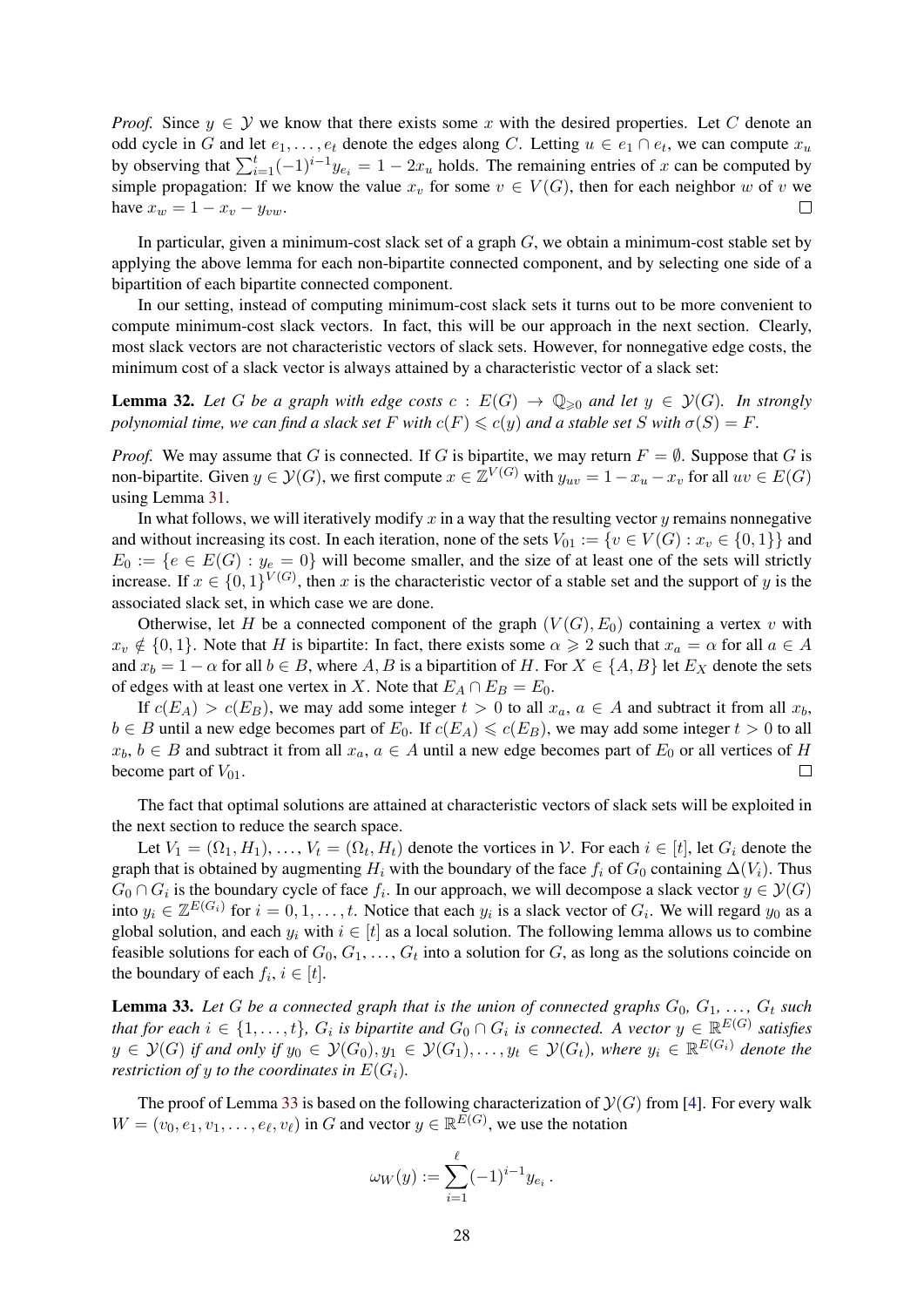Proposition 34 ([\[4,](#page-39-4) Proposition 6.1]). *Let* G *be a connected graph. If* G *is bipartite, then*

$$
\mathcal{Y}(G) = \{ y \in \mathbb{Z}_{\geqslant 0}^{E(G)} \mid \omega_W(y) = 0 \text{ for all even closed walks } W \text{ in } G \}.
$$

*Otherwise, for any odd cycle* C *contained in* G*, we have*

$$
\mathcal{Y}(G) = \{ y \in \mathbb{Z}_{\geqslant 0}^{E(G)} \mid \omega_C(y) \text{ is odd}, \ \omega_W(y) = 0 \text{ for all even closed walks } W \text{ in } G \}.
$$

*Proof of Lemma [33.](#page-27-0)* The forward implication is clear. Assume that the vector  $y \in \mathbb{R}^{E(G)}$  satisfies  $y_i \in \mathcal{Y}(G_i)$  for each  $i \in \{0, 1, \ldots, t\}$ . Let  $W = (v_0, e_1, v_1, \ldots, e_\ell, v_\ell)$  denote any closed walk in G. We claim that  $\omega_W(y) = 0$  in case W is even, and  $\omega_W(y) \equiv 1 \pmod{2}$  in case W is odd. By Proposition [34,](#page-27-1) the claim implies that  $y \in \mathcal{Y}(G)$ .

Assume that W is not fully contained in any of the graphs  $G_i$  for  $i \geq 1$ . This can be done without loss of generality, since otherwise W is contained in  $G_i$  for some  $i \geq 1$ . In this case,  $\omega_W(y) = \omega_W(y_i)$ , which is 0 if W is even or an odd number if W is odd, because  $y_i \in \mathcal{Y}(G_i)$ .

We will show that there is a closed walk  $W_0$  in  $G_0$  with the same parity as W such that  $\omega_W(y)$  =  $\omega_{W_0}(y) = \omega_{W_0}(y_0)$  (notice that the last equality is trivial). The claim then directly follows from Propo-sition [34,](#page-27-1) since no matter what the parity of W is, we find a correct value for  $\omega_W(y)$ .

If W is not fully contained in  $G_0$ , then there are indices  $i \in \{1, \ldots, t\}$  and  $j, k \in \{0, \ldots, \ell\}$  such that  $j < k$ ,  $v_j, v_k \in V(G_0) \cap V(G_i)$ , and the subwalk  $v_j W v_k := (v_j, e_{j+1}, v_{j+1}, \ldots, e_k, v_k)$  has all its edges in  $E(G_i) \setminus E(G_0)$ . Let P denote any  $v_j - v_k$  path contained in  $G_0 \cap G_i$ , and let  $Z := (v_j W v_k)P^{-1}$ denote the closed walk obtained by composing  $v_jWv_k$  and  $P^{-1}$ .

Since  $G_i$  is bipartite, Z is even. Because  $y_i \in \mathcal{Y}(G_i)$ , this yields  $\omega_{v_j W v_k}(y_i) = \omega_P(y_i)$ . Let  $W' := P(v_k W v_j)$  denote the closed walk obtained from W by substituting P for  $v_j W v_k$ . Since  $Z = (v_j W v_k) P^{-1}$  is even, W' has the same parity as W. Moreover,

$$
\omega_{W'}(y) = \omega_W(y) \pm \underbrace{(\omega_P(y) - \omega_{v_j W v_k}(y))}_{=0} = \omega_W(y).
$$

Notice that  $W'$  contains less edges of  $E(G_i) \setminus E(G_0)$  than  $W$ .

Iterating this reasoning a finite number of times, we find a closed walk  $W_0$  contained in  $G_0$ , such that  $W_0$  has the same parity as W and  $\omega_W(y) = \omega_{W_0}(y)$ , establishing the claim.  $\Box$ 

# <span id="page-28-0"></span>7 Final algorithm

By combining Theorem [26](#page-19-0) and the results of the previous section, we may assume that we are given a graph G with edge costs c, together with  $t + 1$  subgraphs  $G_0, G_1, \ldots, G_t$  whose union is G, where t is at most  $g(k)$ , such that:

- $G_0$  is 2-connected and cellularly embedded in a non-orientable surface S of Euler genus at most  $g(k)$ . In particular, every face of  $G_0$  is bounded by a cycle;
- Every odd cycle of  $G_0$  is 1-sided (in particular, every boundary cycle of  $G_0$  is even);
- For all  $i \in [t]$ , there is a vortex  $V_i := (G_i, \Omega_i)$  that has a linear decomposition of adhesion at most  $g(k)$ , where  $\Omega_i$  is the vertex set of the boundary of some face  $f_i$  of  $G_0$ , and the linear ordering of  $\Omega_i$  is compatible with the cyclic ordering of the boundary of  $f_i$ ;
- For all  $i \in [t]$ ,  $G_i$  is bipartite, and  $G_0 \cap G_i$  is the cycle bounding  $f_i$ ;
- For distinct  $i, j \in [t]$ , the boundaries of  $f_i$  and  $f_j$  are vertex-disjoint.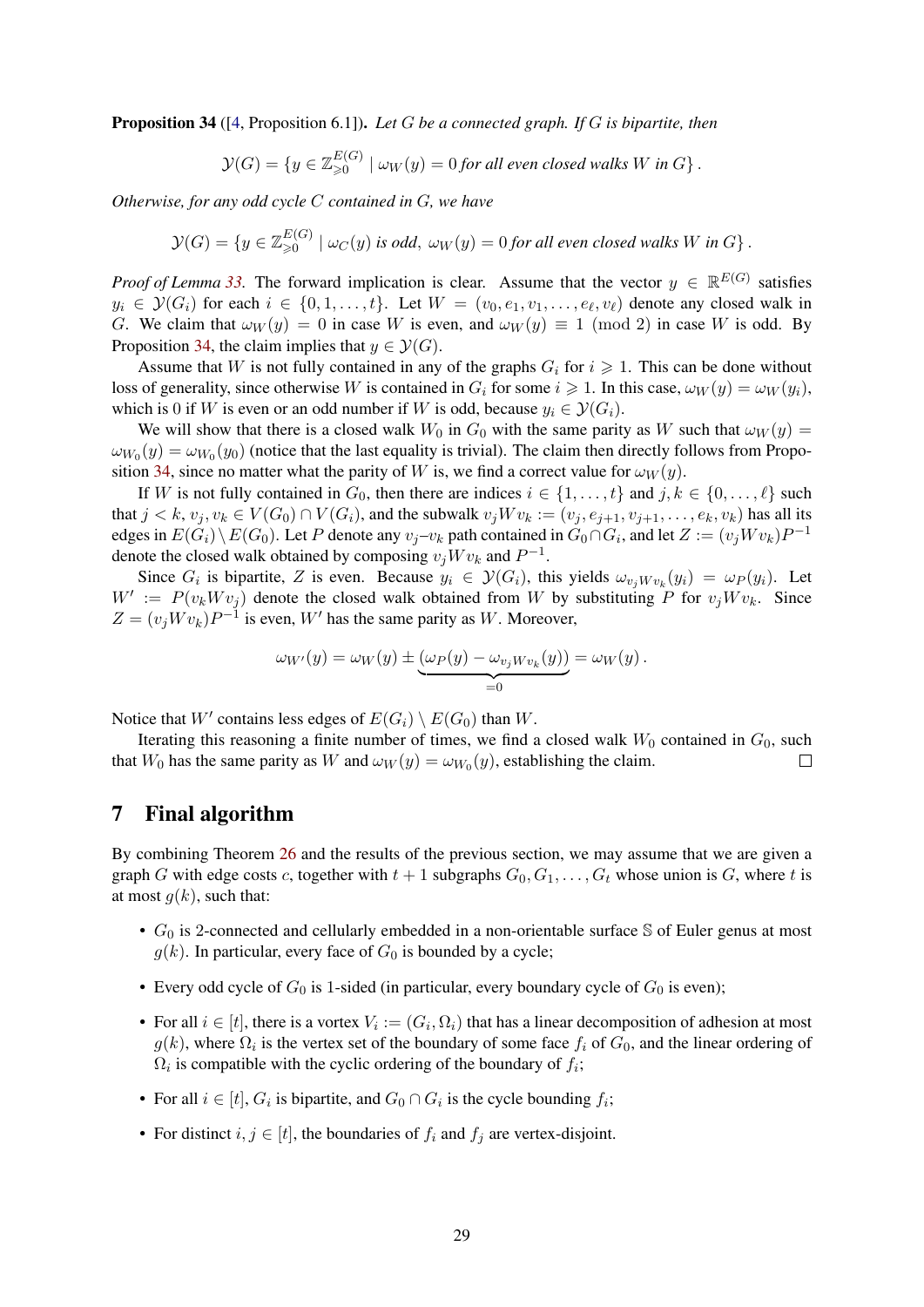For  $i \in [t]$ , we call the face  $f_i$  a *vortex face* and the cycle  $G_0 \cap G_i$  the *boundary cycle* of  $G_i$ .

Going back to the definition of k-near embedding, each  $G_i$  corresponds to the union of a vortex V in  $V$  and its cycle  $C(V)$ . To obtain the third property, we can easily modify the linear decomposition of V by creating a bag for each vertex of  $C(V)$  that is not in  $\Omega(V)$  in order to obtain a linear decomposition of  $G_i$  without increasing the adhesion by more than 2. By increasing  $g(k)$  by 2, we can assume that the adhesion of the enlarged vortex  $V_i$  is at most  $g(k)$ .

The goal of this section is to compute a minimum  $c$ -cost slack vector of  $G$ . Since  $S$  is non-orientable, we know that  $G_0$  is non-bipartite. We define a dynamic program (DP) to perform this task.

#### 7.1 The sketch

Let  $G_0^*$  denote the dual graph of  $G_0$ . By [\[4,](#page-39-4) Lemma 7.1],  $G_0^*$  has an orientation such that in the local cyclic order of the edges incident to each dual node  $f$ , the edges alternatively leave and enter  $f$ . This is known as an *alternating orientation*. We denote by D any alternating orientation of  $G_0^*$ . (In fact, D is unique up to reversal, but we will not need this.) Notice that  $D$  has no loops, but could have parallel or anti-parallel directed edges. The set of vortex faces  $\{f_1, \ldots, f_t\}$  is a bounded size subset of  $V(D)$ .

<span id="page-29-0"></span>**Proposition 35** (Conforti *et al.* [\[4,](#page-39-4) Proposition 3.1]). Let  $G_0$  be a graph that is 2-connected, non*bipartite and cellularly embedded in a surface* S *of Euler genus* g *in such a way that every odd cycle of*  $G_0$  is 1-sided. One can compute in polynomial time an alternating orientation D of  $G_0^*$  and even closed  $w$ alks  $W_1,\ldots,W_{g-1}$  in  $G$  such that letting  $C$  be any odd cycle of  $G_0$  and letting  $\omega: \Z^{A(D)}\to \Z_2\times \Z^{g-1}$ *be the map defined as*

 $\omega(y_0):=(\omega_C(y_0)\ (\text{mod}\ 2), \omega_{W_1}(y_0),\ldots,\omega_{W_{g-1}}(y_0))\,,$ 

*we get the representation*

 $\mathcal{Y}(G_0) = \{y_0 \in \mathbb{Z}_{\geqslant 0}^{A(D)} \mid y_0 \text{ is a circulation in } D \text{ and } \omega(y_0) = (1, \mathbf{0})\}$ .

In the proposition above, we identify the spaces  $\mathbb{R}^{E(G_0)}$  and  $\mathbb{R}^{A(D)}$  through the bijection between  $E(G_0)$  and  $A(D)$ . Topologically, the condition  $\omega(y_0) = (1, 0)$  means that  $y_0$  belongs to the same integer homology class as the all-one circulation, which encodes the empty stable set. The proof in [\[4\]](#page-39-4) shows that each  $W_i$  can be chosen such that  $W_i$  does not use an edge more than twice.

Consider any minimum cost slack vector  $y \in \mathcal{Y}(G)$  and let  $y_0$  be the restriction of y to  $E(G_0)$ . By Lemma [32,](#page-27-2) we may assume that  $y_0 \in \{0,1\}^{E(G_0)}$ . By Proposition [35,](#page-29-0)  $y_0$  is a 0/1-circulation in D such that  $\omega(y_0) = (1, 0)$ , see Fig. [8.](#page-30-0) We denote the support of  $y_0$  by  $\text{supp}(y_0) \subseteq A(D)$ . Since  $y_0$  is a circulation,  $(V(D), \text{supp}(y_0))$  is a Eulerian subgraph of D.

Fix any vertex  $f \in V(D)$ . We let  $\delta^+(f)$  (resp.  $\delta^-(f)$ ) denote the set of directed edges of D leaving (resp. entering) f. Consider the directed edges  $e^+ \in \delta^+(f) \cap \text{supp}(y_0)$  and the directed edges  $e^- \in \delta^-(f) \cap \text{supp}(y_0)$ . Since  $y_0$  is a circulation, we have the same number of edges of each type. Hence, we can match each  $e^+$  with some  $e^-$ .

We call such a matching *cross-free* if there are no two matched pairs  $\{e_1^-, e_1^+\}$  and  $\{e_2^-, e_2^+\}$  with  $e_i^{\pm} \in \delta^{\pm}(f)$  for  $i \in [2]$ , such that  $e_2^-$  is between  $e_1^-$  and  $e_1^+$  in the cyclic ordering around  $\bar{f}$ , and  $e_2^+$  is between  $e_1^+$  and  $e_1^-$  in the cyclic ordering around f. An example of a cross-free matching is given in Fig. [9.](#page-30-1)

It is easy to see that a cross-free matching always exists. An inductive way to build such a matching is to find one in-edge  $e^- \in \delta^-(f) \cap \text{supp}(y_0)$  and one out-edge  $e^+ \in \delta^+(f) \cap \text{supp}(y_0)$  that are consecutive, match them, delete them and repeat.

Suppose that a cross-free matching is chosen at each vertex  $f \in V(D)$ , and consider the unique directed cycle decomposition

$$
y_0 = \chi^{A(C_1)} + \cdots + \chi^{A(C_q)}
$$

where the edge set  $A(C_i)$  of each directed cycle  $C_i$  is a union of matched pairs  $\{e^-, e^+\}$ . After renumbering if necessary, we may assume that each directed cycle  $C_i$  with  $i \leq p$  goes through some vortex face  $f_j$  ( $j \in [t]$ ), and that no directed cycle  $C_i$  with  $i > p$  goes through some vortex face.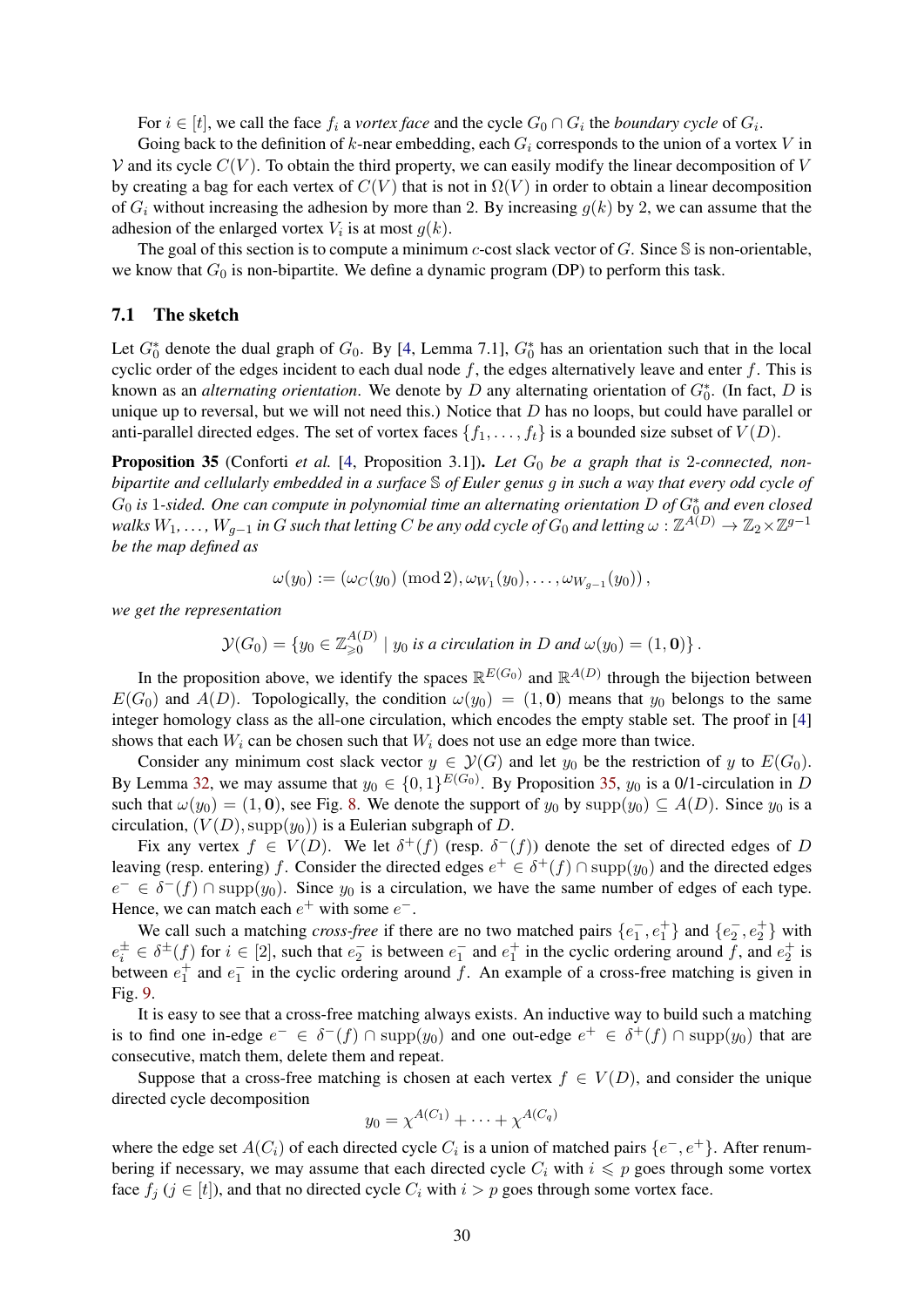

<span id="page-30-0"></span>Figure 8: Illustration of  $G_0$  (black) with vortex faces (gray) and  $y_0$  (red). Here,  $y_0$  corresponds to the slack edges of a stable set in  $G_0$  (blue).



<span id="page-30-1"></span>Figure 9: Cross-free matching: each edge is matched to the edge of the same color.

Consider any vertex  $f \in V(D) \setminus \{f_1, \ldots, f_t\}$ . Since the matching at f is cross-free, it is possible to slightly perturb the drawings of the directed cycles  $C_i$  going through f in order to avoid any crossing at f (see Fig. [9\)](#page-30-1). This yields simple closed curves  $\gamma_1, \ldots, \gamma_q$  in S which do not intersect, except at vortex faces. By taking the union of  $\gamma_i$  for  $i \leq p$ , we obtain a directed graph  $\Sigma$  embedded in S with  $V(\Sigma) = \{f_1, \ldots, f_t\}$ , which we call the *sketch*, see Fig. [10](#page-31-0) for an illustration. As a subset of S, the sketch  $\Sigma$  is the union of the simple closed curves  $\gamma_i$  that go through one of  $f_1, \ldots, f_t$ . The remaining closed curves are not represented in the sketch.

Along with the sketch, we get a decomposition the circulation  $y_0$  as a sum  $y_0 = y_0^{\text{sketch}} + y_0^{\text{non-sketch}}$ of two circulations:

$$
y_0 = \underbrace{\chi^{A(C_1)} + \dots + \chi^{A(C_p)}}_{=y_0^{\text{sketch}}} + \underbrace{\chi^{A(C_{p+1})} + \dots + \chi^{A(C_q)}}_{=y_0^{\text{non-sketch}}}
$$

.

Our DP guesses the sketch in an edge-by-edge fashion. We call a *partial sketch* any subgraph of the sketch obtained during this process. At any "point" in the DP, the partial sketch is a directed graph  $\Pi \subseteq \Sigma$  embedded in S with  $V(\Pi) = V(\Sigma)$ . Even if  $\Pi$  has a bounded number of vertices, it may contain arbitrarily many loops, parallel and anti-parallel edges. Remembering the whole partial sketch is not feasible since it would lead to an exponentially large DP table. Instead, the DP focuses on a *single face* at a time. When considering a single face of a partial sketch, the DP may decide to add another sketch edge inside the face (and branches whenever this splits the face), or to not add any further edge.

Note that the embedding of the partial sketch  $\Pi$  in  $\mathbb S$  is in general non-cellular: there might be faces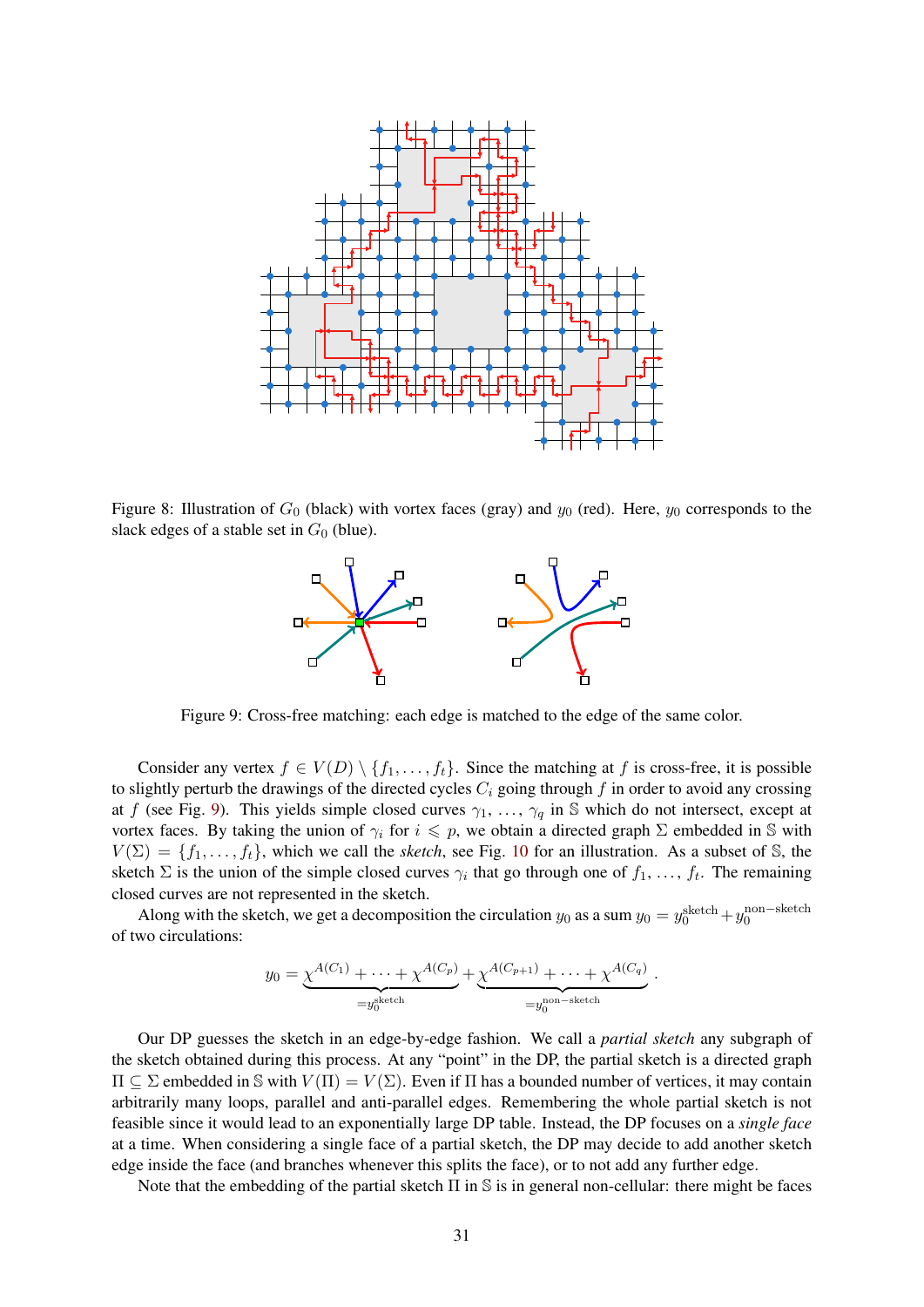

<span id="page-31-0"></span>Figure 10: Sketch edges (red) of the circulation from Fig. [8.](#page-30-0)

which are not homeomorphic to open disks. However, we can regard each face of Π as a *surface with boundary*, that is, a surface with a bounded number of open disks with disjoint closures removed.

Let  $\Pi \subseteq \mathbb{S}$  denote the partial sketch, and let  $\mathbb{S} \times \Pi$  denote the topological space obtained from  $\mathbb{S}$  by first removing a small open disk around each vertex  $f \in V(\Pi)$ , making sure that the closures of these disks are pairwise disjoint, and then repeatedly cutting along each edge  $e \in E(\Pi)$ . Below, we call the connected components of S<sup>\*</sup>II the *faces* of Π. (This is a slight shift in terminology, which should not cause any confusion.)

Let F be a face of the partial sketch Π. We denote by  $h(\mathbb{F})$  the number of holes of F, that is, the number of components of bd( $F$ ). Also, we denote by  $\overline{F}$  the surface (without boundary) obtained from  $F$ by capping each hole with a disk. Finally, we denote by  $eg(\mathbb{F})$  the Euler genus of  $\mathbb{F}$ .

Actually, each face will be considered together with some intervals of its boundary indicating where further slack edges may be attached. The union of these intervals will be called a *window*, which we encode in a combinatorial fashion, explained below in Section [7.2.](#page-31-1) The top cell of the DP table corresponds to the empty partial sketch, which has a unique face, namely S with one hole per vortex face and its window is the full boundary. Going down the DP table, edges gradually get added inside the current face. Each addition modifies the face and its window in a controlled way, as is explained in Section [7.3.](#page-32-0)

#### <span id="page-31-1"></span>7.2 Sectors and clocks

A *proper sector* is a sequence  $\sigma = (e_0; e_1, e_2, \ldots, e_q; e_{q+1})$  of directed edges of D ( $q \in \mathbb{Z}_{\geq 0}$ ), all incident to some common vortex face  $f_i \in V(D)$ , and consecutive in some cyclic ordering of the edges incident to  $f_i$ . The edges  $e_1, \ldots, e_q$  are called the *internal* edges and are assumed to be distinct. The edges  $e_0$  and  $e_{q+1}$  are called *delimiters*. We assume that these are distinct from  $e_1, \ldots, e_q$ , thus no delimiter can be an internal edge. Edge  $e_0$  is the *left delimiter*, and edge  $e_{q+1}$  the *right delimiter*. Possibly,  $e_0 = e_{q+1}$ , in which case all the edges incident to  $f_i$  distinct from the delimiter appear as internal edges. A *full sector*  $\sigma = (; e_1, e_2, \dots, e_q; )$  is defined similarly. There is no delimiter, and all the edges incident to  $f_i$  appear. A *clock* is any sequence  $C = (\sigma_1, \dots, \sigma_\ell)$  of internally disjoint (proper or full) sectors of a common vortex face.

We encode a window of a given face  $\mathbb F$  of the partial sketch  $\Pi$  as a set of disjoint clocks. Each clock corresponds to a different hole of face  $\mathbb F$ , that is, to a different component of bd( $\mathbb F$ ). If C is a set of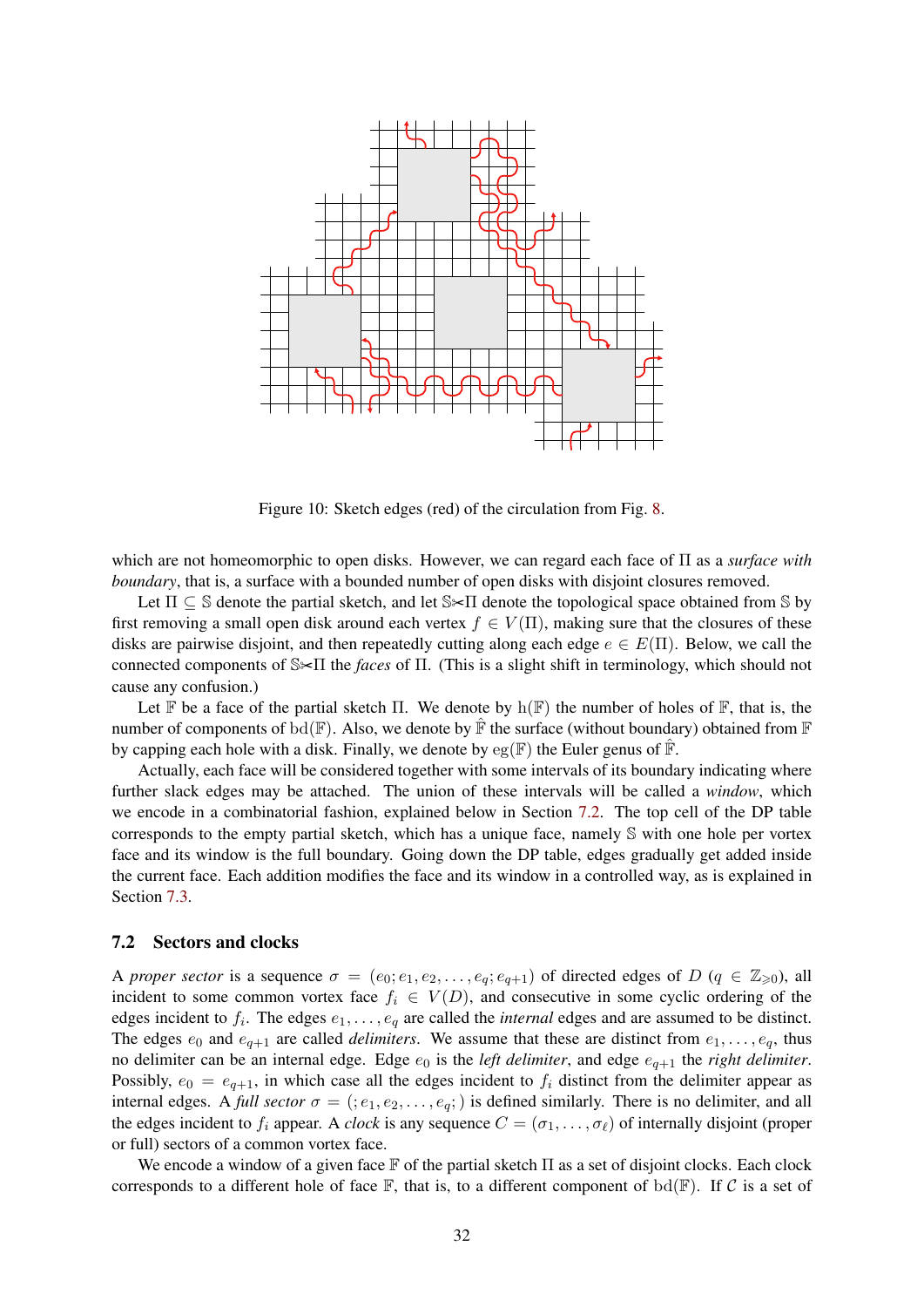

<span id="page-32-1"></span>Figure 11: A window (green) encoded by the two clocks  $((e_1; e_2), (e_3; e_4), (e_5; e_6))$  and  $((e_7; e_8; e_9), (e_{10}; e_{11}; e_{12}), (e_{13}, e_{14})).$ 

clocks, we let  $Del(\mathcal{C})$  denote the set of all delimiters in C, *i.e.*,  $Del(\mathcal{C})$  is the set of edges e that appear as delimiter of at least one sector inside a clock of C.

Let  $\vartheta$  be a component of bd(F). Hence,  $\vartheta$  is a simple closed curve bounding a hole in F. Notice that  $\vartheta$  is 2-sided in S. Such a curve is made of several pieces. Each piece either corresponds to an edge  $\gamma \in$  $E(\Pi)$  or some connected subset of the boundary of the disk around some  $f_i \in V(\Pi)$ . Combinatorially, each edge  $\gamma \in E(\Pi)$  is encoded by a pair of directed edges  $e, e' \in A(D)$ , each of them incident to some vortex face. The edges e and e' are those which  $\gamma$  extends in the sketch. They are boundary edges of two sectors of the same clock (possibly, these sectors coincide). The parts of  $\vartheta$  which are between edges of Π are encoded as the internal edges of sectors. For an illustration, see Fig. [11.](#page-32-1)

The genus of  $\mathbb F$  cannot be deduced from the encoding of one of its windows. In the DP table, this information is recorded as additional information. If C encodes a window of  $\mathbb{F}$ , we let (slightly abusively)  $eg(\mathcal{C}) := eg(\mathbb{F})$ . Notice that  $eg(\mathcal{C}) \in \{0, \ldots, q\}$ . Also, we let  $h(\mathcal{C}) := h(\mathbb{F}) = |\mathcal{C}|$  denote the number of clocks of C. Hence  $h(C) \in \{1, \ldots, t\}$ . Finally, we let  $del(C)$  denote the total number of delimiters in C, and  $||C||$  denote the total number of edges in C (both delimiters and internal edges).

#### <span id="page-32-0"></span>7.3 Operations on sets of clocks

Consider the addition of a single edge  $\gamma$  to the partial sketch, inside the current face  $\mathbb{F}$ . As a subset of  $\mathbb{F}, \gamma$  is a simple curve that starts and ends at a point of  $\text{bd}(\mathbb{F})$ , and is internally disjoint from  $\text{bd}(\mathbb{F})$ . By cutting  $\mathbb F$  along  $\gamma$ , we obtain either one new face  $\mathbb F'$  or two new faces  $\mathbb F'_1$  and  $\mathbb F'_2$ . There are three cases to consider, see Fig. [12.](#page-33-0)

- **Merge operation (topological)** Edge  $\gamma$  connects two distinct holes. Cutting F along  $\gamma$  does not disconnect the face, and merges the two holes that are connected by  $\gamma$ . This operation decreases the number of holes by 1, and does not change the Euler genus.
- **Simplify operation (topological)** Both endpoints of  $\gamma$  are on the boundary of the same hole, and  $\gamma$  does not separate F. Let  $\hat{\gamma}$  be any simple closed curve in  $\hat{F}$  arising by completing  $\gamma$ . Cutting F along  $\gamma$ decreases the Euler genus by 1 if  $\hat{\gamma}$  is 1-sided, or 2 if  $\hat{\gamma}$  is 2-sided. In the first case, the number of holes of  $F$  remains the same and in the second case it goes up by 1.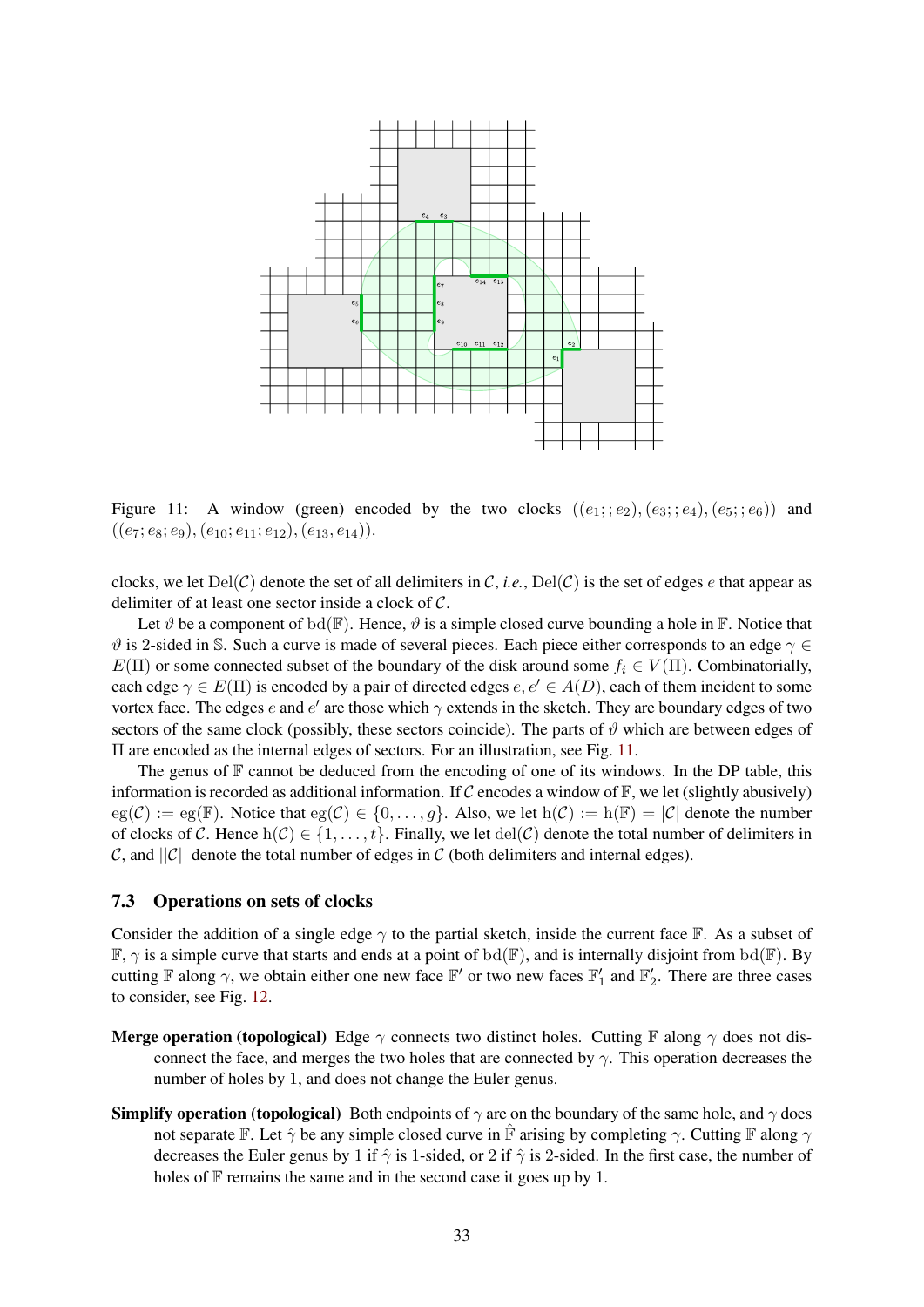**Split operation (topological)** Both endpoints of  $\gamma$  are on the boundary of the same hole, and  $\gamma$  separates F. Cutting F along edge  $\gamma$  splits face F into two surfaces with boundary  $\mathbb{F}'_1$  and  $\mathbb{F}'_2$  such that  $eg(\mathbb{F}_1') + eg(\mathbb{F}_2') = eg(\mathbb{F}), h(\mathbb{F}_1') + h(\mathbb{F}_2') = h(\mathbb{F}) + 1$  and  $h(\mathbb{F}_i') \geq 1$  for  $i \in [2]$ .



<span id="page-33-0"></span>Figure 12: The three operations arising when an edge is added to the partial sketch. From top to bottom: merge, simplify and split.

A crucial observation in order to prove that the DP table is of polynomial size and that its dependence graph is acyclic is that the merge and simplify operations both decrease the quantity  $h(\mathbb{F}) + \mathrm{eg}(\mathbb{F})$  (in fact, precisely by 1). In most cases, this also applies to the split operation, except when of the two components of  $\mathbb{F} \times \gamma$  is a disk. In that case, we have  $h(\mathbb{F'}_i) = 1$  and  $eg(\mathbb{F}'_i) = 0$  for some  $i \in [2]$ , hence  $h(\mathbb{F}'_{3-i}) + eg(\mathbb{F}'_{3-i}) = h(\mathbb{F}) + eg(\mathbb{F}).$ 

In order to avoid building an exponentially large DP table, we have to deal with this issue. Toward this aim, we take advantage of the fact that we encode each hole of  $\mathbb F$  by a linear structure, and limit the order in which edges can be inserted to the partial sketch. Let p and q denote the endpoints of  $\gamma$ . Let  $\vartheta$ denote the component of bd(F) containing both p and q, and let  $o \in \vartheta$  be the point marked as a starting point. Assume that we cut open  $\vartheta$  at  $\varphi$ ,  $p$  is to the left of q. We make sure that no edge with an endpoint in the part of  $\vartheta$  between  $o$  and  $p$  will ever be added to the partial sketch *later*. At the combinatorial level, this is achieved by *deleting* the corresponding sectors in the clock that encodes  $\vartheta$ .

Let C be the set of clocks encoding  $\mathbb F$ . The two first of the three operations above (merge and simplify), yield a new set of clocks  $C'$  encoding  $\mathbb{F}'$ . In each case, there are actually two possibilities for what  $C'$  can be. For the last operation (split), we obtain two sets of clocks  $C'_1$  and  $C'_2$  from  $C$ . There can be several possibilities according to how the number of holes and the genus splits. Before giving more details, we introduce some useful notation to manipulate clocks.

If C is a clock and  $e$  is an internal edge of one of its sectors, we let  $Ce$  denote the clock obtained by deleting all the edges and sectors to the right of  $e$ , and making  $e$  the right delimiter of the sector it belongs to. The clock  $eC$  is defined similarly. Also, the clock  $C^{-1}$  is simply the clock C read backwards. If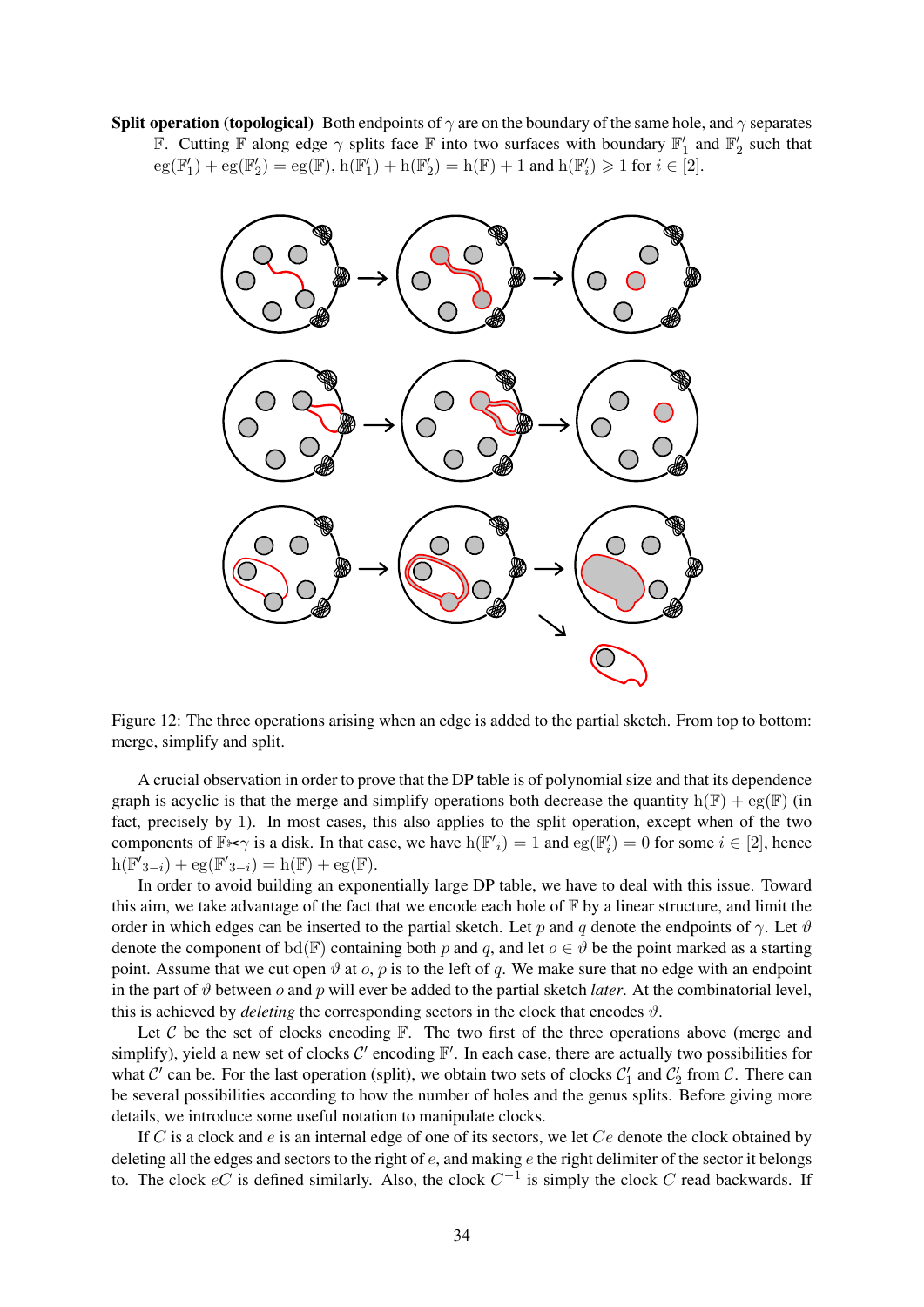$C_1, \ldots, C_p$  are internally disjoint clocks, we denote by  $(C_1, \ldots, C_p)$  the clock obtained by juxtaposing them.

- Merge operation (combinatorial) Let C and C' denote the two clocks of C to be merged. Suppose that the edge  $\gamma$  that we add to the partial sketch extends edges  $e, e' \in A(D)$ , where e and e' are respectively internal edges of C and C'. To obtain C' from C, we replace clocks C and C' by a single clock that is either  $(Ce, e'C', C'e', eC)$  or  $(Ce, (C'e')^{-1}, (e'C')^{-1}, eC)$ .
- **Simplify operation (combinatorial)** Let C denote the clock corresponding to the single hole intersecting the edge  $\gamma$  added to the partial sketch. Assume that this edge extends internal edges  $e, e' \in A(D)$ , where e is to the left of e' in clock C. In order to obtain C' from C, we replace C either by the single clock  $(Ce, (eCe')^{-1}, e'C)$ , or by the two clocks  $(Ce, e'C)$  and  $(eCe')$ .
- Split operation (combinatorial) Using the same notation as in the previous operation, we first replace clock C by the two clocks  $C' := e'C$  and  $C'' := eCe'$ , and split the resulting set of clocks into two sets  $C'_1$  and  $C'_2$ , one containing  $C'$  and the other containing  $C''$ . Notice that the sub-clock  $Ce$ gets deleted in the process, because of our precedence rule.

#### 7.4 Dynamic program

#### 7.4.1 Cutsets and local optimization in vortices

Consider a vortex  $V_i = (G_i, \Omega_i)$ , where  $i \in [t]$ . Let  $u_1, \ldots, u_n$  denote the vertices of  $\Omega_i$ , enumerated consecutively. By assumption,  $u_1, \ldots, u_n$  is also a consecutive enumeration of all the vertices on the boundary of face  $f_i$ . Each directed edge  $e \in V(D)$  incident to  $f_i$  corresponds to a unique edge  $u_ju_{j+1}$  of the boundary cycle of  $G_i$ . Below, we do not always distinguish between a dual edge in  $\delta^+(f_i) \cup \delta^-(f_i)$ and its corresponding primal edge in the boundary cycle of  $G_i$ .

Let  $(X_1, \ldots, X_n)$  denote a linear decomposition of  $V_i$  with adhesion at most  $g(k)$ . Recall that for every  $v \in V(G_i)$ , the set  $\{j \in [n] : X_j \ni v\}$  is an interval.

Let  $e := u_j u_{j+1}$  denote any edge of  $G_0 \cap G_i$ , with  $j < n$ . We define  $Y_e := (X_{j-1} \cap X_j) \cup (X_j \cap G_i)$  $(X_{j+1}) \cup (X_{j+1} \cap X_{j+2}) \cup \{u_j, u_{j+1}\}\$ , where  $X_0 := X_{n+1} := \emptyset$ . The vertices of  $G_i - Y_e$  can be partitioned into four parts, namely, the vertices whose interval ends before index  $j$ , the vertices whose interval is  $\{j\}$ , the vertices whose interval is  $\{j+1\}$ , and the vertices whose interval starts after index  $j + 1$ . Every two vertices in different parts are non-adjacent. Hence,  $Y_e$  is a vertex cutset in  $G_i$ . The vertices whose interval is either  $\{j\}$  or  $\{j+1\}$  are said to be *detached* by  $Y_e$ . For the edge  $e := u_1u_n$ , we let  $Y_e := \{u_1, u_n\}$ . The rest is similar. Notice that  $|Y_e|$  is at most  $3g(k) + 2$ .

Let  $\sigma := (e_0; e_1, e_2, \ldots, e_a; e_{a+1})$  be a sector, where each directed edge  $e_i \in A(D)$  is incident to  $f_i \in V(D)$ . We assume that, as edges of the boundary cycle of  $G_i$ ,  $e_0 = u_\ell u_{\ell+1}$  and  $e_{q+1} =$  $u_{\ell+q+1}u_{\ell+q+2}$ . We let  $G[\sigma]$  denote the union of all connected components of  $G_i-Y_{e_0}-Y_{e_{q+1}}$  containing vertices whose interval is contained in the interval  $\{\ell + 2, \ldots, \ell + q\}$ . We think of  $G[\sigma]$  as the part of  $G_i$  "between" cutsets  $Y_{e_0}$  and  $Y_{e_{k+1}}$ .

Now let  $S_{e_0} \subseteq Y_{e_0}$  and  $S_{e_{q+1}} \subseteq Y_{e_{q+1}}$  be stable sets such that  $S_{e_0} \cap Y_{e_{q+1}} = S_{e_{q+1}} \cap Y_{e_0}$ . Consider all stable sets S of  $G[\sigma]$  such that  $S \cup S_{e_0} \cup S_{e_{q+1}}$  is a stable set for which both  $e_0$  and  $e_{q+1}$ , but none of the primal edges for  $e_1, e_2, \ldots, e_q$ , are slack. We call such stable sets *admissible*. (Possibly, there is no admissible stable set.) The *internal cost* of S is the sum of the cost  $c(e)$  over all *slack* edges  $e \in E(G_i)$ that have at least one endpoint in  $V(G[\sigma])$ . We denote by  $\beta(G[\sigma], c)$  the minimum internal cost of an admissible stable set S. In case there is no admissible stable set, we let  $\beta(G[\sigma], c) := +\infty$ .

Let C denote a set of clocks. Let  $S = \{S_e \mid e \in \text{Del}(\mathcal{C})\}$  denote a collection of stable sets, where  $S_e \subseteq Y_e$  for each delimiter  $e \in \text{Del}(\mathcal{C})$ . Each stable set  $S_e$  is a guess on how the optimal stable set should intersect cutset  $Y_e$ . We say that S is *conflict-free* if for each distinct  $e, e' \in \text{Del}(\mathcal{C})$  we have  $S_e \cap Y_{e'} = S_{e'} \cap Y_{e}.$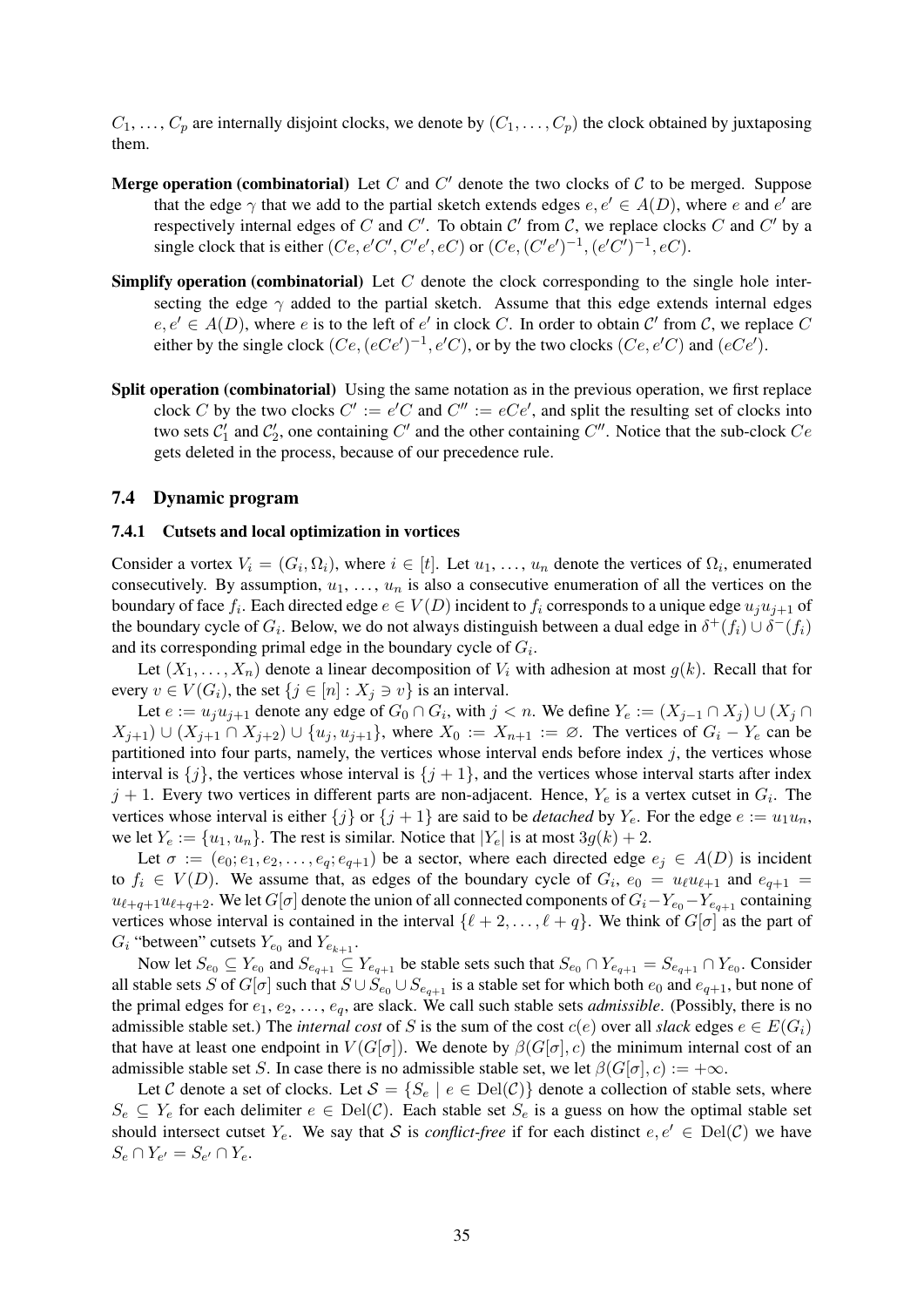#### 7.4.2 Reachable sets of clocks and their properties

Let  $C^{\mathbb{S}}$  denote the set of clocks that has one clock per vortex, each clock having a single sector, which is a full sector.  $C^{\mathbb{S}}$  is the set of clocks corresponding to the empty partial sketch. Let C and C' denote two sets of clocks. We say that  $C'$  is *reachable* from  $C$  if it can be obtained from  $C$  after performing any number of merge, simplify and split operations. If no confusion may arise, we simply say that  $\mathcal{C}'$  is reachable to mean that it is reachable from  $\mathcal{C}^{\mathbb{S}}$ .

# <span id="page-35-0"></span>**Lemma 36.** The number of sets of clocks reachable from  $\mathcal{C}^{\mathbb{S}}$  is polynomial in  $m_0 := |A(D)| = |E(G_0)|$ .

*Proof.* Let C denote any set of clocks reachable from  $C^{\mathbb{S}}$ . Since no operation can increase the number of clocks, we have  $h(C) \leq h(C^{s}) = t$ . That is, C has at most t clocks.

Let C be any clock of C. Notice that all the clocks that can be obtained from C by performing any number of split operations (and no merge or simplify operation) are of the form  $eCe'$  or  $e'C$ . This implies that the number of sets of clocks that can be obtained from  $C$  by performing any number of split operations is polynomial. More precisely, let  $C_1, \ldots, C_s$  denote the clocks of C and  $||C_i||$  denote the number of edges in  $C_i$  for  $i \in \{1, \ldots, s\}$ . Notice that  $s \leq t$  and  $\sum_{i=1}^s ||C_i|| \leq m_0$ , where  $m_0 := |A(D)|$ . Using the AM-GM inequality, we can bound the number of sets of clocks that can be obtained from  $C$ , via split operations only, by

$$
\prod_{i=1}^s ||C_i||^2 = \left(\prod_{i=1}^s ||C_i||\right)^2 \leqslant \left(\frac{\sum_{i=1}^s ||C_i||}{s}\right)^{2s} \leqslant m_0^{2t}.
$$

Consider the sequence of operations that were performed on  $\mathcal{C}^{\mathbb{S}}$  in order to obtain  $\mathcal{C}$ . We can split this sequences into blocks, where each block has some number (possibly zero) of split operations followed by a single merge or simplify operation. Since each merge or simplify operation decreases  $eg(\mathcal{C})+h(\mathcal{C})$ , there can be at most  $eg(\mathcal{C}^{\mathbb{S}}) + h(\mathcal{C}^{\mathbb{S}}) = g + t$  blocks.

It follows that we can bound the possibilities for  $C$  by

$$
\sum_{b=1}^{g+t} \left( m_0^{2t} 2m_0^2 \right)^b \leqslant \left( m_0^{2t} (g+1) 2^t m_0^2 \right)^{g+t+1} \leqslant m_0^{\text{poly}(g,t)} = m_0^{O_k(1)}
$$

 $\Box$ 

Lemma 37. *For every set of clocks* C *reachable from* C S *, the number of delimiters* del(C) *is bounded by a constant.*

*Proof.* Let us call a proper sector  $\sigma = (e_0; e_1, \ldots, e_q; e_{q+1})$  *almost full* if  $e_0 = e_{q+1}$ . Let  $f(\mathcal{C})$  be defined as twice the number of full sectors, plus the number of almost full sectors in C.

Every merge or simplify operation increases  $del(C) + f(C)$  by at most 2, and decreases  $eg(C) + h(C)$ by 1. The split operations increase neither del(C) + f(C) nor eg(C) + h(C). Since initially, eg(C<sup>S</sup>) +  $h(\mathcal{C}^{\mathcal{S}}) = g + t$  and  $del(\mathcal{C}^{\mathcal{S}}) + f(\mathcal{C}^{\mathcal{S}}) = 2t$ , it follows that  $del(\mathcal{C}) \leqslant 2(g + t) + 2t = 2g + 4t$ . That is, there are at most  $2q + 4t = O_k(1)$  delimiters in C.  $\Box$ 

#### 7.4.3 The dynamic programming table

Let  $B_1 \subseteq \mathbb{Z}_2 \times \mathbb{Z}^{g-1}$  be a polynomial size set such that every  $z_0 \in \{0,1\}^{A(D)}$  satisfies  $\omega(z_0) \in \mathcal{B}_1$ . For instance, we may take  $B_1 := \{0, 1\} \times \left([-2m_0, 2m_0]^{g-1} \cap \mathbb{Z}^{g-1}\right)$ , where  $m_0 = |A(D)|$ . (Recall that each closed walk  $W_i$  uses an edge at most twice.) We guess the contribution of  $y_0^{\text{sketch}}$  to  $\omega(y_0)$ . We denote this guess by  $\psi^{\text{sketch}} \in \mathcal{B}_1$ .

We define a DP table as follows. A general cell of the DP table has the form  $(C^{\mathbb{F}}, S^{\mathbb{F}}, \psi^{\mathbb{F}}, d^{\mathbb{F}})$ , where  $\mathcal{C}^{\mathbb{F}}$  is a reachable set of clocks encoding the boundary of some face  $\mathbb{F}$  of some partial sketch,  $\mathcal{S}^{\mathbb{F}} = \{S_e \mid e \in \text{Del}(\mathcal{C})^{\mathbb{F}}\}$  is a conflict-free set of guesses on the intersection of the optimal stable set within the cutset  $Y_e$  associated to each delimiter  $e$  of  $C^{\mathbb{F}}$ ,  $\psi^{\mathbb{F}} \in \mathcal{B}_1$  represents the contribution toward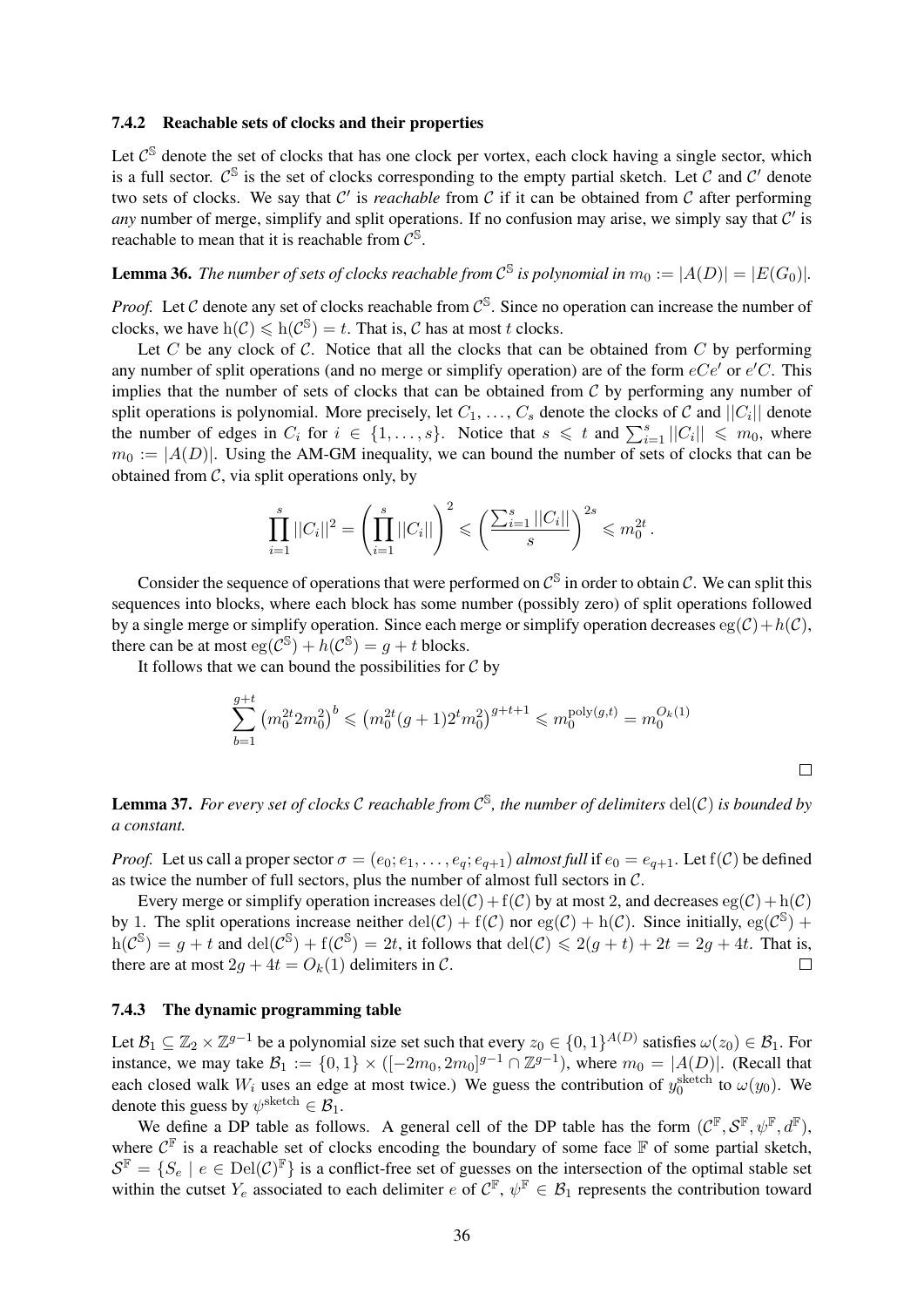satisfying the homology constraint that is still needed in face  $\mathbb{F}$ , and  $d^{\mathbb{F}} \in \mathcal{B}_2 := [-2m_0, 2m_0]^t \cap \mathbb{Z}^t$ represents the demand in flow balance inside face F.

The *top cells* of the DP table are the cells  $(C^{\mathbb{S}}, \emptyset, \psi^{\text{sketch}}, 0)$ , where  $\psi^{\text{sketch}} \in \mathcal{B}_1$ .

<span id="page-36-0"></span>**Lemma 38.** The DP table has polynomially many cells. More precisely, it has  $m_0^{O_k(1)}$  cells, where  $m_0 := |A(D)| = |E(G_0)|$  *as before.* 

*Proof.* By Lemma [36,](#page-35-0) there are at most  $m_0^{\text{poly}(g,t)}$  $\mathcal{O}_{\mathcal{Q}_{\text{out}}}^{\text{poly}(g,t)}$  choices for the set of clocks  $\mathcal{C}^{\mathbb{F}}$  (this is true even when taking into account the extra attribute  $eg(\check{C}^{\mathbb{F}}) \in \{0,\ldots,g\}$ ). By Lemma [36,](#page-35-0) the number of possible sets of guesses  $S^{\mathbb{F}}$  is bounded by

$$
\binom{2^{3\alpha+2}m_0}{2(g+t)} = 2^{O(\alpha(g+t))} m_0^{O(g+t)} = m_0^{O_k(1)}
$$

since there can be at most  $m_0$  choices for  $e \in \text{Del}(\mathcal{C}^{\mathbb{F}})$ , and given e at most  $2^{3g+2}$  choices for stable set  $S_e \subseteq Y_e$ , since  $g = g(k)$  is an upper bound on the adhesion of each vortex  $V_i$ ,  $i \in [t]$ . The size of each of the sets  $B_1$  and  $B_2$  is bounded by  $m_0^{O(g+t)} = m_0^{O_k(1)}$ . It follows easily from these observations that the number of cells in the DP table is  $m_0^{O_k(1)}$ .

We say that cell  $\xi' := (\mathcal{C}^{\mathbb{F}'}, \mathcal{S}^{\mathbb{F}'}, \psi^{\mathbb{F}'}, d^{\mathbb{F}'})$  is said to be a *successor* of cell  $\xi := (\mathcal{C}^{\mathbb{F}}, \mathcal{S}^{\mathbb{F}}, \psi^{\mathbb{F}}, d^{\mathbb{F}})$ if the following conditions are satisfied. First,  $C^{\mathbb{F}'}$  is obtained from  $C^{\mathbb{F}}$  by a single merge, simplify or split operation. For each choice of two distinct internal edges  $e^+$  and  $e^-$  of  $C^{\mathbb{F}}$ , say  $e^+ \in \delta^+(f_{i^+})$  and  $e^- \in \delta^-(f_{i^-})$  where  $i^+, i^- \in [t]$  (possibly,  $i^+ = i^-$ ), there are a bounded number of choices of what  $\mathcal{C}^{\mathbb{F}'}$  can be, see Section [7.3.](#page-32-0) Second, the set  $\mathcal{S}^{\mathbb{F}'}$  equals the set  $\mathcal{S}^{\mathbb{F}}$  to which guesses  $S_{e^+} \subseteq Y_{e^+}$  and  $S_{e^-} \subseteq Y_{e^-}$  are added. Both  $S_{e^+}$  and  $S_{e^-}$  are stable sets in the corresponding vortices  $V_{i^+}$  and  $V_{i^-}$ . Third,  $\psi^{\mathbb{F}'} \in \mathcal{B}_1$  is arbitrary. Fourth,  $d^{\mathbb{F}'} = d^{\mathbb{F}}$  in case of a simplify operation, and in case of a merge operation,  $d^{\mathbb{F}}$  equals  $d^{\mathbb{F}}$  with the component corresponding to  $f_{i^+}$  decreased by 1, and the component corresponding to  $f_{i-}$  increased by 1. In case of a split operation,  $d^{\mathbb{F}'}$  can be an arbitrary element of  $\mathcal{B}_2$ .

We call a cell  $\xi := (\mathcal{C}^{\mathbb{F}}, \mathcal{S}^{\mathbb{F}}, \psi^{\mathbb{F}}, d^{\mathbb{F}})$  of the DP table a *bottom cell* if  $\xi$  has no successor. This occurs when no operation can be applied to  $\mathcal{C}^{\mathbb{F}}$ , because there is no suitable pair  $e^+, e^-$  of internal edges in  $\mathcal{C}^{\mathbb{F}}$ .

We define the *dependence graph* of the DP table as the directed graph with one vertex per cell, and directed edges of the form  $(\xi, \xi')$  where cell  $\xi'$  is a successor of cell  $\xi$ . The dependence graph has one source vertex per top cell. The sink vertices coincide with the bottom cells.

#### <span id="page-36-1"></span>Lemma 39. *The dependence graph of the DP table is acyclic.*

*Proof.* We use once again the observation that each time we apply a merge or simplify operation to a set of clocks C, the quantity  $eg(C) + h(C)$  decreases by 1. A split can never increase  $eg(C) + h(C)$ . If a split operation leaves  $eg(C) + h(C)$  unchanged, then in most cases  $del(C)$  decreases. In case  $del(C)$  is unchanged, then  $||C||$  decreases. The result follows easily from these observations.  $\Box$ 

Now, we explain how to compute the *value*  $\text{val}(\xi) \in \mathbb{Q}_{\geq 0} \cup \{+\infty\}$  for each cell  $\xi := (\mathcal{C}^{\mathbb{F}}, \mathcal{S}^{\mathbb{F}}, \psi^{\mathbb{F}}, d^{\mathbb{F}})$ . We will define  $val(\xi)$  as the minimum of four auxiliary values associated to the cell:

$$
\mathrm{val}(\xi) := \min \left\{ \mathrm{val}^{\mathrm{no-op}}(\xi), \mathrm{val}^{\mathrm{merge}}(\xi), \mathrm{val}^{\mathrm{simplify}}(\xi), \mathrm{val}^{\mathrm{split}}(\xi) \right\} \, .
$$

We explain how each auxiliary value is computed below.

If  $d^F = 0$  and  $\psi^F = 0$ , we define val<sup>no-op</sup>( $\xi$ ) as the sum of  $\beta(G[\sigma], c)$  taken on the sectors  $\sigma$ of  $C^{\mathbb{F}}$ , where the guess for each delimiter is given by  $S^{\mathbb{F}}$ . This corresponds to completing the current solution to a solution where no further boundary edge of a vortex is made slack (this corresponds to setting  $y_0(e) := 0$  for each boundary edge e that is still undecided). In case  $\psi^{\mathbb{F}} \neq \mathbf{0}$  or  $d^{\mathbb{F}} \neq \mathbf{0}$ , we let val<sup>no−op</sup> $(\xi) := +\infty$ .

If c is a bottom cell, we let val<sup>merge</sup> $(\xi) := \text{val}^{\text{simplify}}(\xi) := \text{val}^{\text{split}}(\xi) := +\infty$ . From now on, assume that  $c$  is not a bottom cell.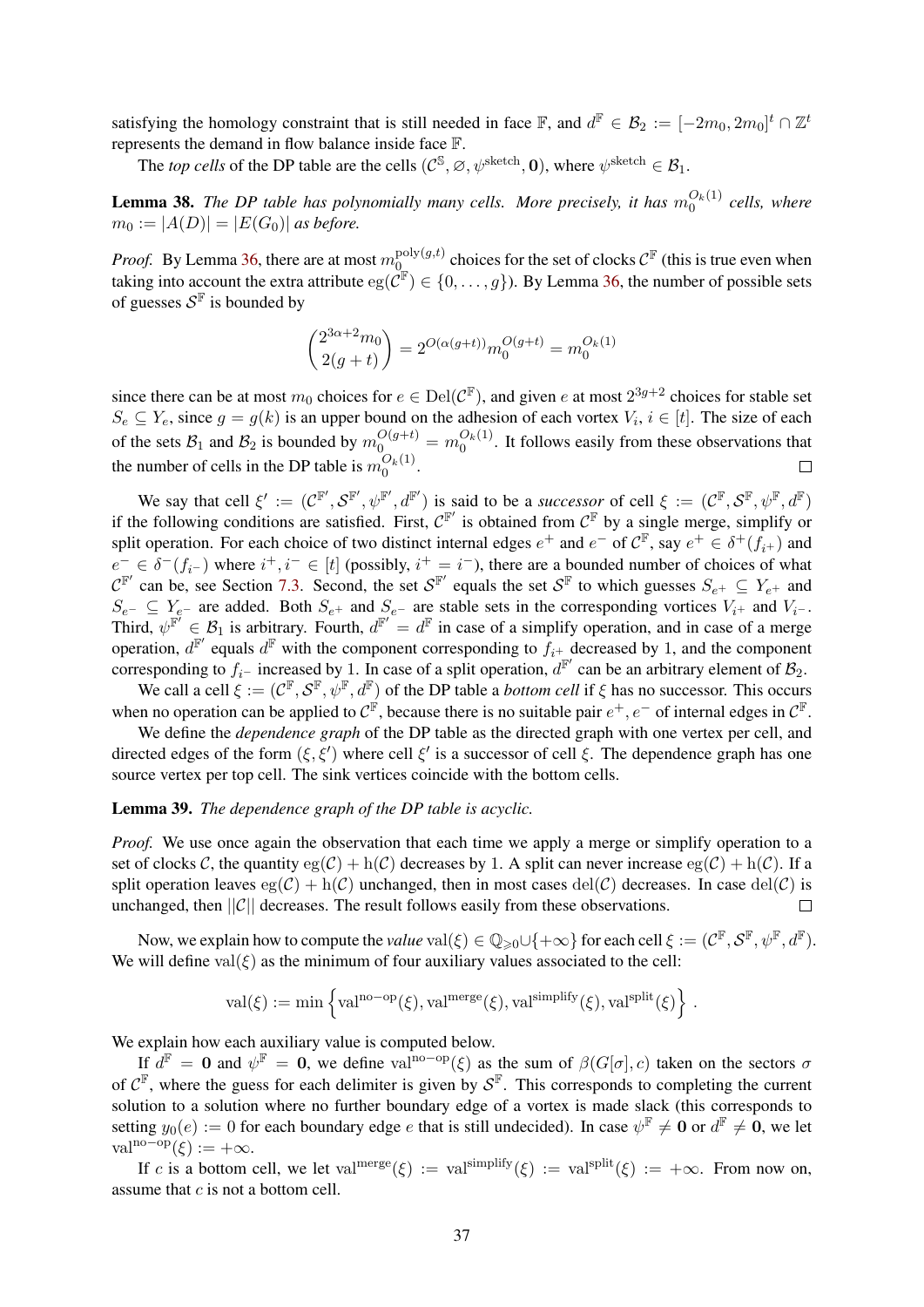Let  $e^+ \in \delta^+(f_{i^+})$ , and  $e^- \in \delta^-(f_{i^-})$ , where  $i^+, i^- \in [t]$ . For  $\psi \in \mathcal{B}_1$ , we let  $\varphi(e^+, e^-, \psi)$  denote the minimum cost of a unit integer flow  $\phi$  in  $A(D)$  from  $f_{i^+}$  to  $f_{i^-}$  such that  $\phi(e^+) = \phi(e^-) = 1$ ,  $\phi(e) = 0$  for all other edges incident to a vortex face, and  $\omega(\phi) = \psi$ . These values can be precomputed in strongly polynomial time, see [\[4\]](#page-39-4) or Morell, Seidel and Weltge [\[31\]](#page-41-11).

Assume that both  $e^+$  and  $e^-$  are internal edges in the corresponding sectors of  $\mathcal{C}^{\mathbb{F}}$ . Furthermore, assume that  $S_{e^+} \subseteq Y_{e^+}$  and  $S_{e^-} \subseteq Y_{e^-}$  are stable sets that can be added to  $S^{\mathbb{F}}$  without creating conflicts. We let  $c^{\text{add}}(S_{e^+}, S_{e^-})$  denote the additional cost incurred by adding  $S_{e^+}$  and  $S_{e^-}$  to our set of guesses. When guesses  $S_{e^+}$  and  $S_{e^-}$  are added, we also optimize over the vertices that are detached by  $Y_{e+}$  or  $Y_{e-}$  to figure out which of those vertices should be added to the solution, and which should be left out. The cost  $c^{\text{add}}(S_{e^+}, S_{e^-})$  is defined as the sum of  $c(e)$  over the new edges e that are made slack by our decisions.

We let

$$
\text{val}^{\text{merge}}(\xi) := \min\left(\text{val}(\xi') + \varphi(e^+, e^-, \psi^{\mathbb{F}} - \psi^{\mathbb{F}'}) + c^{\text{add}}(S_{e^+}, S_{e^-})\right)
$$

where the minimum is taken over successor cells  $\xi' := (\mathcal{C}^{\mathbb{F}'}, \mathcal{S}^{\mathbb{F}'}, \psi^{\mathbb{F}'}, d^{\mathbb{F}'})$  reached from  $\xi$  by performing a single merge operation for a suitable choice of edges  $e^+, e^- \in A(D)$  and such that  $\psi^{\vec{F}} - \psi^{\vec{F}'} \in \mathcal{B}_1$ .

We define val<sup>simplify</sup> $(\xi)$  similarly (with the extra constraint that  $e^+$  and  $e^-$  are in the same clock). Finally, we let

$$
\mathrm{val}^{\mathrm{split}}(\xi) := \min\left(\mathrm{val}(\xi_1') + \mathrm{val}(\xi_2') + \varphi(e^+, e^-, \psi^{\mathbb{F}} - \psi^{\mathbb{F}_1'} - \psi^{\mathbb{F}_2'}) + c^{\mathrm{add}}_{\leftarrow}(S_{e^+}, S_{e^-})\right),\,
$$

where the minimum is taken over all pairs  $\xi_1' := (\mathcal{C}^{\mathbb{F}_1'}, \mathcal{S}^{\mathbb{F}_1'}, \psi^{\mathbb{F}_1'}, \mathcal{d}^{\mathbb{F}_1'}), \xi_2' := (\mathcal{C}^{\mathbb{F}_2'}, \mathcal{S}^{\mathbb{F}_2'}, \psi^{\mathbb{F}_2'}, \mathcal{d}^{\mathbb{F}_2'})$ of successor cells that result from a split operation performed on  $\xi$  for a suitable choice of edges  $e^+, e^- \in A(D)$  from the same clock  $C \in \mathcal{C}^{\mathbb{F}}$ , conflict-free guesses  $S_{e^+} \subseteq Y_{e^+}$  and  $S_{e^-} \subseteq Y_{e^-}$ , guesses  $\psi^{\mathbb{F}_1'}, \psi^{\mathbb{F}_2'} \in \mathcal{B}_1$  such that  $\psi^{\mathbb{F}} - \psi^{\mathbb{F}_1'} - \psi^{\mathbb{F}_2'} \in \mathcal{B}_1$ , and guesses  $d^{\mathbb{F}_1'}, d^{\mathbb{F}_2'} \in \mathcal{B}_2$  such that  $d^{\mathbb{F}_1'} + d^{\mathbb{F}_2'} = d^{\mathbb{F}}$ . The cost  $c_{\leftarrow}^{\text{add}}(S_{e+}, S_{e-})$  is defined similarly as  $c^{\text{add}}(S_{e+}, S_{e-})$ , with the extra cost coming from the part of the clock C that is "to the left" of both  $e^+$  and  $e^-$ . Assume without loss of generality that  $e^+$  is to the left of  $e^-$  in the clock C. Then we add to  $c^{\text{add}}(S_{e^+}, S_{e^-})$  the sum of  $\beta(G[\sigma], c)$  for all sectors  $\sigma$  of  $Ce^{+}$ .

For every  $\psi \in \mathcal{B}_1$ , we let  $\varphi$ <sup>non–sketch</sup> $(\psi)$  denote the minimum cost of an integer circulation  $y_0^{\text{non-sketch}}$ in  $D - f_1 - \cdots - f_t$  with  $\omega(y_0^{\text{non-sketch}}) = \psi$ .

<span id="page-37-0"></span>Theorem 40. *For each cell* ξ *of the corresponding DP table, the value* val(ξ) *is well defined and can be computed in strongly polynomial time. The minimum cost of a slack vector can be derived in strongly polynomial time as*

<span id="page-37-1"></span>
$$
\min\left(\text{val}(\mathcal{C}^{\mathbb{S}}, \varnothing, \psi^{\text{sketch}}, \mathbf{0}) + \varphi^{\text{non-sketch}}\left((1, \mathbf{0}) - \psi^{\text{sketch}}\right)\right),\tag{6}
$$

where the minimum is taken over all guesses  $\psi^{\rm sketch}\in\mathcal{B}_1$  such that  $(1,\mathbf{0})-\psi^{\rm sketch}\in\mathcal{B}_1.$  Moreover, a *corresponding optimum solution*  $y \in \mathcal{Y}(G)$  *can be constructed in strongly polynomial time.* 

*Proof.* The fact that all values in the DP table are well-defined and can be computed in strongly poly-nomial time follows directly from Lemmas [38](#page-36-0) and [39.](#page-36-1) For each cell  $\xi$  of the DP table, we can define a subset of zero, one or two successor cells to record how the minimum for val( $\xi$ ) is attained. This partitions the dependence graphs in several out-branchings.

Consider the out-branching rooted at the top cell  $(C^{\mathcal{S}}, \emptyset, \psi^{\text{sketch}}, 0)$  for the guess  $\psi^{\text{sketch}} \in \mathcal{B}_1$  that attains the minimum in [\(6\)](#page-37-1). Following this out-arborescence down from the root, we can construct a vector  $y_0^{\text{sketch}} \in \mathbb{Z}_{\geqslant 0}^{E(G_0)} \cong \mathbb{Z}_{\geqslant 0}^{A(D)}$  and vectors  $y_i \in \{0,1\}^{E(G_i)}$  for  $i \in [t]$ . (The subgraphs  $G_0, G_1, \ldots$ ,  $G_t$  of G are defined as before.)

The vector  $y_0^{\text{sketch}}$  is obtained as a sum of unit flows in D, from some  $f_{i^+}$  to some  $f_{i^-}$ . Each vector y<sub>i</sub> with  $i \in [t]$  is obtained as "disjoint sum" of contributions within  $\{0,1\}^{E(G_i)}$ . The final vector  $y_0^{\text{sketch}}$ for the out-arborescence is an integer circulation in D with  $\omega(y_0^{\text{sketch}}) = \psi^{\text{sketch}}$ . For each  $i \in [t]$ ,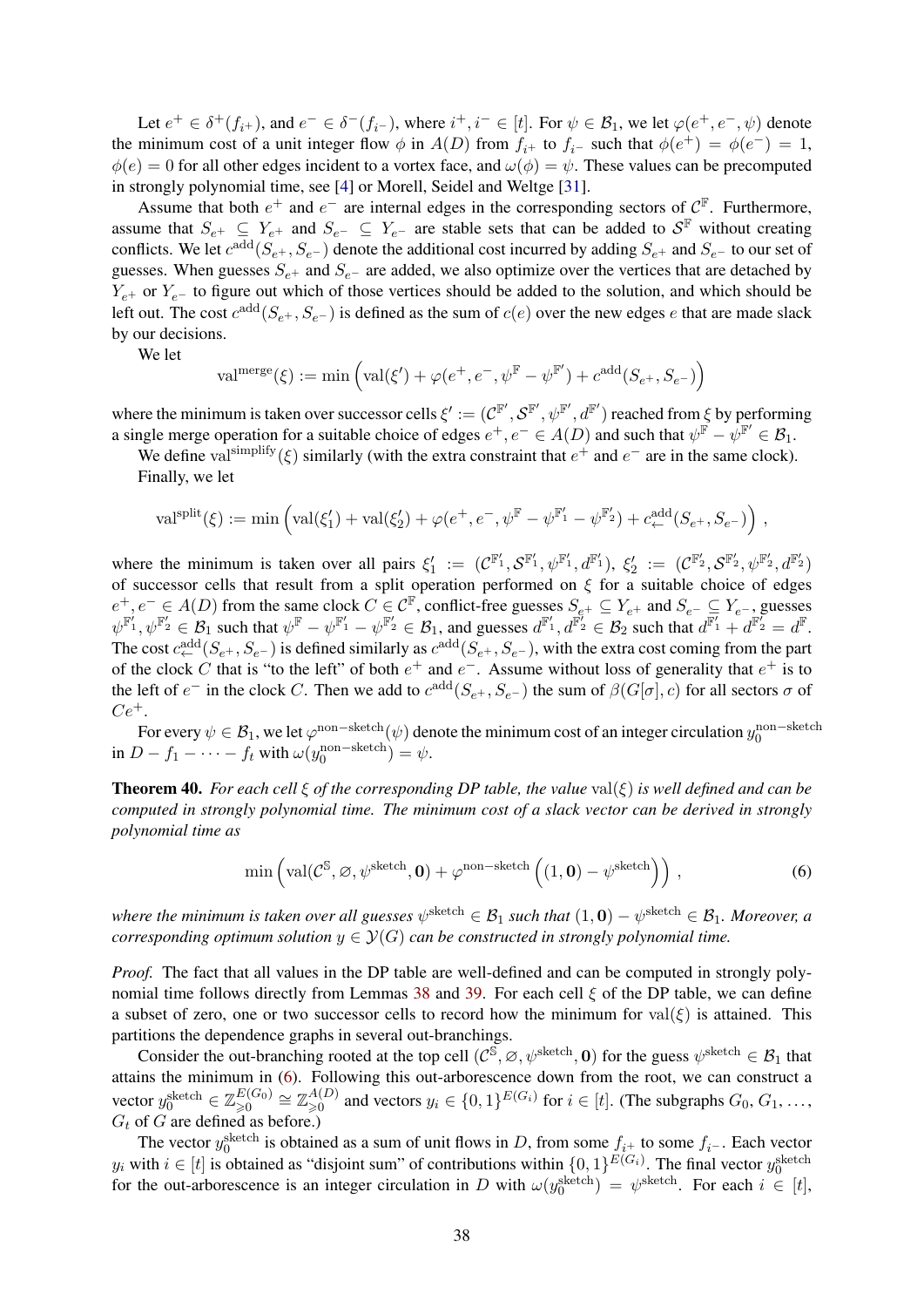the final vector  $y_i$  is the characteristic vector of some slack set in  $G_i$ . If we augment  $y_0^{\text{sketch}}$  with any circulation  $y_0^{\text{non-sketch}}$  realizing the minimum in  $\varphi^{\text{non-sketch}}((1,0) - \psi^{\text{sketch}})$ , we obtain an integer circulation  $y_0 \in \mathbb{Z}_{\geqslant 0}^{A(D)} \cong \mathbb{Z}_{\geqslant 0}^{E(G_0)}$  such that  $\omega(y_0) = (1, 0)$ . Moreover,  $y_0(e) = y_i(e)$  for each  $i \in [t]$ and each edge e of  $G_0 \cap G_i$ . By Lemma [33](#page-27-0) and Proposition [35,](#page-29-0) we can combine the vectors  $y_0, y_1, \ldots$  $y_t$  in a single vector  $y \in \mathbb{Z}_{\geqslant 0}^{E(G)}$ . Since  $y_i \in \mathcal{Y}(G_i)$  for all  $i \geqslant 0$ , we get that  $y \in \mathcal{Y}(G)$ . Moreover, the cost of y equals the right-hand side of  $(6)$ . Thus, the minimum cost of a slack vector is at most the right-hand side of [\(6\)](#page-37-1). (Recall that if  $y$  is not the characteristic vector of a slack set, then it can be written as a convex combination of such characteristic vectors.)

Finally, consider any minimum cost slack set  $F = \sigma(S)$  in G. By considering some sketch of its characteristic vector  $\chi^F \in \{0,1\}^{E(G)}$ , we can infer an outbranching in the dependence graph rooted at a top cell of the DP table. This outbranching proves that the minimum cost of a slack vector (which is equal to the cost of  $F$ ) is at least the right-hand side of [\(6\)](#page-37-1).  $\Box$ 

# <span id="page-38-0"></span>8 Integer programs with two nonzero entries per column

In this section, we provide the proof of Theorem [1](#page-1-0) for the case of two nonzero entries per *column*. That is, we describe a strongly polynomial time algorithm for integer programs of the form [\(IP\)](#page-0-0) where A is totally  $\Delta$ -modular for some constant  $\Delta$  and contains at most two nonzero entries in each column. To this end, we describe an efficient reduction to the case where the nonzero entries of A are within  $\{-1, +1\}$ . For this case, the respective integer program can be solved in strongly polynomial time by known reductions to the b-matching problem due to Tutte and Edmonds, as explained in Schrijver's book:

<span id="page-38-1"></span>Theorem 41 ([\[40,](#page-41-4) Thm. 36.1], [\[12\]](#page-40-16)). *There is a strongly polynomial-time algorithm for solving integer programs of the form* [\(IP\)](#page-0-0) *whose coefficient matrix has at most two nonzero entries per column that are within*  $\{-1, +1\}$ *.* 

As a first step, we solve the linear programming relaxation  $\max\{w^\intercal x : Ax \leq b\}$ . This can be done in strongly polynomial time using Tardos's algorithm [\[42\]](#page-42-0). If the LP is infeasible, then so is the integer program and we are done. If the LP is unbounded, we may first rerun our algorithm for  $w = 0$ . This may return a feasible integer solution, in which case we can conclude that the integer program is also unbounded (due to the rationality of  $A$ ). Otherwise, the integer program is infeasible.

Thus, it remains to consider the (main) case in which we have obtained an optimal LP solution  $x^*$ . In this case, we partition the matrix  $A$  as follows:

**Claim 42.** In strongly polynomial time, we can efficiently compute  $I \subseteq [m]$  and  $J \subseteq [n]$  such that

- *(i) all entries in the submatrix*  $A_{[m]\setminus I,[n]\setminus J}$  *are within*  $\{-1,0,1\}$ *,*
- *(ii)*  $|I| \leq 2 \log_2 \Delta$ *, and*  $|J| \leq \log_2 \Delta$ *.*

*Proof.* First, we compute any square submatrix  $A'$  of A that is upper-triangular and whose diagonal elements all have absolute value at least 2, and that is not contained in any larger submatrix with these properties. Let  $J \subseteq [n]$  correspond to the columns of A'. Note that  $\Delta \ge |\det(A')| \ge 2^{|J|}$  and hence  $|J| \leq \log_2 \Delta$ . Let  $I \subseteq [m]$  denote the union of the supports of the columns (of A) indexed by J. Recall that A contains at most two nonzero entries in each column and hence  $|I| \leq 2|J|$ , which yields (ii).

To see that (i) holds, consider any  $i \in [m] \setminus I$ ,  $j \in [n] \setminus \in J$ . Let us enlarge the submatrix A' by first adding row i, which results in a zero-row since  $i \notin I$ . Thus, by also adding column j we see that A' is properly contained in a square upper-triangular submatrix of  $A<sup>'</sup>$  whose additional diagonal element is  $A_{i,j}$ . By the maximality of A' we obtain  $|A_{i,j}| \leq 1$ , which yields the claim.  $\Box$ 

As the set J is bounded in terms of  $\Delta$ , using  $x^*$  and Theorem [3](#page-5-0) we can efficiently enumerate the relevant values for all variables indexed by  $J$ . Thus, by deleting the respective columns and adapting the right-hand side, we may assume that  $J = \emptyset$ .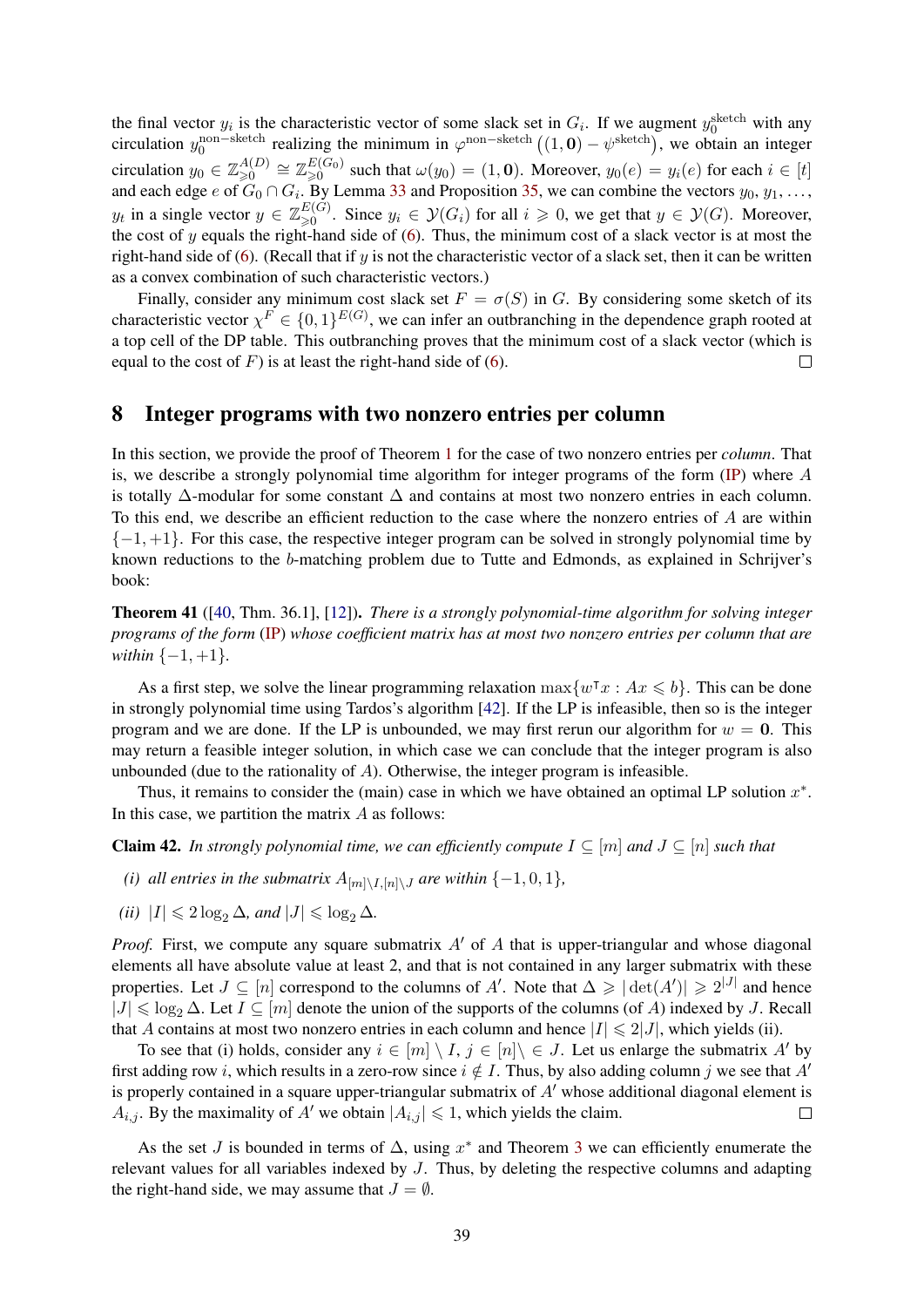Since we can bound the number of rows of  $A_{I,*}$  in terms of  $\Delta$  and as all entries of A are within  ${-\Delta, \ldots, \Delta}$ , we see that the number of distinct columns in  $A_{I,*}$  can also be bounded in terms of  $\Delta$ . Thus, we may partition the columns into a constant number of sets  $J_1, \ldots, J_k \subseteq [n]$  such that  $A_{I,J_t}$ consists of identical columns for each  $t \in [k]$ . If one of these submatrices is all-zero, we remove the respective set  $J_t$ . Note that, given any point  $z \in \mathbb{Z}^n$  we only need to know the sum  $\sum_{j \in J_t} z_t$  for every  $t \in [k]$  in order to determine whether  $A_I z \leq b_I$ . Again by using  $x^*$  and Theorem [3](#page-5-0) we can efficiently enumerate the relevant values  $s_t$ ,  $t \in [k]$  for these sums. Thus, we may assume that we are given  $s_1, \ldots, s_k \in \mathbb{Z}$  such that any point  $x \in \mathbb{Z}^n$  maximizing  $w^\intercal x$  subject to

<span id="page-39-5"></span>
$$
\sum_{j \in J_t} x_j = s_t \qquad \text{for } t = 1, \dots, k \tag{7}
$$

and

<span id="page-39-6"></span>
$$
A_{[m]\setminus I}x \leqslant b_{[m]\setminus I} \tag{8}
$$

is an optimal solution for our original problem, and that every optimal solution for our original problem can be cast in that way.

We claim that every variable appears in at most two of the above constraints, in which case we are done since we can apply the algorithm in Theorem [41.](#page-38-1) To this end, note first that every variable appears in at most one of the constraints in  $(7)$ , and in at most two of the constraints in  $(8)$ , since A contains at most two nonzero entries in each column. If a variable appears in one constraint in [\(7\)](#page-39-5), it also appears with a nonzero coefficient in  $A_I$ , and hence it appears in at most one constraint in [\(8\)](#page-39-6).

# Acknowledgements

Samuel Fiorini and Yelena Yuditsky are supported by the Belgian National Fund for Scientific Research (FNRS), through PDR grant BD-OCP. Gwenaël Joret is supported by a CDR grant from FNRS. Stefan Weltge is supported by the Deutsche Forschungsgemeinschaft (DFG, German Research Foundation), project number 451026932. The authors thank Michele Conforti and Tony Huynh for discussions in the early stages of this project, and the anonymous reviewers of the FOCS 2021 submission for their helpful comments.

### References

- <span id="page-39-0"></span>[1] S. Artmann, R. Weismantel, and R. Zenklusen. A strongly polynomial algorithm for bimodular integer linear programming. In *Proceedings of the 49th Annual ACM SIGACT Symposium on Theory of Computing (STOC)*, pages 1206–1219, 2017.
- <span id="page-39-2"></span>[2] A. Bock, Y. Faenza, C. Moldenhauer, and A. J. Ruiz-Vargas. Solving the stable set problem in terms of the odd cycle packing number. In *34th International Conference on Foundation of Software Technology and Theoretical Computer Science*, volume 29 of *LIPIcs. Leibniz Int. Proc. Inform.*, pages 187–198. Schloss Dagstuhl. Leibniz-Zent. Inform., Wadern, 2014.
- <span id="page-39-1"></span>[3] N. Bonifas, M. Di Summa, F. Eisenbrand, N. Hähnle, and M. Niemeier. On sub-determinants and the diameter of polyhedra. *Discrete & Computational Geometry*, 52(1):102–115, 2014.
- <span id="page-39-4"></span>[4] M. Conforti, S. Fiorini, T. Huynh, G. Joret, and S. Weltge. The stable set problem in graphs with bounded genus and bounded odd cycle packing number. In *Proceedings of the Fourteenth Annual ACM-SIAM Symposium on Discrete Algorithms*, pages 2896–2915. SIAM, 2020.
- <span id="page-39-3"></span>[5] M. Conforti, S. Fiorini, T. Huynh, and S. Weltge. Extended formulations for stable set polytopes of graphs without two disjoint odd cycles. In *International Conference on Integer Programming and Combinatorial Optimization*, pages 104–116. Springer, 2020.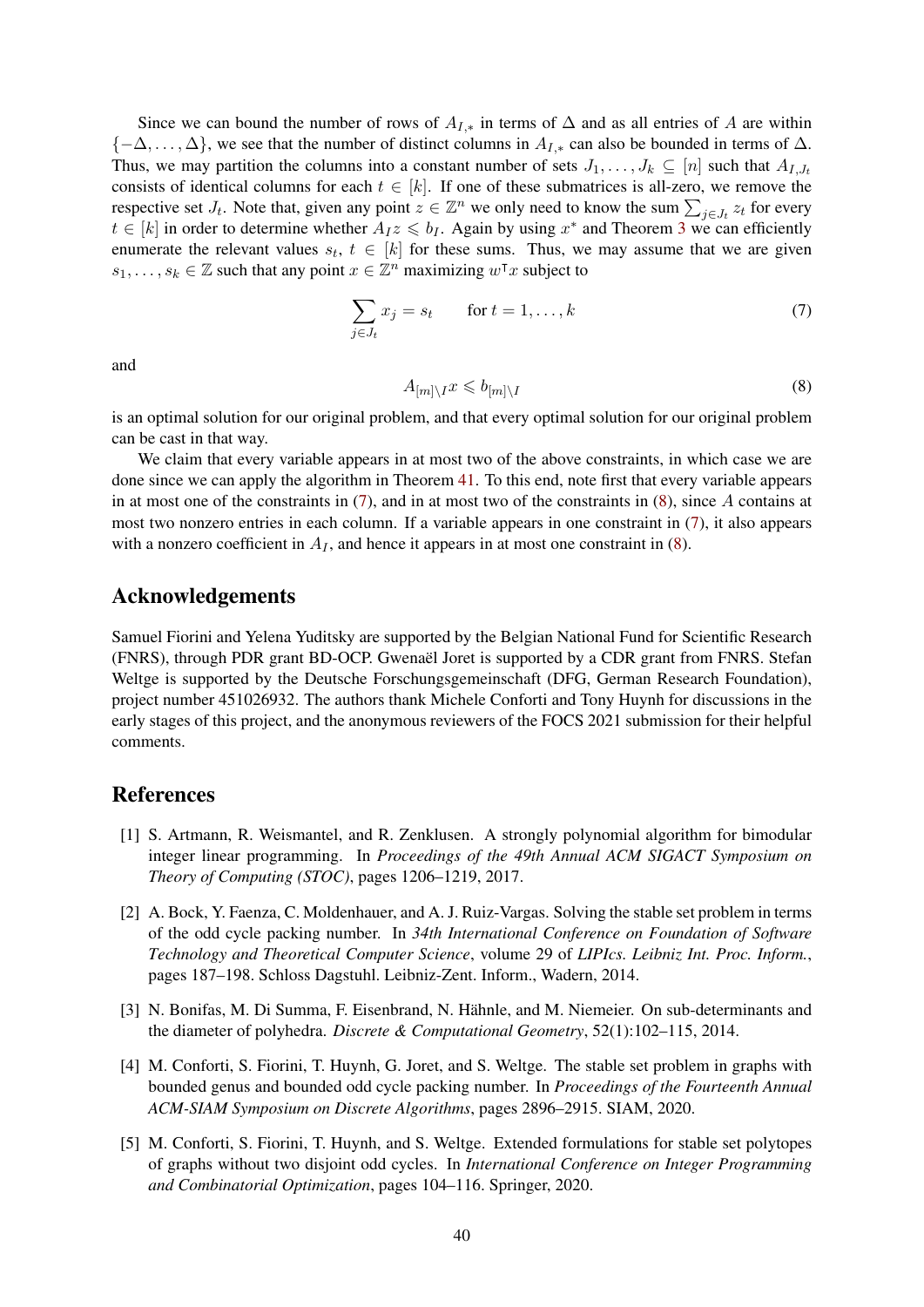- <span id="page-40-12"></span>[6] W. Cook, A. M. H. Gerards, A. Schrijver, and É. Tardos. Sensitivity theorems in integer linear programming. *Mathematical Programming*, 34(3):251–264, 1986.
- <span id="page-40-4"></span>[7] J. Cslovjecsek, F. Eisenbrand, C. Hunkenschröder, L. Rohwedder, and R. Weismantel. Blockstructured integer and linear programming in strongly polynomial and near linear time. In *Proceedings of the 2021 ACM-SIAM Symposium on Discrete Algorithms (SODA)*, pages 1666–1681. SIAM, 2021.
- <span id="page-40-1"></span>[8] D. Dadush. *Integer programming, lattice algorithms, and deterministic volume estimation*. PhD thesis, Georgia Institute of Technology, 2012.
- <span id="page-40-11"></span>[9] E. D. Demaine, M. Hajiaghayi, and K.-i. Kawarabayashi. Decomposition, approximation, and coloring of odd-minor-free graphs. In *SODA 2010: Proceedings of the 21st Annual ACM-SIAM Symposium on Discrete Algorithms*, pages 329–344. SIAM, Philadelphia, 2010.
- <span id="page-40-14"></span>[10] R. Diestel, K. Kawarabayashi, T. Müller, and P. Wollan. On the excluded minor structure theorem for graphs of large tree-width. *J. Comb. Theory, Ser. B*, 102(6):1189–1210, 2012.
- <span id="page-40-7"></span>[11] M. Dyer and A. Frieze. Random walks, totally unimodular matrices, and a randomised dual simplex algorithm. *Math. Program.*, 64(1-3):1–16, 1994.
- <span id="page-40-16"></span>[12] J. Edmonds and E. L. Johnson. Matching: a well-solved class of linear programs. In *Combinatorial Structures and their Applications: Proceedings of the Calgary Symposium, June 1969*, New York, 1907. Gordon and Breach.
- <span id="page-40-8"></span>[13] F. Eisenbrand and S. Vempala. Geometric random edge. *Math. Program.*, 164(1-2):325–339, 2017.
- <span id="page-40-0"></span>[14] F. Eisenbrand and R. Weismantel. Proximity results and faster algorithms for integer programming using the steinitz lemma. *ACM Transactions on Algorithms (TALG)*, 16(1):1–14, 2019.
- <span id="page-40-13"></span>[15] J. Geelen, B. Gerards, B. Reed, P. Seymour, and A. Vetta. On the odd-minor variant of Hadwiger's conjecture. *J. Combin. Theory Ser. B*, 99(1):20–29, 2009.
- <span id="page-40-5"></span>[16] M. X. Goemans and T. Rothvoss. Polynomiality for bin packing with a constant number of item types. *Journal of the ACM (JACM)*, 67(6):1–21, 2020.
- <span id="page-40-10"></span>[17] J. W. Grossman, D. M. Kulkarni, and I. E. Schochetman. On the minors of an incidence matrix and its smith normal form. *Linear Algebra and its Applications*, 218:213–224, 1995.
- <span id="page-40-2"></span>[18] R. Hemmecke, S. Onn, and L. Romanchuk. N-fold integer programming in cubic time. *Mathematical Programming*, 137(1):325–341, 2013.
- <span id="page-40-15"></span>[19] D. S. Hochbaum, N. Megiddo, J. S. Naor, and A. Tamir. Tight bounds and 2-approximation algorithms for integer programs with two variables per inequality. *Mathematical Programming*, 62:69–83, 1993.
- <span id="page-40-6"></span>[20] K. Jansen, K. Klein, M. Maack, and M. Rau. Empowering the configuration-ip - new PTAS results for scheduling with setups times. In A. Blum, editor, *10th Innovations in Theoretical Computer Science Conference, ITCS 2019, January 10-12, 2019, San Diego, California, USA*, volume 124 of *LIPIcs*, pages 44:1–44:19. Schloss Dagstuhl - Leibniz-Zentrum für Informatik, 2019.
- <span id="page-40-3"></span>[21] K. Jansen, A. Lassota, and L. Rohwedder. Near-linear time algorithm for n-fold ilps via color coding. *SIAM Journal on Discrete Mathematics*, 34(4):2282–2299, 2020.
- <span id="page-40-9"></span>[22] D. S. Johnson and M. R. Garey. *Computers and intractability: A guide to the theory of NPcompleteness*. WH Freeman, 1979.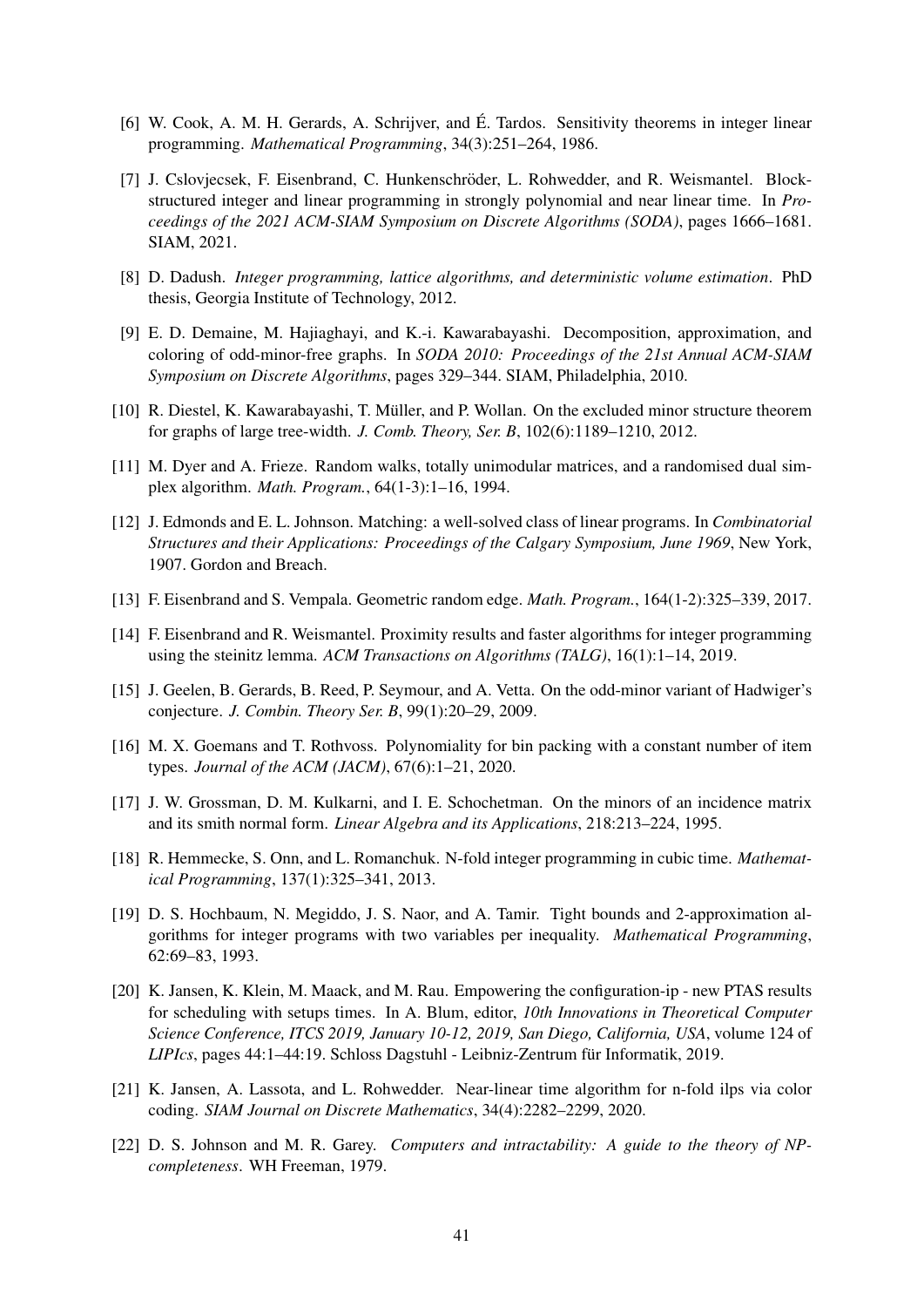- <span id="page-41-2"></span>[23] R. Kannan. Minkowski's convex body theorem and integer programming. *Mathematics of operations research*, 12(3):415–440, 1987.
- <span id="page-41-10"></span>[24] K.-i. Kawarabayashi and B. Reed. An (almost) linear time algorithm for odd cycles transversal. In *Proceedings of the Twenty-First Annual ACM-SIAM Symposium on Discrete Algorithms*, SODA '10, pages 365–378, Philadelphia, PA, USA, 2010. Society for Industrial and Applied Mathematics.
- <span id="page-41-13"></span>[25] K.-i. Kawarabayashi and B. Reed. An (almost) linear time algorithm for odd cycles transversal. In *Proceedings of the Twenty-First Annual ACM-SIAM Symposium on Discrete Algorithms*, pages 365–378. SIAM, 2010.
- <span id="page-41-12"></span>[26] K.-i. Kawarabayashi and B. Reed. Odd cycle packing. In *Proceedings of the 42nd ACM symposium on Theory of computing*, STOC '10, pages 695–704, New York, NY, USA, 2010. ACM.
- <span id="page-41-9"></span>[27] K.-i. Kawarabayashi, R. Thomas, and P. Wollan. Quickly excluding a non-planar graph. [arXiv:2010.12397,](https://arxiv.org/abs/2010.12397) 2020.
- <span id="page-41-1"></span>[28] H. W. Lenstra Jr. Integer programming with a fixed number of variables. *Mathematics of operations research*, 8(4):538–548, 1983.
- <span id="page-41-18"></span>[29] B. Mohar. Face-width of embedded graphs. *Mathematica Slovaca*, 47(1):35–63, 1997.
- <span id="page-41-15"></span>[30] B. Mohar and C. Thomassen. *Graphs on surfaces*. Johns Hopkins University Press, Baltimore, U.S.A., 2001.
- <span id="page-41-11"></span>[31] S. Morell, I. Seidel, and S. Weltge. Minimum-cost integer circulations in given homology classes. In *Proceedings of the Fifteenth Annual ACM-SIAM Symposium on Discrete Algorithms*, pages 2725–2738. SIAM, 2021.
- <span id="page-41-14"></span>[32] G. L. Nemhauser and J. L. E. Trotter. Properties of vertex packing and independence system polyhedra. *Math. Program.*, 6:48—61, 1974.
- <span id="page-41-17"></span>[33] G. L. Nemhauser and L. E. Trotter. Vertex packings: structural properties and algorithms. *Mathematical Programming*, 8(1):232–248, 1975.
- <span id="page-41-5"></span>[34] J. Paat, M. Schlöter, and R. Weismantel. The integrality number of an integer program. In *International Conference on Integer Programming and Combinatorial Optimization*, pages 338–350. Springer, 2020.
- <span id="page-41-0"></span>[35] C. H. Papadimitriou. On the complexity of integer programming. *Journal of the ACM (JACM)*, 28(4):765–768, 1981.
- <span id="page-41-7"></span>[36] B. Reed. Mangoes and blueberries. *Combinatorica*, 19(2):267–296, 1999.
- <span id="page-41-8"></span>[37] N. Robertson and P. D. Seymour. Graph minors. XVI. Excluding a non-planar graph. *J. Combin. Theory Ser. B*, 89(1):43–76, 2003.
- <span id="page-41-16"></span>[38] N. Robertson and R. P. Vitray. Representatitivty of surface embeddings. In *Paths, Flows, and VLSI-Layout*, pages 293–298. Springer-Verlag Berlin, 1990.
- <span id="page-41-3"></span>[39] A. Schrijver. *Theory of linear and integer programming*. John Wiley & Sons, 1998.
- <span id="page-41-4"></span>[40] A. Schrijver. *Combinatorial optimization: polyhedra and efficiency*, volume 24. Springer Science & Business Media, 2003.
- <span id="page-41-6"></span>[41] P. D. Seymour. Matroid minors. In *Handbook of combinatorics, Vol. 1, 2*, pages 527–550. Elsevier Sci. B. V., Amsterdam, 1995.